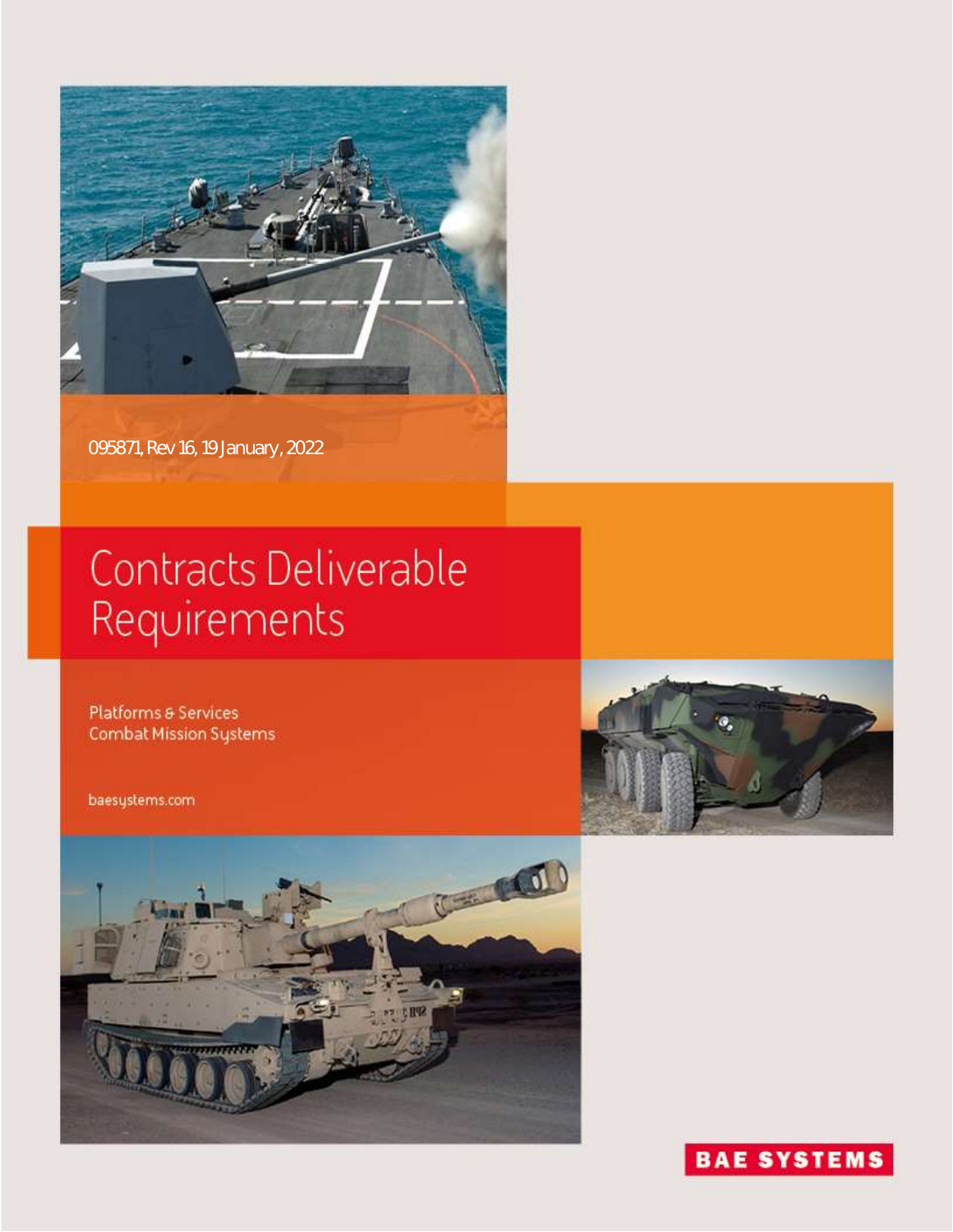| <b>Rev</b> | <b>Date</b> | <b>Change Description</b>                                                                                                                                                                                                                                                                                                                                                                                                                                                                                                                                                                                                                                                                                                                                                                                                                                                                                                                                                                                                                                                                                                                                                                                                                                                                                  | <b>Approved By</b>                    | <b>Change</b><br>Request # |
|------------|-------------|------------------------------------------------------------------------------------------------------------------------------------------------------------------------------------------------------------------------------------------------------------------------------------------------------------------------------------------------------------------------------------------------------------------------------------------------------------------------------------------------------------------------------------------------------------------------------------------------------------------------------------------------------------------------------------------------------------------------------------------------------------------------------------------------------------------------------------------------------------------------------------------------------------------------------------------------------------------------------------------------------------------------------------------------------------------------------------------------------------------------------------------------------------------------------------------------------------------------------------------------------------------------------------------------------------|---------------------------------------|----------------------------|
| $00\,$     | 11/27/2012  | <b>New Document Release</b>                                                                                                                                                                                                                                                                                                                                                                                                                                                                                                                                                                                                                                                                                                                                                                                                                                                                                                                                                                                                                                                                                                                                                                                                                                                                                |                                       | BPMS-00647                 |
| 01         | 09/03/2013  | Added verbiage to CDR 017, deleted 071                                                                                                                                                                                                                                                                                                                                                                                                                                                                                                                                                                                                                                                                                                                                                                                                                                                                                                                                                                                                                                                                                                                                                                                                                                                                     | Tom Frazho                            | BPMS-01446                 |
| 02         | 09/20/2013  | Added verbiage to 001, 032, changed verbiage<br>to 057, 058, 059, 060, 061, 063, and 068                                                                                                                                                                                                                                                                                                                                                                                                                                                                                                                                                                                                                                                                                                                                                                                                                                                                                                                                                                                                                                                                                                                                                                                                                   | Tom Frazho                            | BPMS-01476                 |
| 03         | 01/15/2014  | Changes to CDR 006, 053 and 070                                                                                                                                                                                                                                                                                                                                                                                                                                                                                                                                                                                                                                                                                                                                                                                                                                                                                                                                                                                                                                                                                                                                                                                                                                                                            | Tom Frazho                            | BPMS-01593                 |
| 04         | 03/10/2015  | Deleted the supplier website link                                                                                                                                                                                                                                                                                                                                                                                                                                                                                                                                                                                                                                                                                                                                                                                                                                                                                                                                                                                                                                                                                                                                                                                                                                                                          | Tom Frazho                            | BPMS-02194                 |
| 05         | 08/31/2015  | Revisions to CDR 001, 002, 003, 004, 005,<br>006, 009, 016, 018, 019, 020,023, 026, 028,<br>032, 034, 041, 042, 051, 057, 058, 059, 060,<br>081. Deleted 017, 040, 053, 054, 063, 068,<br>069, 070, 072, 073, 074, 075, 076, 077, 078,<br>079, 080. Added 083.; all reference of deleted<br>CDRs have been removed from the body of<br>the document; Consolidated all data<br>submission CDRs into CDR 047; deleted 048,<br>049, 050, 051, 052                                                                                                                                                                                                                                                                                                                                                                                                                                                                                                                                                                                                                                                                                                                                                                                                                                                             | Tom Frazho                            | BPMS-02450                 |
| 06         | 12/16/2015  | Changes to CDR 034; Changes to CDR 006 for<br>corrective action response to Louisville DCMA                                                                                                                                                                                                                                                                                                                                                                                                                                                                                                                                                                                                                                                                                                                                                                                                                                                                                                                                                                                                                                                                                                                                                                                                                | Tom Frazho /<br><b>Anthony Conley</b> | BPMS-02612                 |
| 07         | 01/14/2016  | Re-instated CDR 017 back onto document                                                                                                                                                                                                                                                                                                                                                                                                                                                                                                                                                                                                                                                                                                                                                                                                                                                                                                                                                                                                                                                                                                                                                                                                                                                                     | Tom Frazho /<br><b>Anthony Conley</b> | BPMS-02631                 |
| 08         | 04/25/2016  | Added new San Jose email address, changed<br>any reference of Santa Clara to San Jose;<br>added process approval to CDR 034                                                                                                                                                                                                                                                                                                                                                                                                                                                                                                                                                                                                                                                                                                                                                                                                                                                                                                                                                                                                                                                                                                                                                                                | Tom Frazho /<br><b>Anthony Conley</b> | BPMS-02876                 |
| 09         | 09/20/2016  | Deleted CDR 002, 042, 047, 062, 081; "are<br>located in the Supplier Quality Assurance<br>Manual (SQAM)" added to CDR 001 as well as<br>added verbiage in the $5th$ and $8th$ bullets<br>below; verbiage added in CDR 003 and 004; in<br>the 2 <sup>nd</sup> paragraph in 004 "the" was added and<br>"Government" was deleted; CDR 005, 2 <sup>nd</sup><br>paragraph, verbiage was added and the 3rd<br>paragraph was added; last bullet added to<br>CDR 007; deleted $4th$ and $5th$ bullets regarding<br>training and approval prior to use for each<br>individual part number; CDR 009 verbiage was<br>added in the first bullet; CDR 010, "For each<br>shipment" deleted, "(located in the SQAM)"<br>added; "(located in the SQAM)" added to<br>CDRs 011, 013, 015, 017, 018, 025, 026, 027,<br>032, 034, and 041; reworded verbiage in $2nd$<br>paragraph in CDR 014; Changed verbiage of<br>8 <sup>th</sup> bullet in CDR 016 and 9 <sup>th</sup> bullet in CDR<br>017; "With each shipment" deleted from CDR<br>018, 019, 020, and 021; Deleted the $2nd$ bullet<br>in CDR 023; Added the last sentence in CDR<br>025; Changed/added several things in CDR<br>034 (please take careful note); Changed<br>verbiage in B. Marking paragraph of CDR 044;<br>Removed "defined in SQAM paragraph 8.3" in | Tom Frazho /<br><b>Anthony Conley</b> | BPMS-03124                 |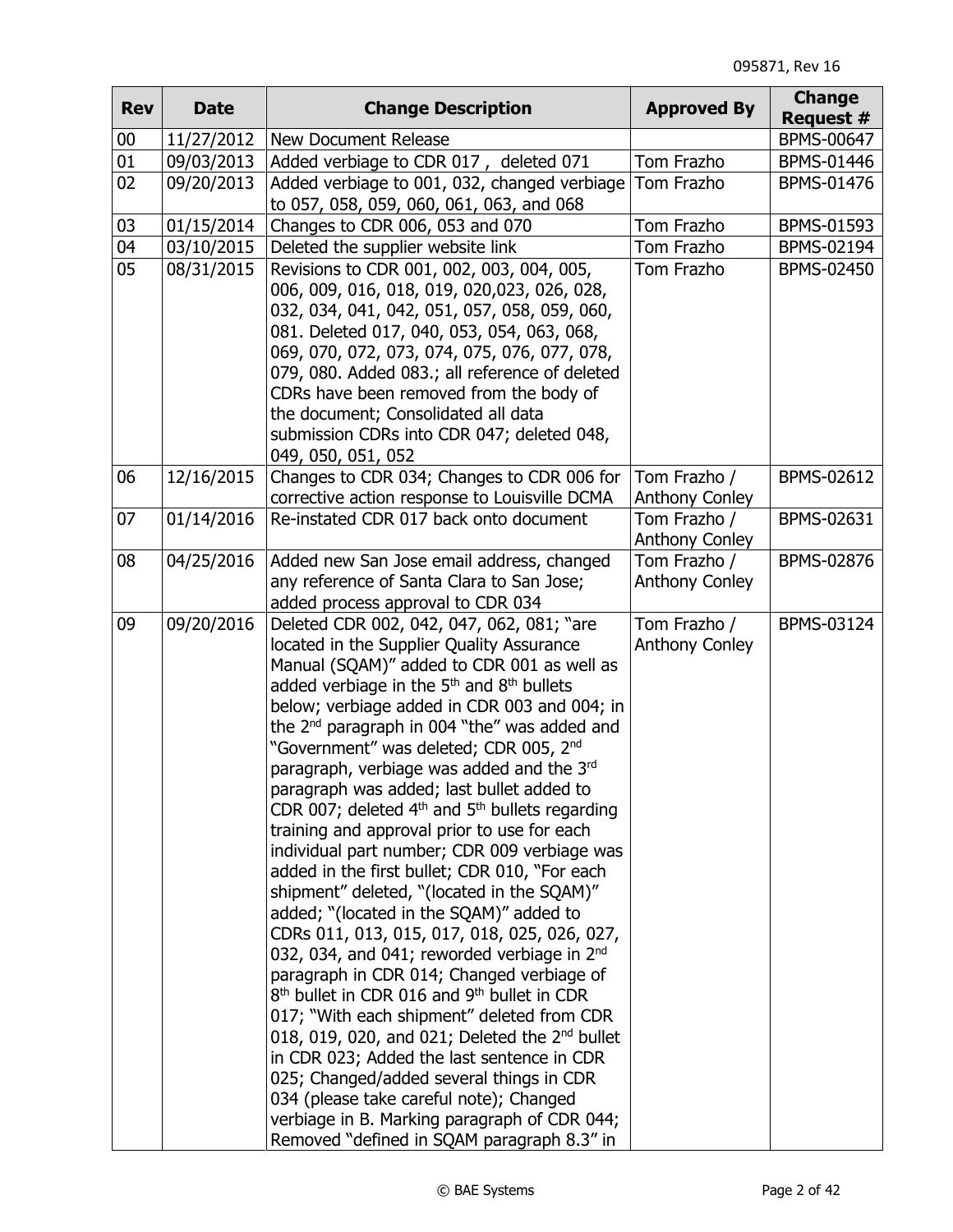|    |            | CDR 055; Addition of verbiage to last sentence<br>of 3rd paragraph in CDR 057, 058, 059, 060 as<br>well as changes and additions to the 4th<br>paragraph.                                                                                                                                                                                                                                                                                                                                                                                                                                                                                                           |                                                                                      |                   |
|----|------------|---------------------------------------------------------------------------------------------------------------------------------------------------------------------------------------------------------------------------------------------------------------------------------------------------------------------------------------------------------------------------------------------------------------------------------------------------------------------------------------------------------------------------------------------------------------------------------------------------------------------------------------------------------------------|--------------------------------------------------------------------------------------|-------------------|
| 10 | 02/08/2017 | Define document submittal requirements;<br>Added CDR's 084 and 085, corrected several<br>typo's and made minor corrections to the<br>verbiage in the document                                                                                                                                                                                                                                                                                                                                                                                                                                                                                                       | Tom Frazho /<br><b>Anthony Conley</b>                                                | BPMS-03252        |
| 11 | 10/23/2017 | Added 012 Flammability, changed 019 to 019A<br>and added 019B Material Process Samples,<br>added 029 Serialization, added 030A Approved<br>Special Process (BAE), added 030B Approved<br>Special Process (Customer), added 042 SPC<br>Program, added 053 Dock to Stock Eligibility,<br>changed 055 to 054, changed 056 to 055,<br>added 056 PPAP Level I, added 086<br>Counterfeit Material Program and update 034<br>to remove requirement for micro hardness.<br>Added verbiage to CDR 020, C.                                                                                                                                                                    | Tom Frazho<br>Richard Zuniga<br>Ken Sturm<br>Rosario Sciortino                       | BPMS-03819        |
| 12 | 06/20/2018 | CDR 004 removed "and shall be approved by<br>BAE Systems", 005 Added "for Combat<br>Vehicles and Form 089559 for Weapon<br>Systems", Added 007 A Welding Combat<br>Vehicles Inspection Criteria for Armor Steel,<br>084 Removed from Item A & B "and<br>approved", 085 Removed "and approved", 086<br>added This requirement is applicable to<br>Phoenix for hardware and electronic purchases<br>and to Combat Vehicles for electronic<br>purchases only." Added/changed verbiage to<br><b>CDR 032</b>                                                                                                                                                             | James Dolan,<br>Tom Frazho,<br>Richard Zunga,<br>Kenneth Sturm,<br>Rosario Sciortino | BPMS-04027        |
| 13 | 03/25/2019 | Added verbiage, "paragraph 8.12" to the<br>following CDRs: 001, 003, 004, 005, 011, 012,<br>013, 015, 016, 017, 018, 020, 025, 026, 027,<br>032, 033, 034, 041, 057, 058, 059, 060, 084,<br>085<br>Added "and documented" to 007A and 008<br>Added "prior to" to 014, 016, 017, 018, 020,<br>033, 034<br>Added "or with the" to 015, 016, 017, 018,<br>020, 033, 034<br>Added "shipment of product" to 015, 016, 017,<br>018, 020, 033, 034<br>Added "and bake the temperature and time<br>values" to 016<br>Added "for this part" to 032, 034, 084, 085<br>Changed 034 firing records from aluminum<br>forgings to just forgings and reworded the<br>whole section | James Dolan,<br>Tom Frazho,<br>Richard Zunga,<br>Kenneth Sturm,<br>Rosario Sciortino | <b>BPMS-04525</b> |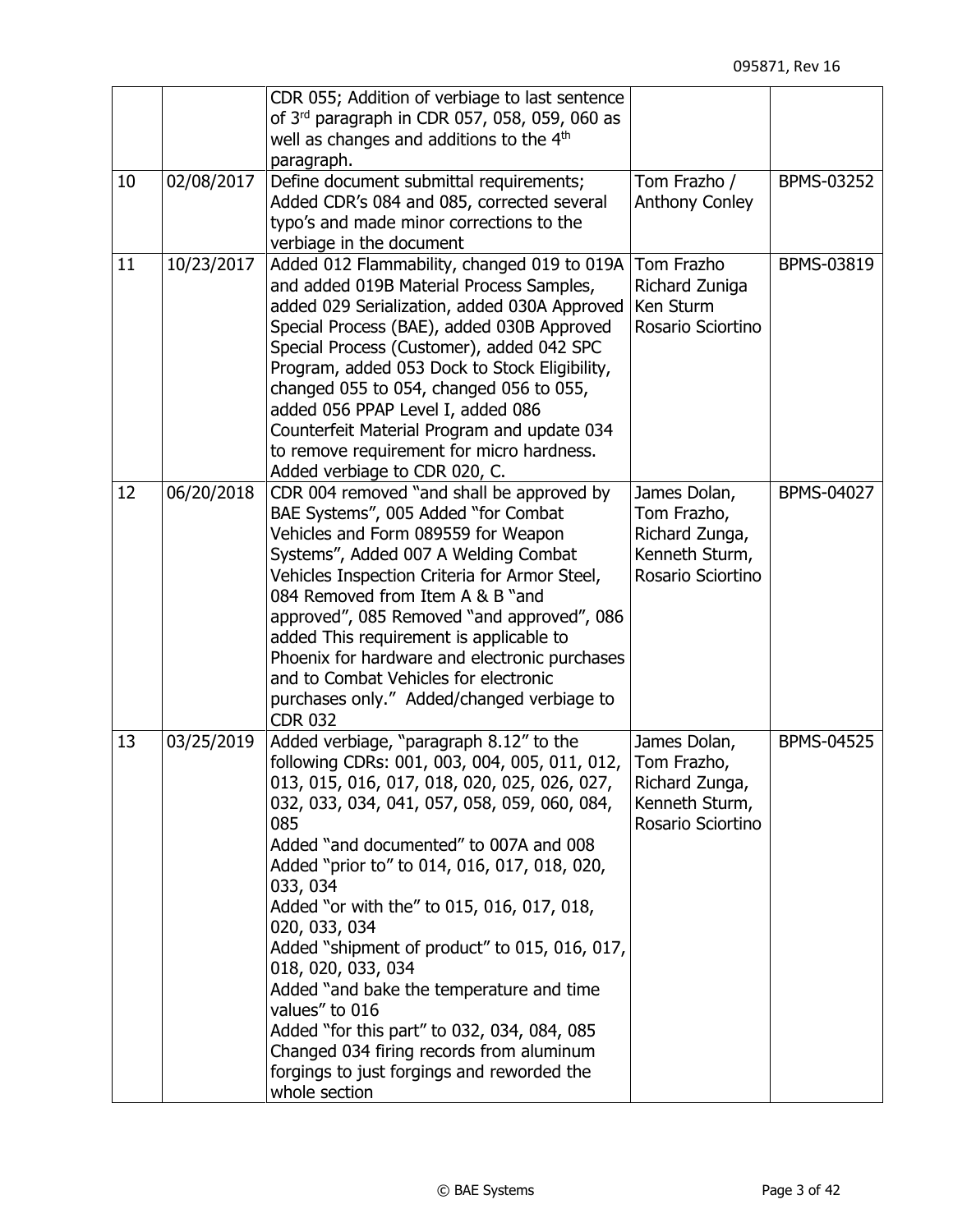| 02/17/2020 | Reformatted the fonts, and footer on all<br>pages. Added CDR 042 back into document,                                                                                                                                                                                                                                                                                                                                                                                                                                                                                                                                                                  | James Dolan,<br>Tom Frazho,                                                                                            | <b>BPMS-05098</b> |
|------------|-------------------------------------------------------------------------------------------------------------------------------------------------------------------------------------------------------------------------------------------------------------------------------------------------------------------------------------------------------------------------------------------------------------------------------------------------------------------------------------------------------------------------------------------------------------------------------------------------------------------------------------------------------|------------------------------------------------------------------------------------------------------------------------|-------------------|
|            | 021B added, approved requirements added to<br>many sections, rewrote CDRs, 003, 004, 034,<br>041A, added the Sterling Height Cage Code.                                                                                                                                                                                                                                                                                                                                                                                                                                                                                                               | Ryan<br>Cunningham,<br>Kenneth Sturm,<br>Rosario<br>Sciortino,<br>Ross Davis,<br>William Slocomb                       |                   |
| 04/08/2021 | Added $1st$ sentence in 003 and 004, added VIR<br>form number and added verbiage to 004,<br>deleted reference to Combat Vehicles and<br>Weapons Systems in 005, completely changed<br>verbiage in 007, added 007B, changed<br>document number from KA-021 to 091721 in<br>008, completely changed 016, changed<br>verbiage in 023, added 026A, added 030C,<br>changed verbiage throughout 034, changed<br>VIR form number to 089725 in 057, changed<br>to DFMEA & PFMEA in 058 as well as various<br>verbiage, added new bullets to the beginning<br>of 059                                                                                           | James Dolan,<br>Tom Frazho,<br>Ryan<br>Cunningham,<br>Kenneth Sturm,<br>Mike Luciow,<br>Ross Davis,<br>William Slocomb | BPMS-06437        |
| 1/19/2022  | 001: Added, deleted and changed verbiage<br>004: Added, deleted and changed verbiage<br>007: Added, deleted and changed verbiage<br>012: Added and changed verbiage<br>015: Added verbiage<br>016: Added and deleted verbiage<br>017: Added verbiage<br>019A: Deleted verbiage<br>021A & 021B: Added to the table of contents<br>026A: Added and deleted verbiage<br>027: Added and deleted verbiage<br>028: Added and deleted verbiage<br>030A: Added verbiage<br>030B: Added verbiage<br>030C: Added to the table of contents<br>041: Added and changed verbiage<br>042: Added, changed and deleted verbiage<br>068: Added to the table of contents | James Dolan,<br>Tom Frazho,<br>Scott Heyd,<br>Kenneth Sturm,<br>Mike Luciow,<br>Ross Davis,<br><b>William Slocomb</b>  | <b>BPMS-XXXXX</b> |
|            |                                                                                                                                                                                                                                                                                                                                                                                                                                                                                                                                                                                                                                                       | 044: Deleted C and moved D up to C                                                                                     |                   |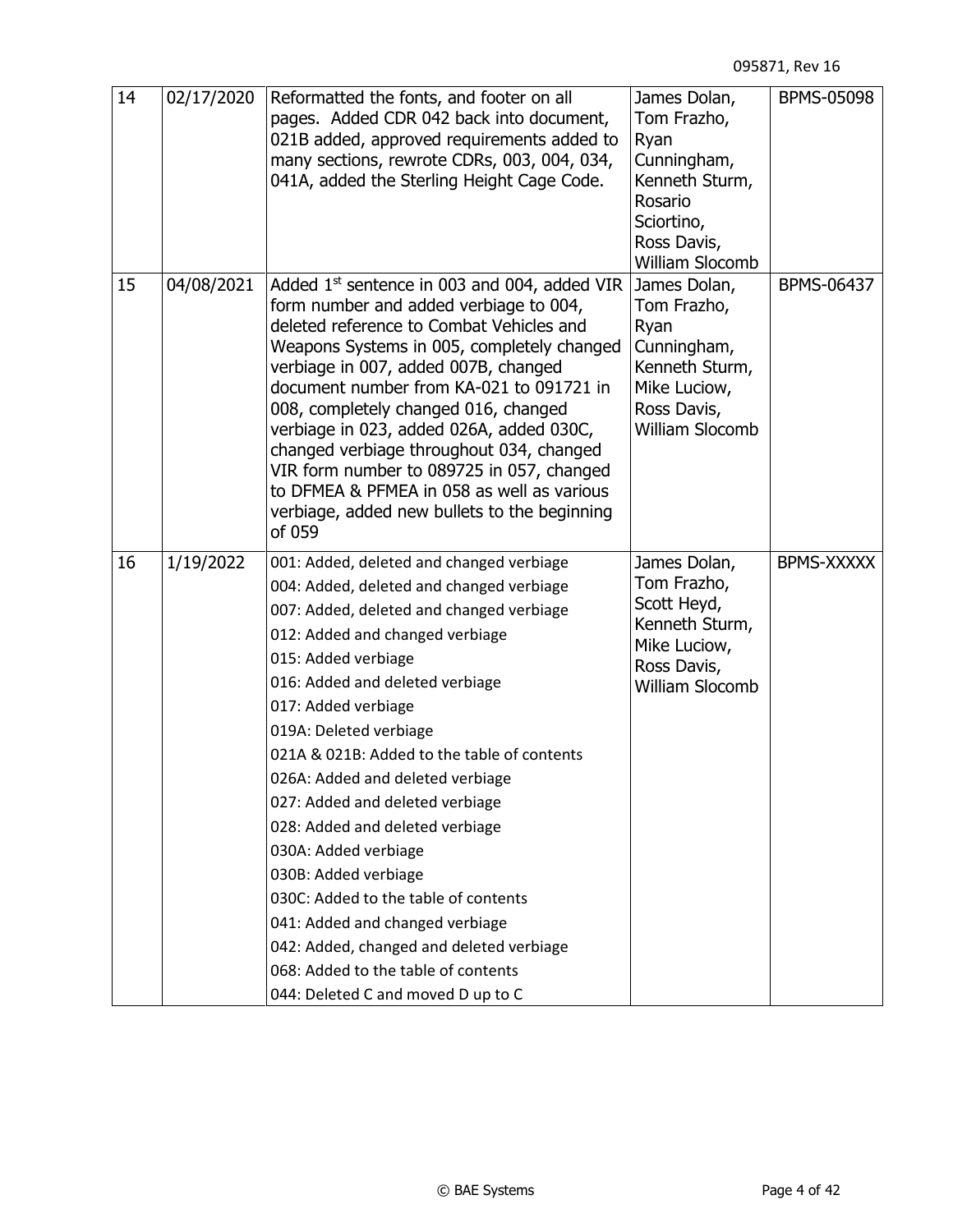# **Contents**

| 007B Welding- Combat Vehicles: Additional Weld Requirements 12                       |  |
|--------------------------------------------------------------------------------------|--|
|                                                                                      |  |
|                                                                                      |  |
|                                                                                      |  |
|                                                                                      |  |
|                                                                                      |  |
|                                                                                      |  |
|                                                                                      |  |
|                                                                                      |  |
|                                                                                      |  |
|                                                                                      |  |
|                                                                                      |  |
|                                                                                      |  |
|                                                                                      |  |
| А.                                                                                   |  |
| В.                                                                                   |  |
| QUENCH AND TEMPER (SURFACE HARDNESS SPECIFIED, CORE HARDNESS NOT SPECIFIED) 19<br>C. |  |
| D.                                                                                   |  |
| Е.                                                                                   |  |
| F.                                                                                   |  |
| G.                                                                                   |  |
|                                                                                      |  |
|                                                                                      |  |
|                                                                                      |  |
|                                                                                      |  |
|                                                                                      |  |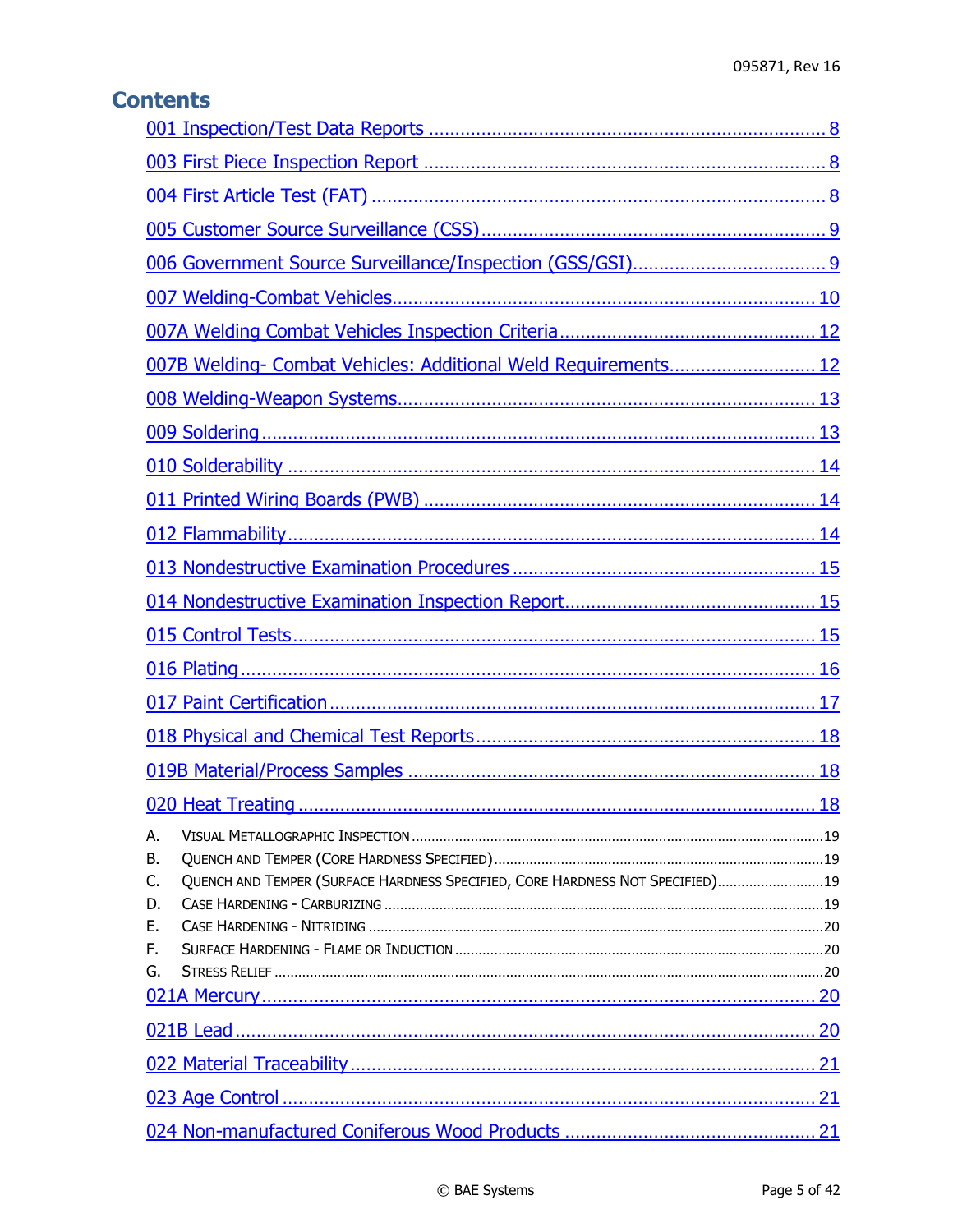| А.                                                                              |  |  |
|---------------------------------------------------------------------------------|--|--|
| В.<br>C.                                                                        |  |  |
|                                                                                 |  |  |
|                                                                                 |  |  |
|                                                                                 |  |  |
|                                                                                 |  |  |
|                                                                                 |  |  |
|                                                                                 |  |  |
|                                                                                 |  |  |
|                                                                                 |  |  |
|                                                                                 |  |  |
|                                                                                 |  |  |
|                                                                                 |  |  |
|                                                                                 |  |  |
|                                                                                 |  |  |
|                                                                                 |  |  |
|                                                                                 |  |  |
|                                                                                 |  |  |
| 084 Process Failure Mode and Effects Analysis (PFMEA) and Control Plans (CP) 40 |  |  |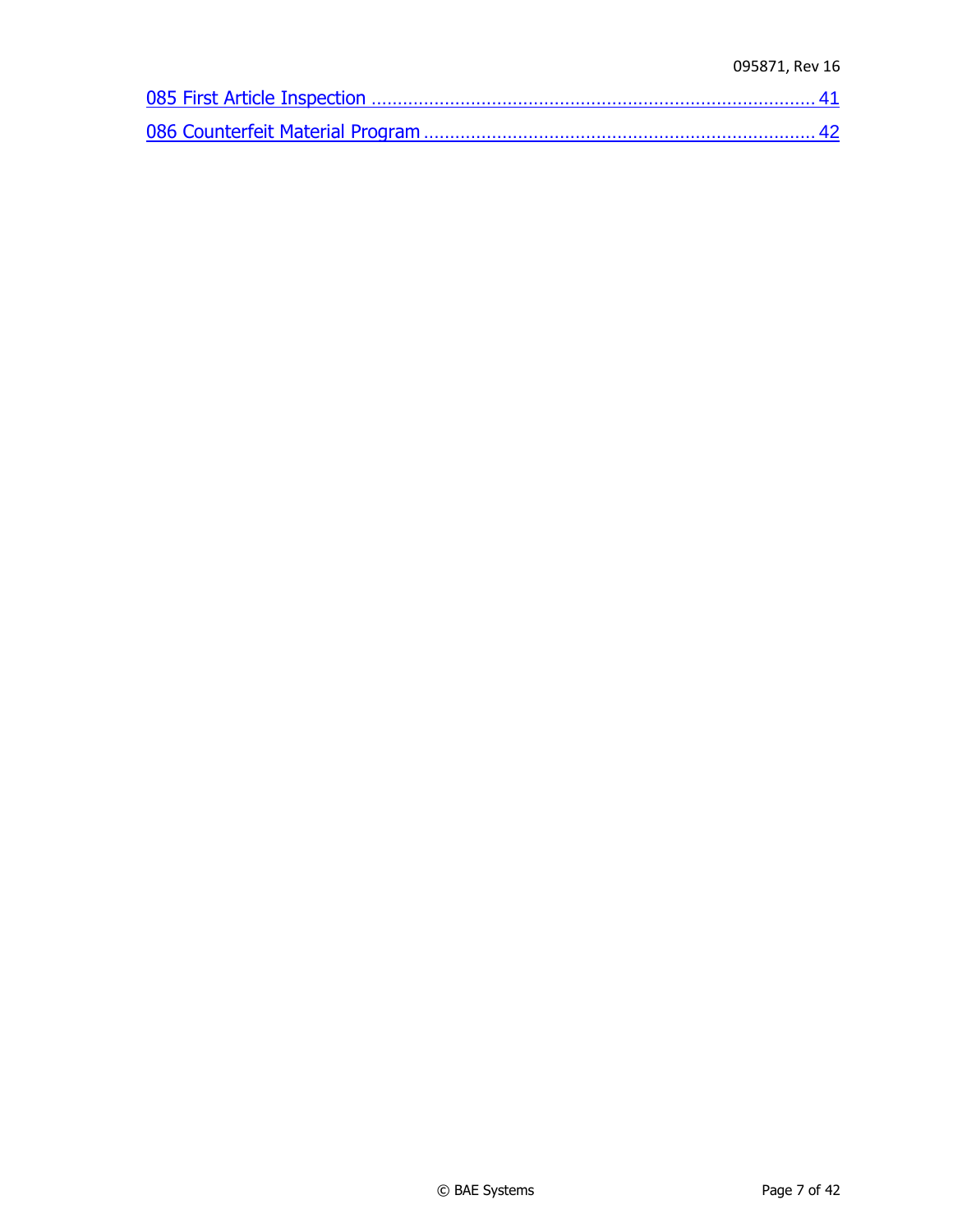# <span id="page-7-0"></span>**001 Inspection/Test Data Reports**

The Supplier to BAE Systems shall submit for each piece all of the Supplier's actual inspection/test data for the specified characteristics identified and specified in the purchasing agreement on a suitable form. If your purchasing agreement does not clarify specific inspection or test data requirements, contact your Purchasing Representative for direction or complete a full FAI for each piece is required. The data shall be submitted and approved prior to shipment of the item in accordance with the Data Submission Instructions located in the Supplier Quality Assurance Manual (SQAM) paragraph 8.12 for this item. As applicable, the data shall include the following information:

- Part Number
- Serial Number
- Quantity of parts
- Identification of each characteristic inspected/tested.
- A ballooned drawing shall accompany the report to identify the notes/characteristics inspected/tested.
- Actual Inspection/test results
- Date of inspection/test
- Inspector's signature, stamp or initials (electronic or digital signatures are acceptable)
- Indication of First Piece (when applicable)

# <span id="page-7-1"></span>**003 First Piece Inspection Report**

The Supplier shall submit their First Piece Inspection Report as specified in the SQAM paragraph 8.3. The data shall be submitted and approved prior to shipment of the item in accordance with the Data Submission Instructions located in the Supplier Quality Assurance Manual (SQAM) paragraph 8.12 for this item.

# <span id="page-7-2"></span>**004 First Article Test (FAT)**

First Article Testing is required to validate that the production processes are producing results within specification. In the event that First Article Testing is required, BAE Systems may adjust order quantities accordingly in order to define additional parts for the testing. The FAT Report shall be submitted and approved prior to shipment of the item in accordance with the Data Submission Instructions located in the Supplier Quality Assurance Manual (SQAM) paragraph 8.12 for this item. Suppliers are required to inform the BAE Systems Quality Department in writing using VIR 089725 when any of the following occur for any operation or step in the supply chain/manufacturing process, prior to shipment of any affected product to determine what additional testing is required:

- *1.)* Change in manufacturing process at tier 1 or any sub-tier suppliers (BAE Systems to be notified prior to the change (s) being made)
- *2.)* Drawing changes provided by BAE Systems or any/all suppliers
- *3.)* Manufacturing location change at tier 1 or any sub-tier suppliers (BAE Systems to be notified prior to the change (s) being made)
- *4.)* Break in production of 24 months or more at any sub-tier suppliers.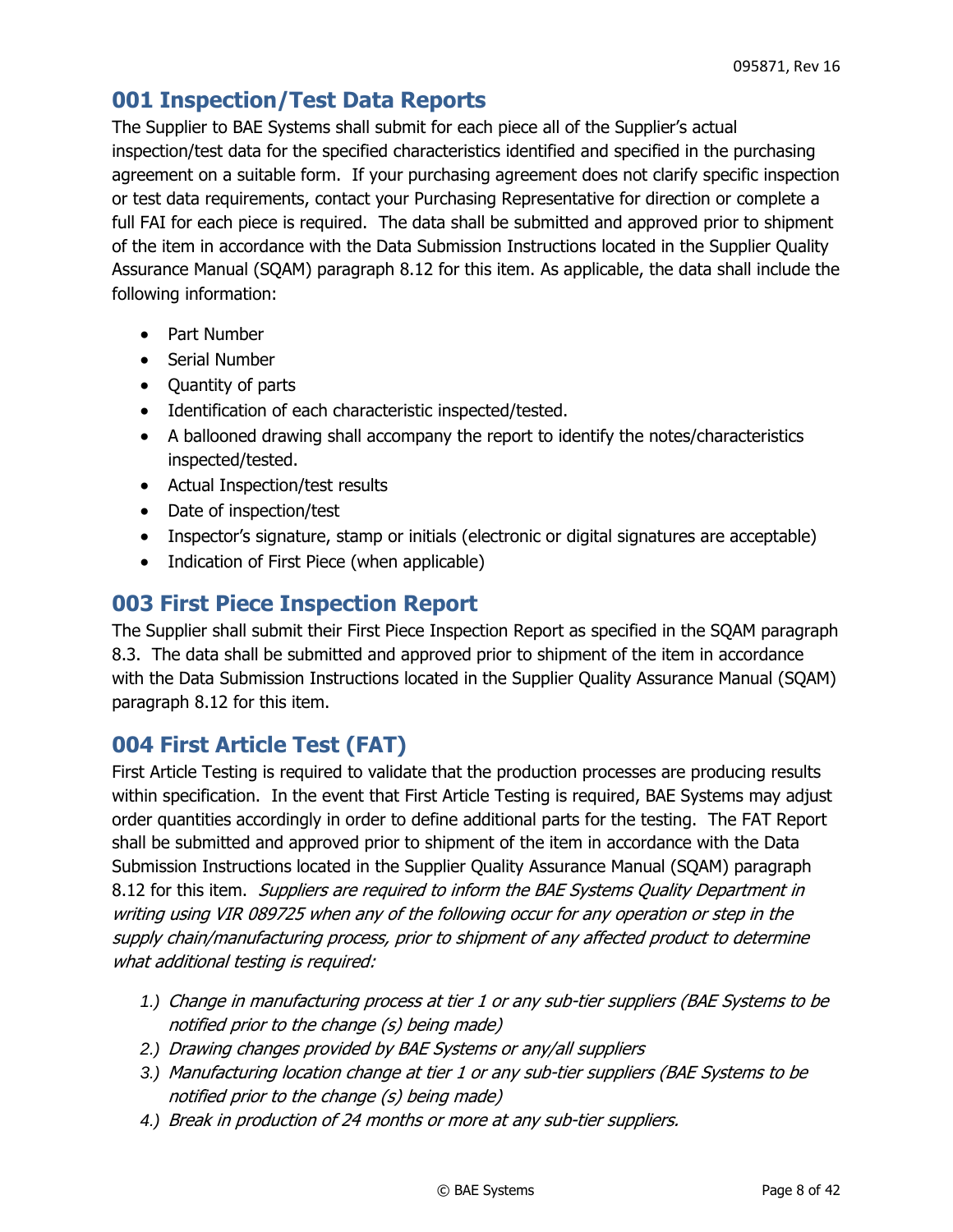The Supplier shall update/resubmit the FAT plan within 30 days following contract award and cover any changes to the schedule prior to start of the test. The procedure and test reports may be prepared using MIL-HDBK-831 as a guide. BAE Systems and its customer reserve the right to witness FAT testing at any point in the schedule.

### <span id="page-8-0"></span>**005 Customer Source Surveillance (CSS)**

Source surveillance, inspection, and/or test by a BAE Systems source inspection representative is required for each shipment of this item. In order to accommodate BAE Systems source inspection representatives, the Supplier shall make all facilities, equipment, inspection records, and assistance readily available.

The Supplier shall provide five (5) working days advance notification of requests for source inspection through submission of Form 092245. Requests shall be submitted in accordance with the Data Submission Instructions (located in the SQAM, paragraph 8.12) specified for this item. Unauthorized/unapproved shipment of product without BAE Systems source inspection may result in the shipment being rejected, a supplier corrective action request may be issued and product may be returned to the Supplier at the Supplier's expense.

If parts are returned for repair or rework, a resubmission of source is required. Parts are not to be shipped until the resubmission source has been approved and the source form is annotated with 'Repair or Rework', and lists the NCR number on the form as applicable.

# <span id="page-8-1"></span>**006 Government Source Surveillance/Inspection (GSS/GSI)**

Government surveillance/inspection is required prior to shipment from your plant and **cannot be waived** by BAE Systems. The surveillance/inspection approval evidence shall be submitted prior to shipment of the item in accordance with the Data Submission Instructions located in the Supplier Quality Assurance Manual (SQAM) paragraph 8.12.

Upon receipt of the Purchasing Agreement, promptly notify the Government representative who normally services your facility so that appropriate planning for Government inspection can be accomplished. If the local Government Representative directs that surveillance/inspection should take place at a sub tier supplier facility, the full wording of this requirement shall be incorporated into the Purchasing Agreement with that sub tier supplier. The text of this requirement may be incorporated by reference. At no time shall the Supplier flow any Government surveillance/inspection requirements to their sub tier suppliers without the direction of their local Government Representative.

Unauthorized shipment of product without Government Source Surveillance may result in rejection and subsequent return at the Suppliers' cost, and withholding of the invoice payment.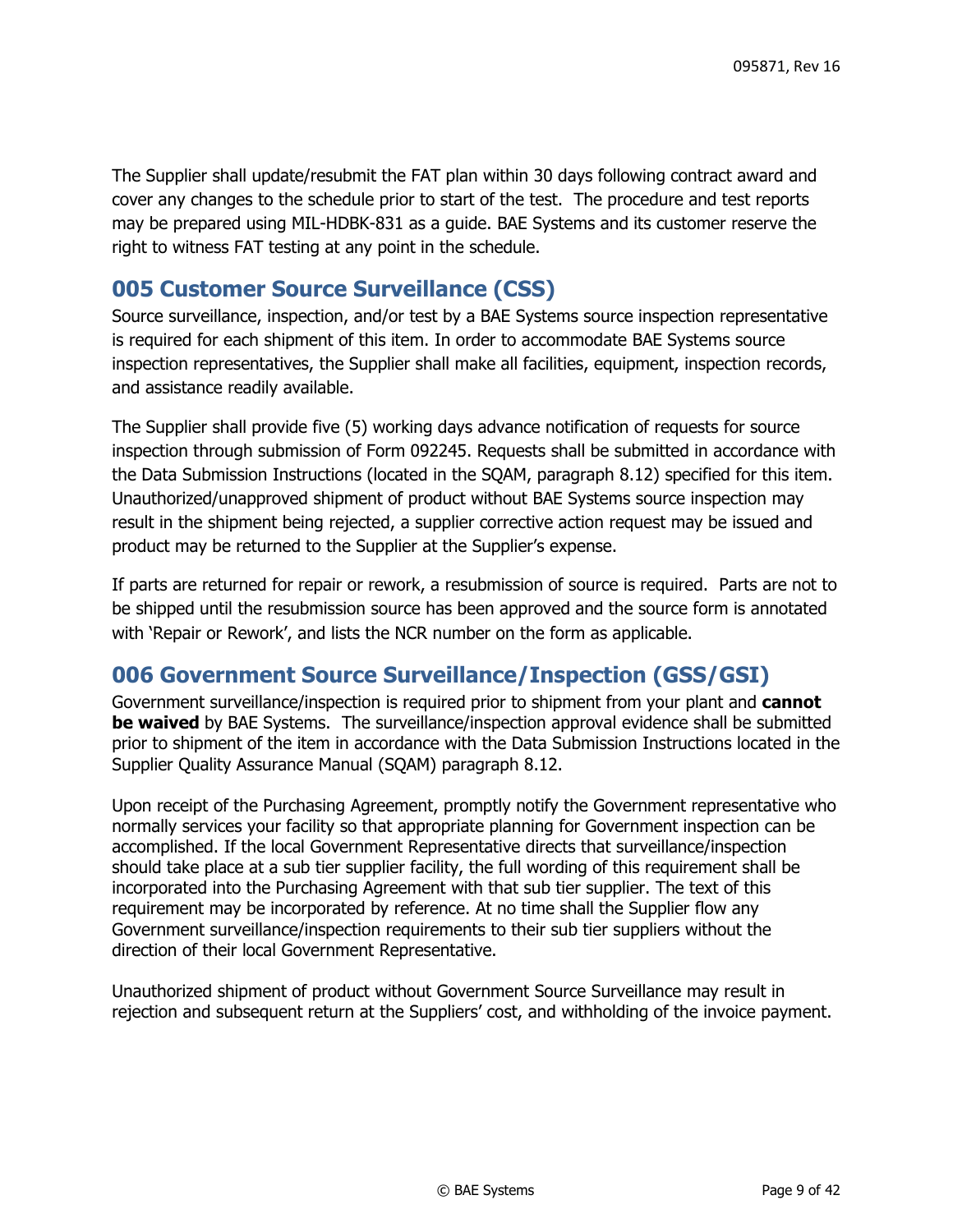GSS shall not replace Supplier inspection nor relieve the Supplier of its responsibility to meet all requirements of the Purchasing Agreement.

Supplier must notify BAE Systems prior to, or in conjunction with, notification to DCMA so that BAE Systems has the opportunity to schedule and perform any reviews/inspections prior to submission to DCMA.

Supplier shall notify the local Government DCMA Representative of pending inspections in accordance with FAR 52.246-2(i) (2), at:

[https://www.acquisition.gov/far/current/html/52\\_246.html.](https://www.acquisition.gov/far/current/html/52_246.html)

The Supplier shall submit the GSS approval document with each shipment.

### <span id="page-9-0"></span>**007 Welding-Combat Vehicles**

- Suppliers **SHALL** be up-to-date with the required Weld Process Audit PRIOR to submitting Weld Procedure(s) to BAE Systems Weld Engineering for review. Suppliers **SHALL** provide supporting documentation and evidence for a Weld Process Audit in accordance with the requirements listed in the SQAM. All supporting documentation **SHALL** be made available to BAE Systems upon request.
- **PRIOR** to the start of fabrication, the Supplier **SHALL** review WE-005, submit and gain approval for all procedure(s) per the Purchase Order Part Number. The Supplier **MAY** utilize BAE Systems Weld Procedure Specification(s) (WPS) in the event that the Supplier has completed the BAE Systems required Weld Procedure Training and Weld Process Audit.
- In the event that the Supplier is **NOT** approved to utilize BAE Systems Weld Procedures and/or BAE Systems **DOES NOT** have applicable Weld Procedure(s) to fabricate the Weldment to fulfill the purchase order, the Supplier **SHALL** be responsible for providing and/or qualifying Weld Procedure(s) **PRIOR** to fabrication. BAE Systems Weld Engineering **SHALL NOT** be responsible for providing additional procedure qualifications for the sole use of our Suppliers.
- The Supplier **SHALL** submit the WPS(s) intended for part fabrication to BAE Systems Weld Engineering for review and approval via the Supplier Welding Procedure Submission Form 089136 **PRIOR** to the start of welding and fabrication. The latest version of the form **SHALL** be utilized and is accessible via the BAE Systems Purchasing Website. Each Weldment Part Number and the applicable WPS(s) **SHALL** be submitted individually.
- In the event that the Supplier provides a non-BAE Systems qualified Weld Procedure, the Procedure Qualification Record(s) and Mechanical Testing Results **SHALL** be submitted along with the respective WPS(s) for review and approval.
- Supplying product to BAE Systems with an unapproved, rejected, and/or incorrect Welding Procedure Specification (WPS) is a violation of the BAE Systems Purchasing Agreement and is considered non-conforming and parts are subject to rejection and **MAY** be returned to the Vendor (RTV) at the Supplier's expense.
- The Supplier **SHALL** resubmit the Supplier Welding Procedure Form to BAE Systems Weld Engineering in the event that the Base Material, Weld Procedure(s), and/or the Part Number Configuration changes from the previously approved form. The form **SHALL** also be resubmitted if the BAE Systems Purchasing Agreement Part Number changes throughout configuration, regardless if all other variables have remained consistent from the previously approved form.
- The Supplier **SHALL** be responsible for maintaining all supporting documentation including, but **NOT** limited, to the following; Performance Qualifications, Sub-Tier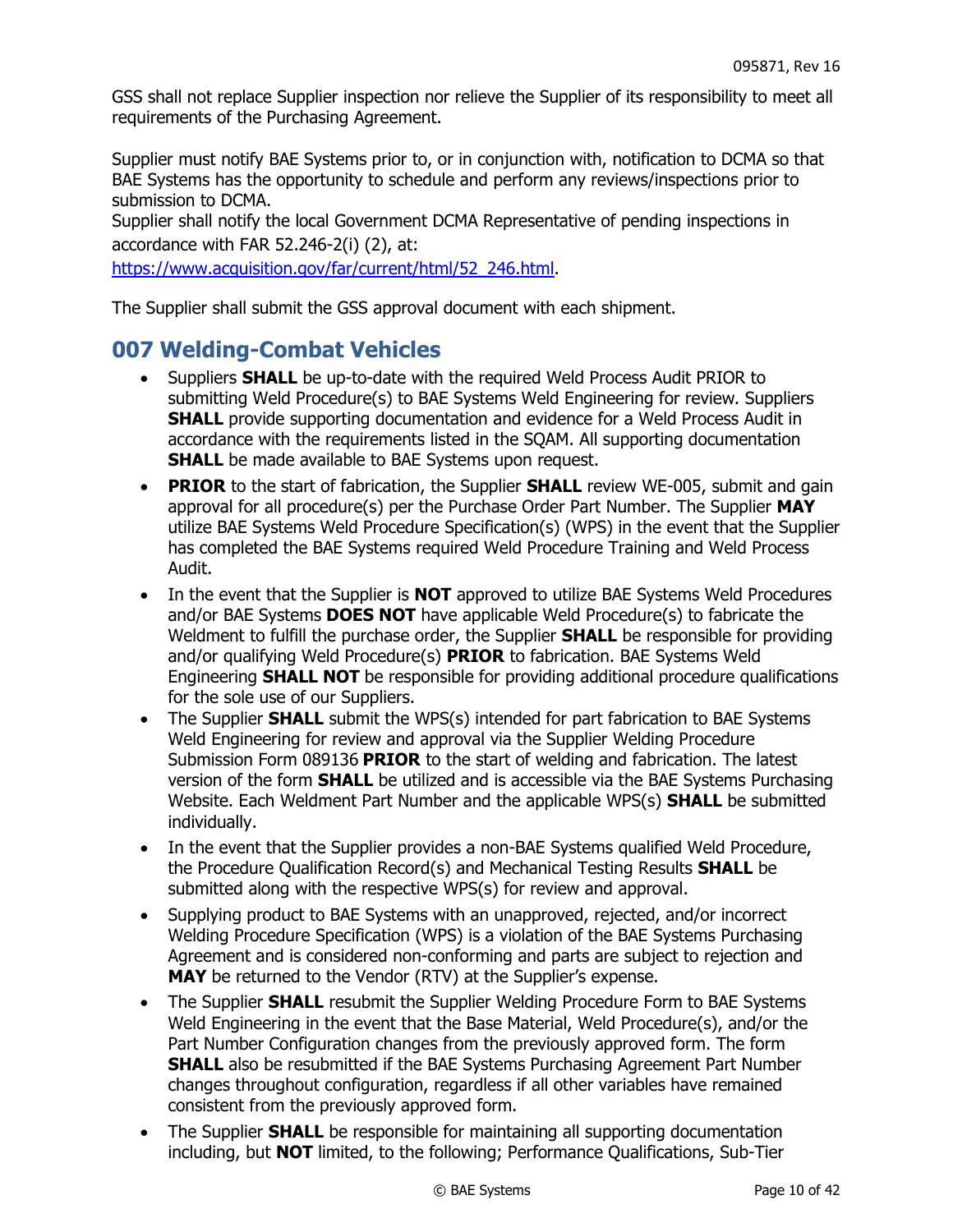Supplier Certifications, Machine Calibration Documentation, and other applicable documentation required to demonstrate compliance in accordance with the requirements per the BAE Systems Purchasing Agreement. All documentation **SHALL** be made available as requested BAE Systems at all times.

• Supplier **SHALL** submit Standard and Non-Standard Repair Procedure(s) via the Vendor Information Request (VIR) Form 097908 for review and approval **PRIOR** to use.

#### **Aluminum and Steel Arc Welding; Resistance Welding and Brazing**

Procedure submittal requirements for aluminum, steel, resistance, and brazing weldments are addressed on the following forms/ procedures:

| <b>Form Number/ Procedure</b><br>090451 | <b>Document Title</b><br>Visual Testing Inspection In Accordance<br>With Ground Combat Vehicle Welding<br>Code - Aluminum (12472301) |
|-----------------------------------------|--------------------------------------------------------------------------------------------------------------------------------------|
| 090504                                  | Visual Testing Inspection In Accordance<br>With Ground Combat Vehicle Welding<br>$Code - Steel (12479550)$                           |
| 091866                                  | Brazing or Braze Welding Procedure -<br>Cover Sheet (LAA-5130)                                                                       |
| 091868                                  | Recorded Joint Welding Procedure for<br>Resistance Welding Cover Sheet (LAA-<br>5131)                                                |
| 092587                                  | Weld Supplier Approval and Weld<br><b>Procedure Submission Process Guideline</b><br>$(WE-005)$                                       |
| 092579                                  | SRP Repair of Steel Base Metal (WE-<br><b>SRP02)</b>                                                                                 |
| 092580                                  | SRP Repair of Aluminum Base Metal (WE-<br><b>SRP01)</b>                                                                              |
| 092585                                  | BAE Systems Weld Procedure Book - Steel                                                                                              |
| 092586                                  | BAE Systems Weld Procedure Book -<br>Aluminum                                                                                        |
| 089136                                  | Supplier Welding Procedure Submission<br>Form                                                                                        |
| 089725                                  | <b>Vendor Information Request</b>                                                                                                    |

Forms are available via the BAE Systems Purchasing Website and/or a BAE Systems Authorized Purchasing Representative.

Ground Combat Vehicle Welding Code – Aluminum (12472301) replaced the following specifications (reference page 4, Table P.1):

- MIL-STD-1946
- MIL-STD-372
- MIL-W-45205
- MIL-W-45206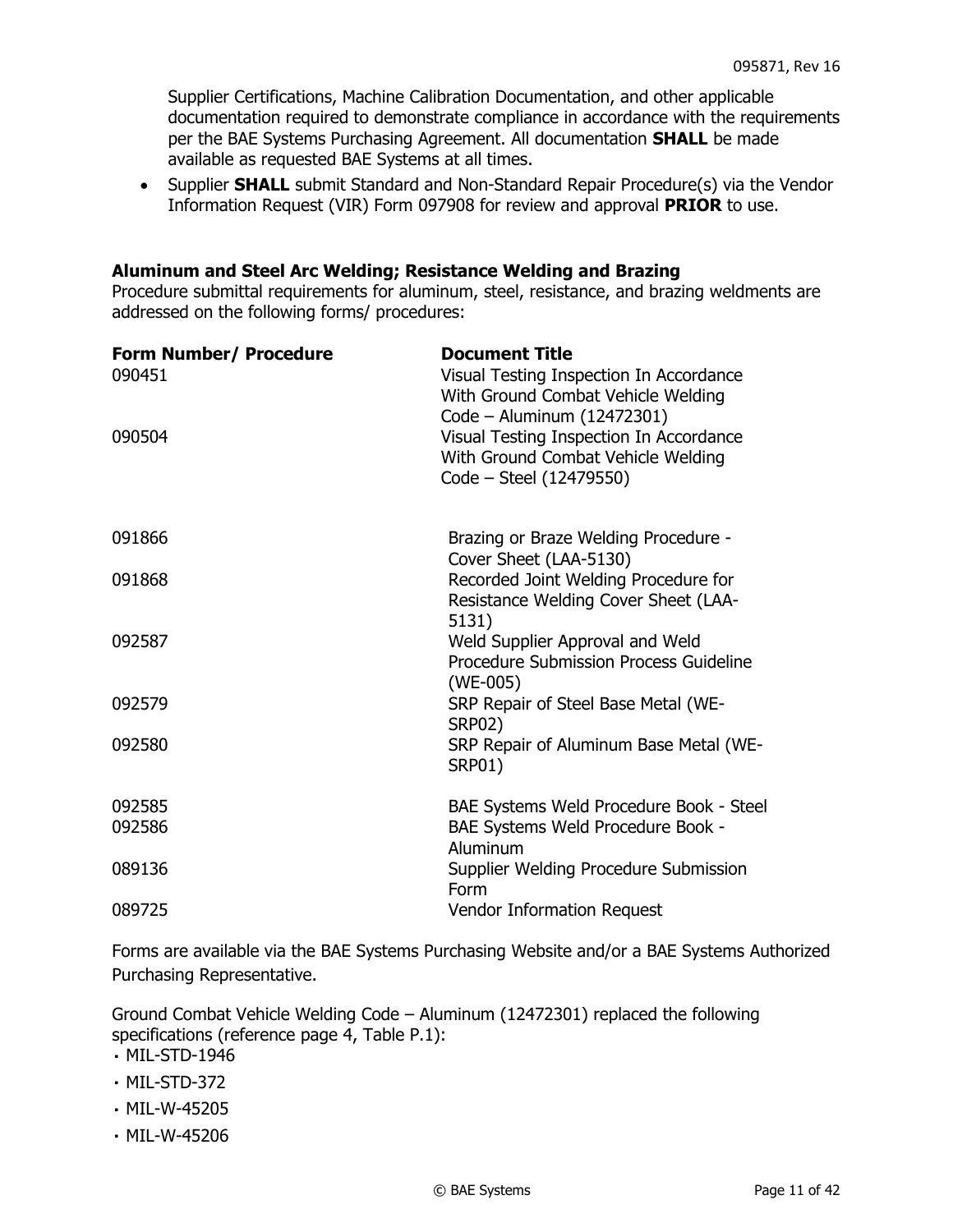Ground Combat Vehicle Welding Code - Steel (12479550) replaced the following specifications (reference page 4, Table P.1):

- MIL-STD-1261
- MIL-STD-1941
- MIL-STD-1185
- MIL-W-46086

# <span id="page-11-0"></span>**007A Welding Combat Vehicles Inspection Criteria**

- Form 090475 shall be submitted and approved prior to shipment of the item in accordance with the Data Submission Instructions located in the Supplier Quality Assurance Manual (SQAM) paragraph 8.12 for this item.
- All visual weld inspection must be conducted by either of the following 3 inspector certification platforms, and completed and documented on 100% of all welds.
	- o An American Welding Society certified CWI, SCWI
	- $\circ$  A qualified CWB level 2 or 3 through the Canadian Welding Bureau as determined through the Canadian Standards Association.
	- o A Government CWI or TARDEC Quality Assurance CWI approved welding inspector certification program.
- All visual weld inspection on armor steel and quenched and tempered steel must be held for 48 hours prior to final inspection.
- Where NDT is required per print, all welded armor steel and low allow steels 100 KSI tensile strength or greater shall be held a minimum of 48 hours prior to NDT inspection, this is for welded material.
- Welding fixtures to be designed per ASME Y14.43

# <span id="page-11-1"></span>**007B Welding- Combat Vehicles: Additional Weld Requirements**

The Supplier **SHALL** reference the applicable code designated on the BAE Systems Purchase Order and Contract Quality Requirements and its entirety. The Supplier **SHALL** be responsible for reviewing **AND** adhering to the **ALL** requirements listed in the designated Weld Code.

#### **Aluminum:**

In addition to the requirements specified in CDR007, additional Aluminum Weld Requirements, the following requirements do **NOT** encompass **ALL** changes implemented within the specified Weld Code:

- Weld Procedure Qualifications: the requirements for utilizing Multiple Welding Processes within a single procedure has updated
- Operator Qualifications: the requirements for the Number of Electrodes an Operator is qualified to utilize has updated

#### **Steel:**

In addition to the requirements specified in CDR007, additional Steel Weld Requirements, the following requirements do **NOT** encompass **ALL** changes implemented within the specified Weld Code:

- Weld Procedure Qualifications: the requirements for Preheat/Interpass Temperature, Travel Speed, Heat Input, and Charpy V Notch (CVN) Testing have updated
- Non-Destructive Testing (NDT): Following welding, for all high strength steels and armor grade steels greater than 0.25" (6mm) in thickness, the final NDT examination for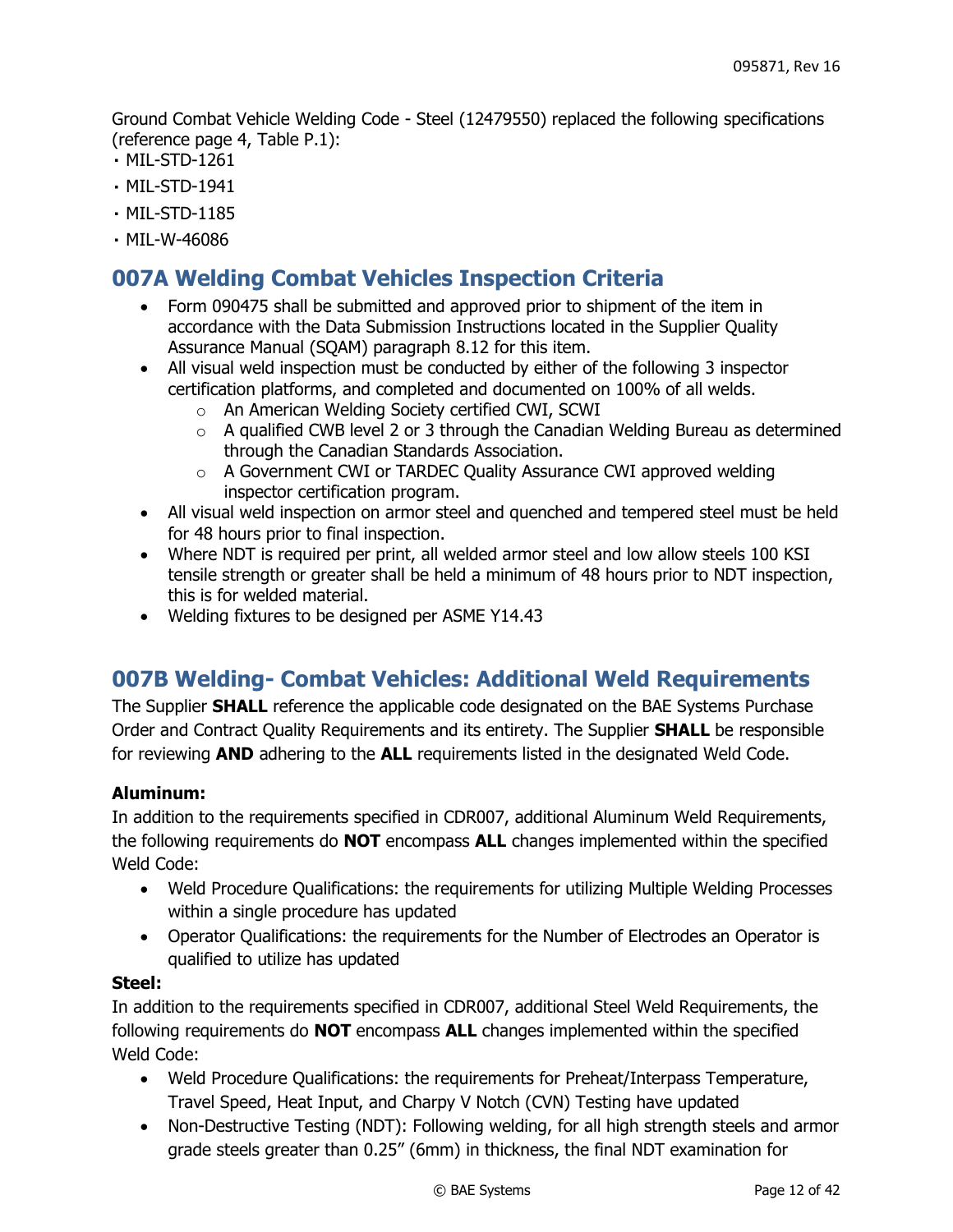acceptance shall be conducted no less than 48 hours after the final weld has cooled to ambient temperature. Preliminary NDT examinations are advisable to avoid production related delays by identifying defects not related to delayed hydrogen cracking. These defects can be addressed before the 48 hour hold is complete, restarting the 48 hour period. Defects identified and addressed following the first 48 hour hold shall be subject to an additional 48 hour hold. Alternative strategies to mitigate delayed hydrogen cracking must be supported by data and shall be submitted to the procuring activity for review for acceptability prior to amending the length of this hold time.

- Procedure Transfers: It is allowable to transfer qualified and approved welding procedure(s) between an entity and its sub-entities, for all classes of welds. The receiving transferee (Supplier and/or Fabricator) **SHALL** create an initial validation test plate using the WPS parameters to qualify for welding with the WPS in accordance with the applicable Weld Code.
	- o The sub-entity **SHALL** submit the BAE Systems Validation Test Plate Data Sheet and document the applicable information as required. Failure to provide the necessary information **SHALL** result in the ineligibility to utilize the entity's Weld Procedure(s).
	- $\circ$  A re-Validation Test **MAY** be required to demonstrate that the sub-entity is capable of adhering to the requirements specified in accordance with the Weld Procedure in question, as a result of the following events:
		- Non-conformance(s) identified during a Weld Process Audit conducted by BAE Systems' Supplier Quality Team
		- Non-conforming welded part(s) received by BAE Systems

# <span id="page-12-0"></span>**008 Welding-Weapon Systems**

- Prior to the Supplier's start of fabrication (or repair to raw material, casting, forgings, etc.), the Supplier shall submit procedure(s) and supporting qualification test data in accordance with the applicable specifications (including weld personnel certifications) and form 091721 to the BAE Systems Authorized Purchasing Representative
- Supplying product to BAE Systems without an approved Welding Procedure Specifications (WPS) is cause for rejection
- The WPS shall include the Procedure Qualification Record (PQR) for the process when applicable
- The Supplier is responsible for the performance and maintenance of all supporting documentation required to demonstrate compliance with the Purchasing Agreement requirements
- Changes/revisions to previously approved weld procedures must be submitted for reapproval

# <span id="page-12-1"></span>**009 Soldering**

• The data shall be submitted and approved prior to shipment of the item in accordance with the Data Submission Instructions located in the Supplier Quality Assurance Manual (SQAM) paragraph 8.12 for this item. The Supplier shall submit soldering plans in accordance with the applicable specification requirements for this item within (30) days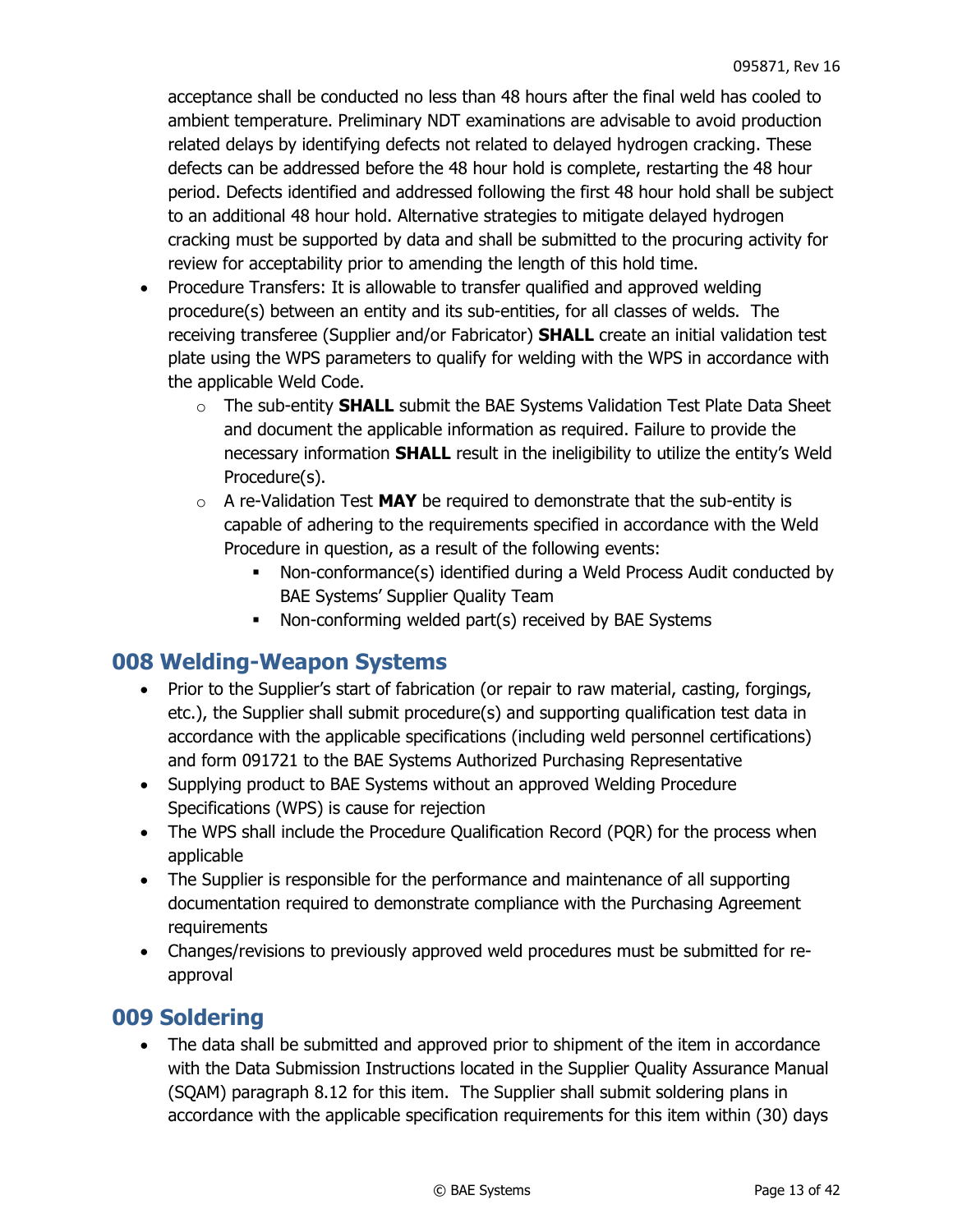of receipt of the Purchasing Agreement to the BAE Systems Authorized Purchasing Representative

- Procedures shall be submitted for all subcontracted soldering operations
- BAE Systems reserves the right to disapprove the plan or to require changes in the plan, which it deems necessary to ensure the product conforms to IPC J-STD-001, Class 3 and Purchasing Agreement requirements
- A new Purchasing Agreement number with the same prime contract number as previously approved does not require extension of approval
- The plan shall include, as a minimum, detailed procedures to be followed and utilized throughout all areas of performance
- The Supplier must have approval from BAE Systems prior to beginning production. This approval will be in the form of a letter notifying you that your facility has satisfactorily completed a Soldering Audit. The approved program must be utilized in the performance of Purchasing Agreement
- Any and all records required by the approved program may be requested at any time and must be immediately available for review
- BAE Systems must approve changes to this program following approval

# <span id="page-13-0"></span>**010 Solderability**

The data shall be submitted and approved prior to shipment of the item in accordance with the Data Submission Instructions located in the Supplier Quality Assurance Manual (SQAM) paragraph 8.12 for this item. Material supplied shall meet the solderability requirements of the product fabrication specification. When no solderability test is specified, the test shall be performed in accordance with MIL-STD-202, Method 208.

#### **Note: One hour steam aging is required for wire.**

The Supplier shall provide a written certification stating that the components provided were tested and meet the applicable solderability requirements as stated above. Certification shall be submitted in accordance with the Data Submission Instructions (located in the SQAM, paragraph 8.12) for this item.

# <span id="page-13-1"></span>**011 Printed Wiring Boards (PWB)**

The Supplier shall provide for each shipment a written certificate stating that the boards were fabricated to the relevant specifications identified within the TDP. The data shall be submitted and approved prior to shipment of the item in accordance with the Data Submission Instructions located in the Supplier Quality Assurance Manual (SQAM) paragraph 8.12 for this item. Test coupons and microsections must be maintained for a period of two (2) years and available for examination by BAE Systems.

# <span id="page-13-2"></span>**012 Flammability**

A flammability certification to the specification noted on the drawing from the original material manufacturer or a flammability test report from a BAE Systems approved facility is required. Certification shall be submitted in accordance with the Data Submission Instructions (located in the SQAM, paragraph 8.12) for this item. This requirement is only applicable to Phoenix parts.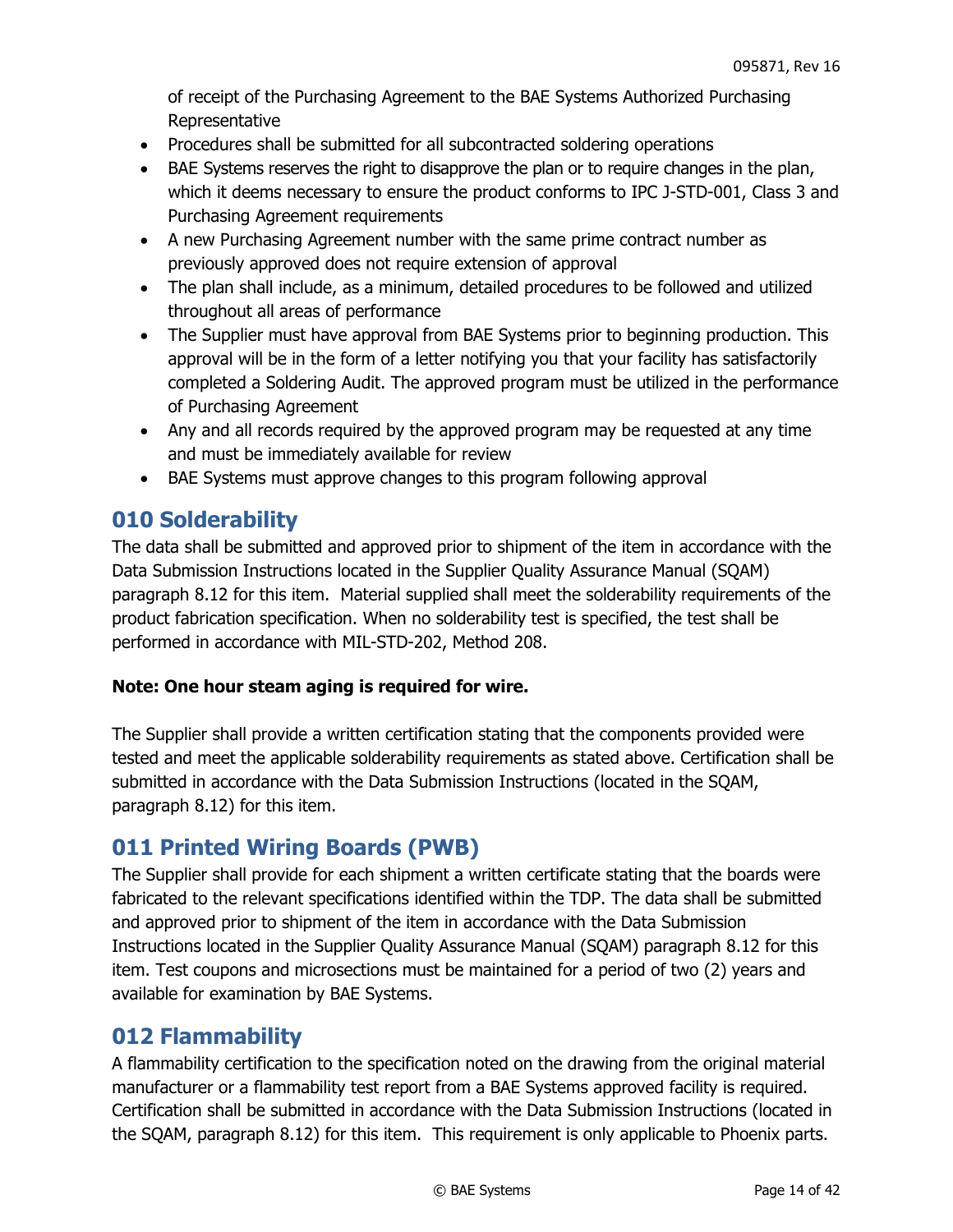# <span id="page-14-0"></span>**013 Nondestructive Examination Procedures**

When the Purchase Order specifies Nondestructive Examination such as radiography, magnetic particle, liquid penetrant, or ultrasonic inspections, the data shall be submitted and approved prior to shipment of the item in accordance with the Data Submission Instructions located in the Supplier Quality Assurance Manual (SQAM) paragraph 8.12 for this item. The procedure shall be submitted within thirty (30) days after receipt of the Purchasing Agreement. If the submittal is requested during performance of the Purchasing Agreement, the Supplier shall submit the procedure within three (3) days of receiving the request.

All changes to the approved procedure shall require re-submittal and approval. The revised procedure shall not be implemented until written approval is received from BAE Systems.

# <span id="page-14-1"></span>**014 Nondestructive Examination Inspection Report**

The Supplier shall furnish a certified test report prior to the shipment stating that Nondestructive Examination(s) required per the TDP have been performed in accordance with an approved test procedure as required by the referenced specification and that the material is acceptable. The certification shall also include:

- Type of test and coverage
- Applicable procedure specification (title, number and revision)
- Applicable acceptance criteria (title, number and revision)
- Actual data as defined in the applicable procedure specification
- Name and address of the company that actually performed the testing
- Certificate of process compliance

The certification/data shall be submitted and approved prior to shipment of the item in accordance with the Data Submission Instructions located in the Supplier Quality Assurance Manual (SQAM) paragraph 8.12 for this item.

A test plan shall be developed detailing the Nondestructive Examinations parameters to be used in accordance with the applicable specification and shall be made available to BAE Systems upon request. Product NDT verification shall be completed by an ASNT TC1A or NAS 410 level 2 certified NDT technician or higher.

# <span id="page-14-2"></span>**015 Control Tests**

The Supplier shall perform Control Tests at the frequency defined by the specification/QAP. The Supplier is responsible for determining the test schedule based on the production and delivery schedule per the Purchasing Agreement. The Supplier shall notify the BAE Systems Authorized Purchasing Representative of the projected test schedule and any changes as they occur. If any failures occur, either through defect of the test equipment or of the test sample itself, the Supplier shall immediately notify the BAE Systems Authorized Purchasing Representative for further instructions prior to continuance of testing.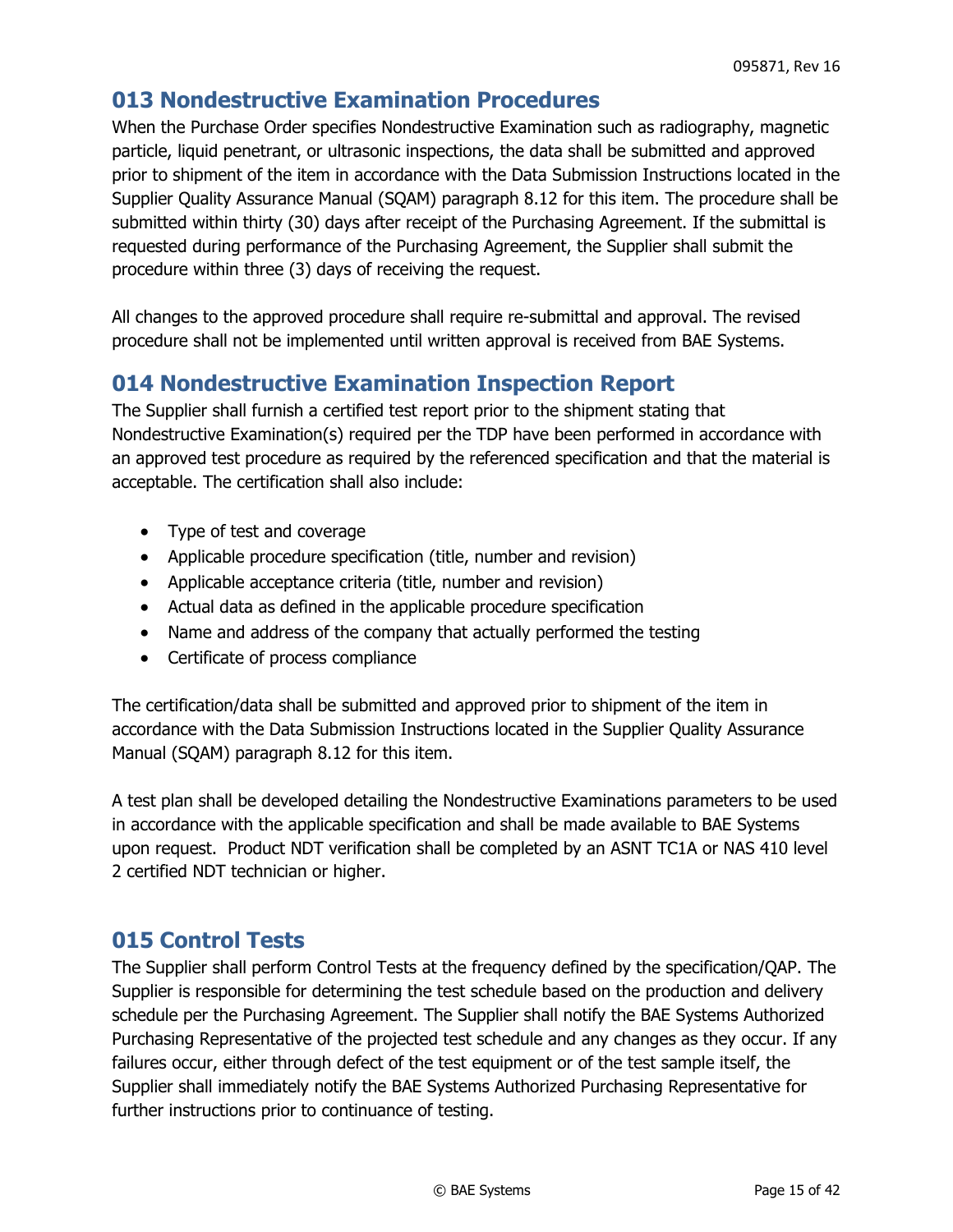Following the completion of testing, a test report shall be submitted in accordance with the Data Submission Instructions (located in the SQAM, paragraph 8.12) for this item prior to or with the shipment of product for approval.

MIL-HDBK-831 should be used as a guide in developing the test report format. As a minimum, the test report shall include:

- BAE Systems part number
- All applicable BAE Systems Purchasing Agreement Number(s)
- Prime Contract Number (this is specified on the Purchasing Agreement)
- Applicable drawings/specification and revision level
- Type of test (i.e., Group "C," Group "D," etc.)
- Tests performed and results
- Test completion date
- Next test date/submittal
- Applicable serial number(s) tested
- Sample size
- Sample identification, if applicable
- Production interval (or Purchasing Agreement line number)
- Printed name, signature, and title of Supplier's representative
- Report date
- Any additional data or information required to show full compliance to the control test requirements

# <span id="page-15-0"></span>**016 Plating**

The supplier shall provide written certification that the plating was performed in accordance with all Purchasing Agreement, drawing, and Purchasing Agreement specification requirements prior to shipment of the product. The facility actually performing the plating shall prepare the certification.

The Certification **MUST** include as a minimum:

- Part number
- Purchasing Agreement number
- Plating process specification used
- Complete lot traceability to all certifications related to the BAE Systems Purchasing Agreement
- Printed name, signature, and title of Supplier's representative
- Report date

The certification/data shall be submitted and approved prior to shipment of the item in accordance with the Data Submission Instructions located in the Supplier Quality Assurance Manual (SQAM) paragraph 8.12 for this item.

#### **The following requirements apply when zinc plating per ASTM B633 is specified:**

When embrittlement relief pretreatments and/or post treatments are required and unless otherwise specified on the component, drawing the following requirements shall apply: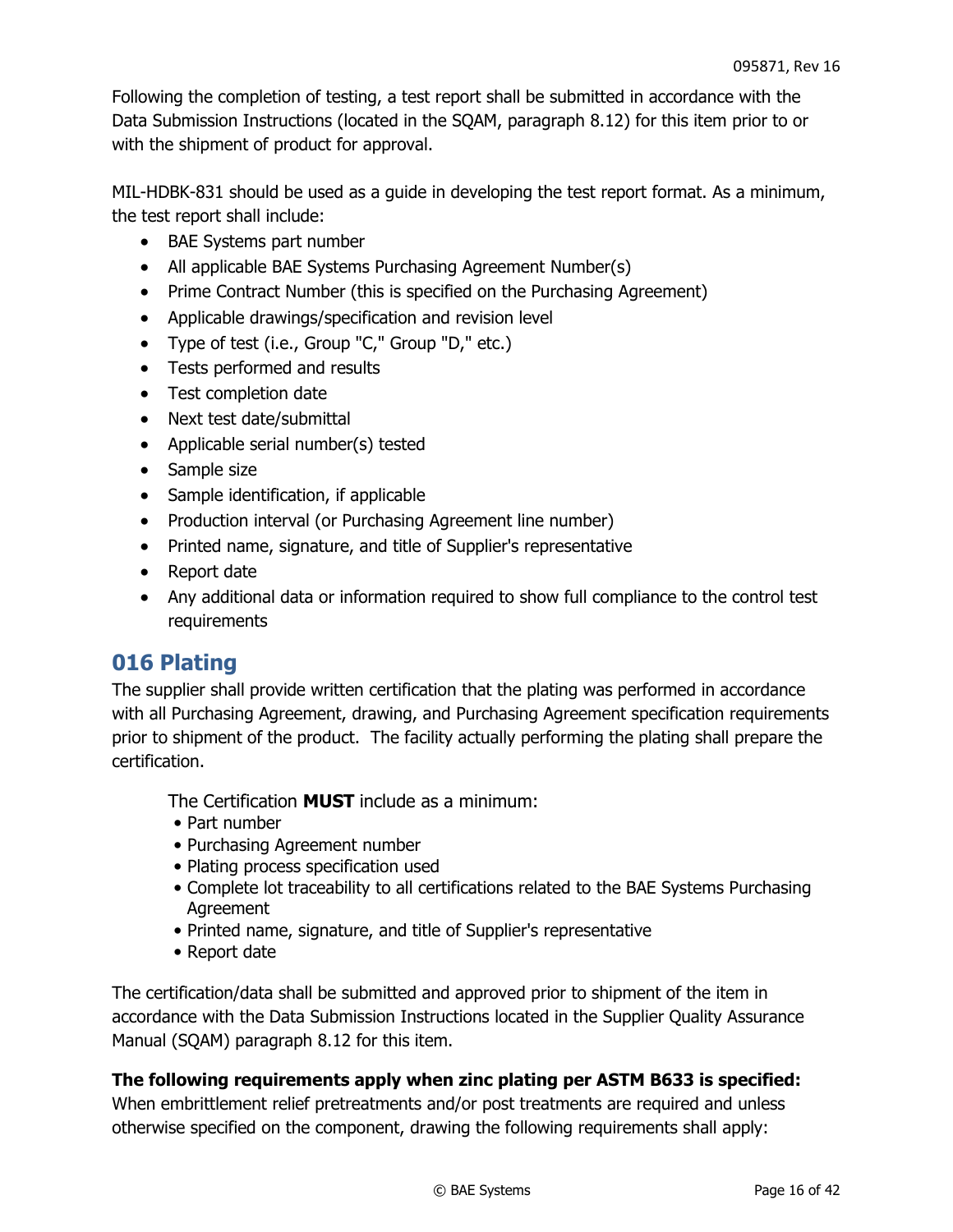- A) Pretreatment on steel parts with a tensile strength 1000 MPa (31 HRC) or greater that have been machined, ground, cold-formed, or cold-straightened subsequent to heat treatment. Bake times and temperatures shall be in accordance with Table 1 of ASTM B849.
- B) Post coating treatments for the purpose of reducing the risk of hydrogen embrittlement in accordance with ASTM B850 on iron or steel parts having a tensile strength ≥1000 MPa (with corresponding hardness values 303 HB, or 31 HRC) and surface-hardened parts unless otherwise specified. Bake times and temperatures shall be in accordance with Table 1 of ASTM B850.
- C) The certification shall also include:
	- Baking temperature; Requirement and Actual
	- Baking time; Requirement and Actual
	- A statement that the baking operation for hydrogen embrittlement relief was started within 3 hours of plating completion or as required per specification

#### <span id="page-16-0"></span>**017 Paint Certification**

The Supplier shall provide a copy of the written certification documenting that painting was performed in accordance with all Purchasing Agreement, drawing, and specification Purchasing Agreement requirements prior to or with the product shipment. Certification shall be submitted in accordance with the Data Submission Instructions (located in the SQAM, paragraph 8.12) for this item. The facility actually performing the painting shall prepare the certification, which shall include:

- Name and address of the finisher
- Part number
- BAE Systems Purchasing Agreement number
- List of specifications used in the processing of the paint
- Paint thickness of a sample of actual parts for the primer
- Paint thickness of a sample of actual parts for the top coat
- Material lot/batch number(s)
- Material expiration date(s)
- Printed name, signature, and title of Supplier's representative
- Certification date

All test and inspection documentation shall be available for BAE Systems' review upon request.

Documentation submittal is required for Anniston Spares and for all non-approved paint resources.

BAE Systems Combat Vehicle approved CARC painters are not required to submit any documentation with the parts but are required to maintain all required documentation validating compliance to all requirements and make this documentation available for BAE Systems review upon request.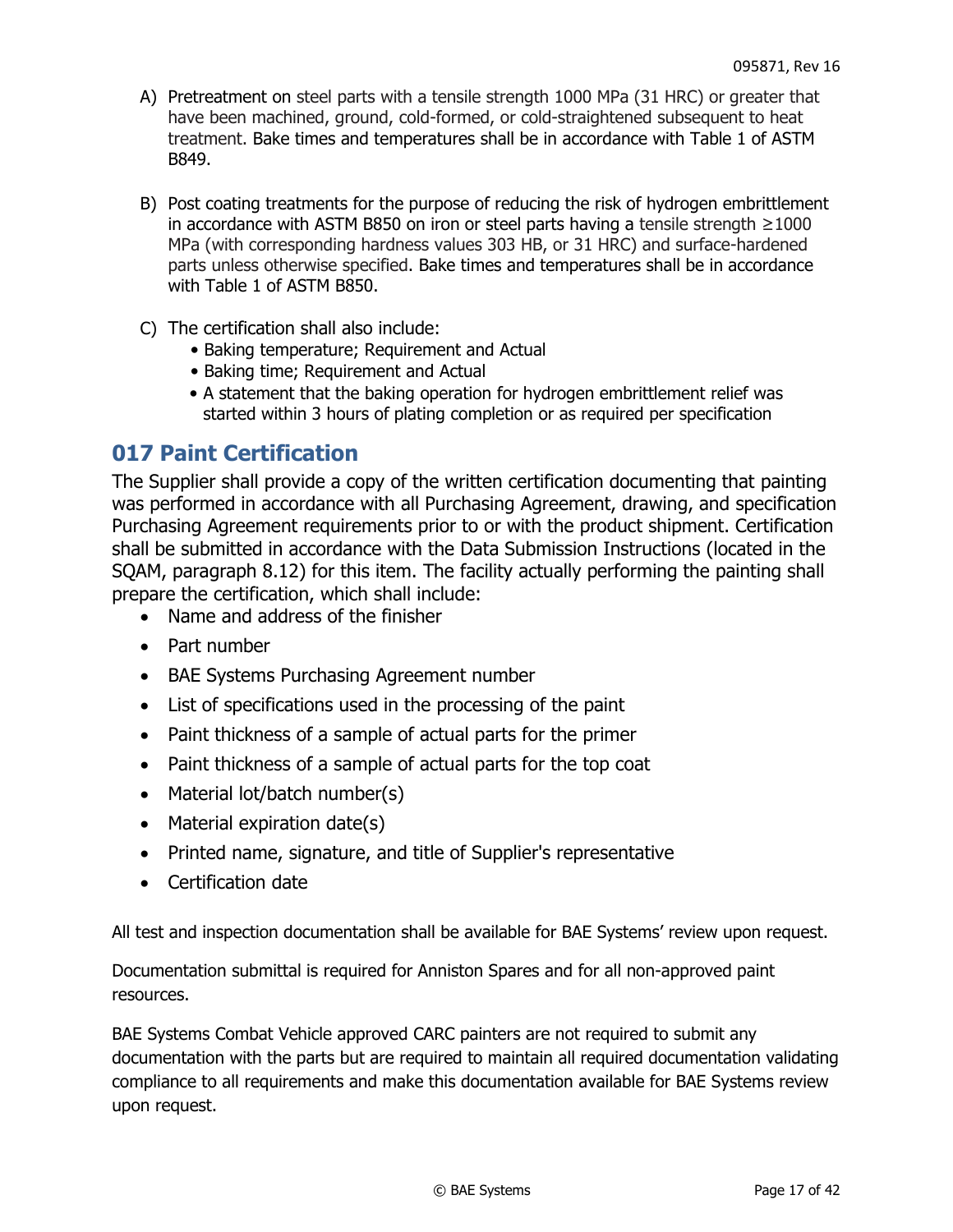Items requiring painting in accordance with MIL-STD-1303 shall instead be painted in accordance with NAVSEA Drawing 7250920 and associated paint photographs (if applicable).

# <span id="page-17-0"></span>**018 Physical and Chemical Test Reports**

The Supplier shall provide a material certification including all actual chemical, mechanical, and/or physical test results pertaining to the material shipped under this Purchasing Agreement with traceability to the original mill/manufacturer, heat lot, and country of origin, as applicable prior to the product shipment. The data shall be submitted and approved prior to shipment of the item in accordance with the Data Submission Instructions located in the Supplier Quality Assurance Manual (SQAM) paragraph 8.12 for this item.

# **019A Test Samples – Tensile Testing**

The Supplier shall provide a set of two samples (un-machined test bars/sheet stock) suitable for the mechanical testing as required by Purchasing Agreement or referenced specification. Both shall be made from the same melt and heat treated in the same lot as the supplied parts.

# <span id="page-17-1"></span>**019B Material/Process Samples**

A representative material test sample (the same as the material lot) is required. The test sample shall be processed simultaneously with the material it represents, through all special processing. The sample shall be of sufficient size and configuration to permit BAE Systems to determine heat treatment, plating, painting, etc., results in lieu of destroying a completed part. The supplier shall submit the processed test sample with completed material / parts to BAE Systems.

# <span id="page-17-2"></span>**020 Heat Treating**

The certification shall be submitted and approved prior to shipment of the item in accordance with the Data Submission Instructions located in the Supplier Quality Assurance Manual (SQAM) paragraph 8.12 for this item.

Supplier shall conduct a visual inspection for cracks or other injurious defects.

When the drawing specifies a hardness range for materials due to quench and temper or other practices, actual results shall be recorded on the certification.

When heat-treating is performed by a facility other than the Supplier shown on Purchasing Agreement, the name of that subcontractor and a copy of the certificate furnished by the subcontractor for the heat treatment shall be furnished to BAE Systems.

When specified on the drawing and/or the Purchasing Agreement, test samples shall be provided to BAE Systems for evaluation.

The below processes shall be completed as stated per specific drawing requirements. When a conflict is noted between this document and specific drawing requirements, the drawing requirements take precedence.

The data shall be submitted and approved prior to shipment of the item in accordance with the Data Submission Instructions located in the Supplier Quality Assurance Manual (SQAM) paragraph 8.12 for this item.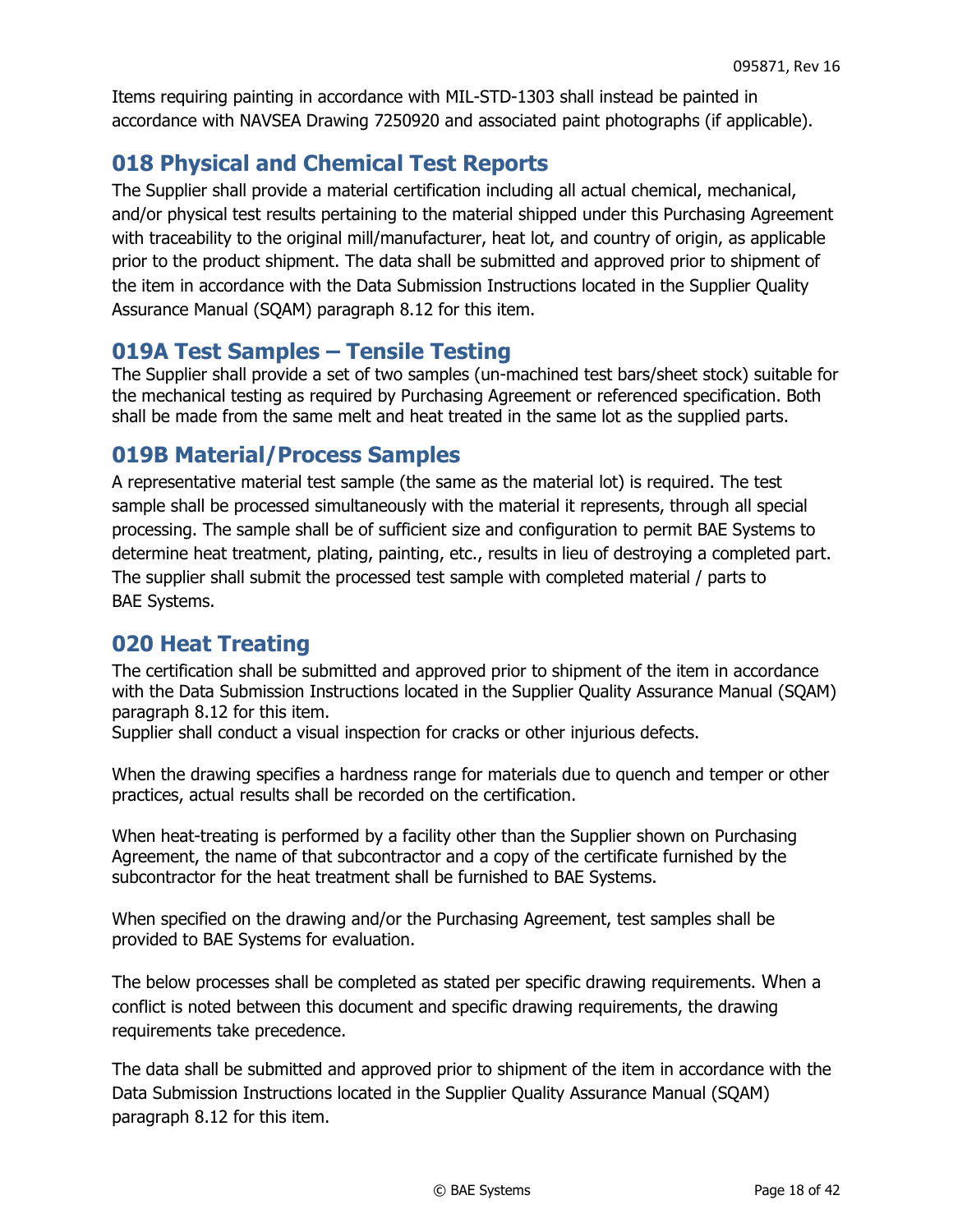# <span id="page-18-0"></span>**A. Visual Metallographic Inspection**

Visual inspection at a magnification of 5X shall be performed on heat treated items. Cracks, seams, laps or other injurious defects shall not be allowed. For steel carburized parts, the heat treat condition prior to carburizing shall be either quench and tempered or normalized and tempered. Heat treat process and atmosphere control shall be such that no decarburization occurs on the surface as detectible by metallographic sectioning under magnification at 100X, method specified on drawing or appropriate specification. Exceptions are stress-proof, fatigue-proof, precipitation hardening grades of steel, margining steels and structural steel such as HY-, HY-100, Cor-ten, etc. This will minimize distortion and assure that proper hardness is achieved.

# <span id="page-18-1"></span>**B. Quench and Temper (Core Hardness Specified)**

A test specimen (or additional part) of the same alloy and same size, within 20% of the largest cross section thickness, shall be heat treated with each heat treat lot. The test sample shall have a length at least one inch longer than the section thickness or two times the diameter. The specimen or sample part shall be cross-sectioned at mid-length of the largest cross section thickness plus or minus 3/8 inch. The Supplier shall submit a report including the actual surface hardness and core hardness at ½ radius (core hardness measured on cut surface) the data shall be submitted and approved prior to shipment of the item in accordance with the Data Submission Instructions located in the Supplier Quality Assurance Manual (SQAM) paragraph 8.12 for this item..

# <span id="page-18-2"></span>**C. Quench and Temper (Surface Hardness Specified, Core Hardness Not Specified)**

The report shall include a statement of the surface hardness findings for each heat treat lot. Testing shall be done in areas identified on the drawing or in such a manner as to not damage the critical surface finish as defined by the drawing.

A test specimen (or additional part) of the same alloy and same size, within 20% of the largest cross section thickness, shall be heat treated with each heat treat lot. The test sample shall have a length at least one inch longer than the section thickness or two times the diameter. The specimen or sample part shall be cross-sectioned at mid-length of the largest cross section thickness plus or minus 3/8 inch. The Supplier shall submit a report including the actual surface hardness and core hardness at  $\frac{1}{2}$  radius (core hardness measured on cut surface). The data shall be submitted and approved prior to shipment of the item in accordance with the Data Submission Instructions located in the Supplier Quality Assurance Manual (SQAM) paragraph 8.12 for this item.

# <span id="page-18-3"></span>**D. Case Hardening - Carburizing**

A test specimen of the same alloy and similar configuration as the part shall be processed with each heat treat lot to verify case depth, surface and core hardness requirements, and microstructure. The Supplier shall submit a report with the required case depth hardness actual results obtained and microstructure per specified standard. Certification shall be submitted with each heat treat lot. The data shall be submitted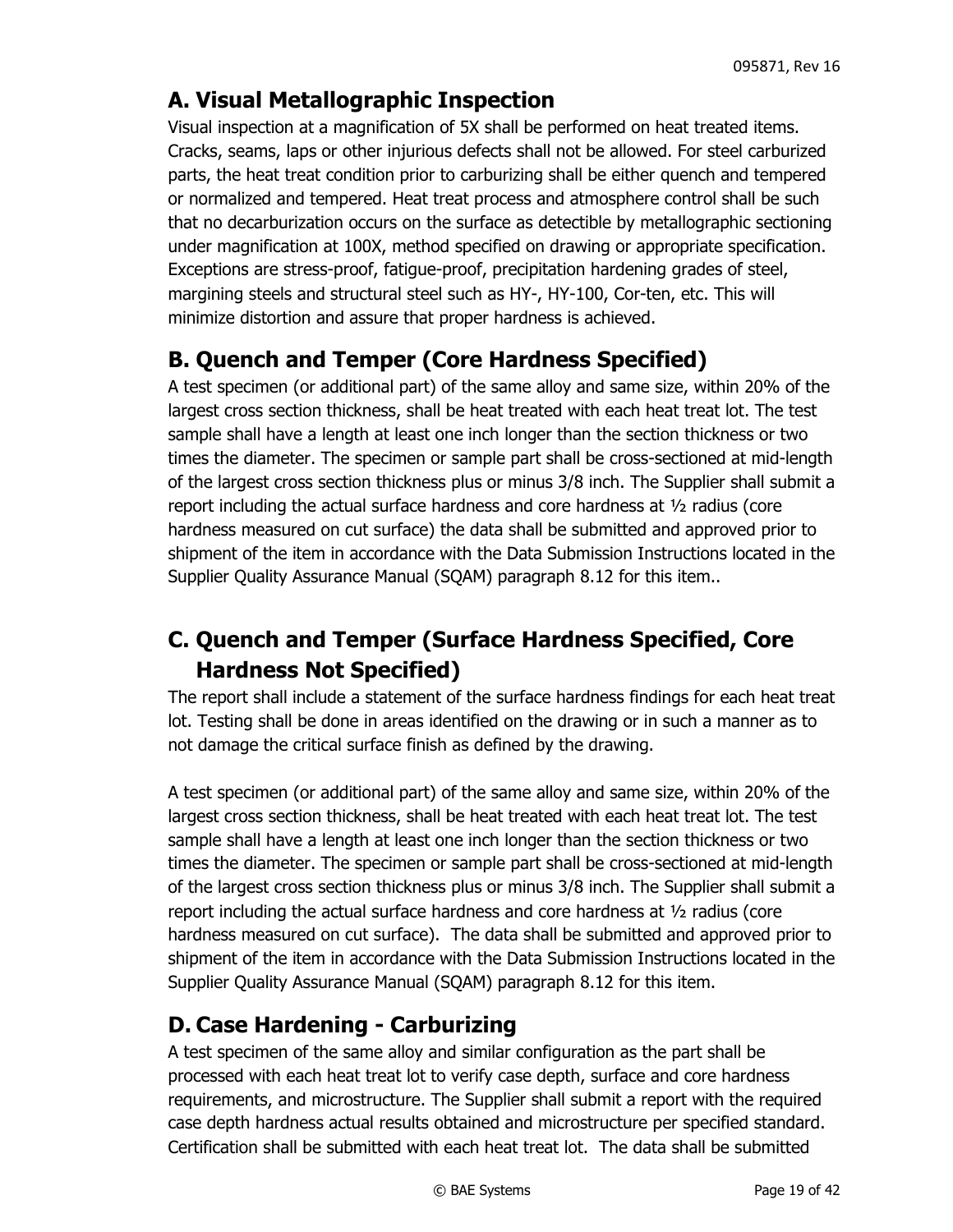and approved prior to shipment of the item in accordance with the Data Submission Instructions located in the Supplier Quality Assurance Manual (SQAM) paragraph 8.12 for this item.

# <span id="page-19-0"></span>**E. Case Hardening - Nitriding**

A test specimen of the same alloy, same hardness, and similar configuration as the part shall be processed with each heat treat lot to verify case depth, hardness requirements, and to monitor thickness of white layer. The Supplier shall submit a report with required case depth, hardness, process temperature, and actual results obtained. Certification shall be submitted with each heat treat lot. The data shall be submitted and approved prior to shipment of the item in accordance with the Data Submission Instructions located in the Supplier Quality Assurance Manual (SQAM) paragraph 8.12 for this item.

# <span id="page-19-1"></span>**F. Surface Hardening - Flame or Induction**

The Supplier shall provide certification with each lot reporting the actual case depth, surface and core hardness values obtained. First Article proof tests with pattern, equipment power setting, quench media, and other critical process parameters shall be maintained by vendor. The data shall be submitted and approved prior to shipment of the item in accordance with the Data Submission Instructions located in the Supplier Quality Assurance Manual (SQAM) paragraph 8.12 for this item.

# <span id="page-19-2"></span>**G. Stress Relief**

Certification for stress relief shall report the actual processing time, temperature and number of cycles for each lot as defined in the drawing or specification. The data shall be submitted and approved prior to shipment of the item in accordance with the Data Submission Instructions located in the Supplier Quality Assurance Manual (SQAM) paragraph 8.12 for this item.

# <span id="page-19-3"></span>**021A Mercury**

The Supplier shall certify that the material shipped under this Purchasing Agreement does not contain functional mercury in any form and that no mercury-bearing instruments and/or equipment that might cause contamination have been used in the manufacture, fabrication, assembly, or testing of any material shipped under this Purchasing Agreement. This requirement must be included in all sub-tier Purchase Orders however, certification is only required from the BAE Systems tier1 suppliers when requested.

# <span id="page-19-4"></span>**021B Lead**

The Supplier shall certify that the material shipped under this Purchasing Agreement does not contain lead in any form and that no lead-bearing instruments and/or equipment that might cause contamination have been used in its manufacture, fabrication, assembly, or testing of any material shipped under this Purchasing Agreement. This requirement must be included in all sub-tier Purchase Orders however, certification is only required from the BAE Systems tier 1 suppliers.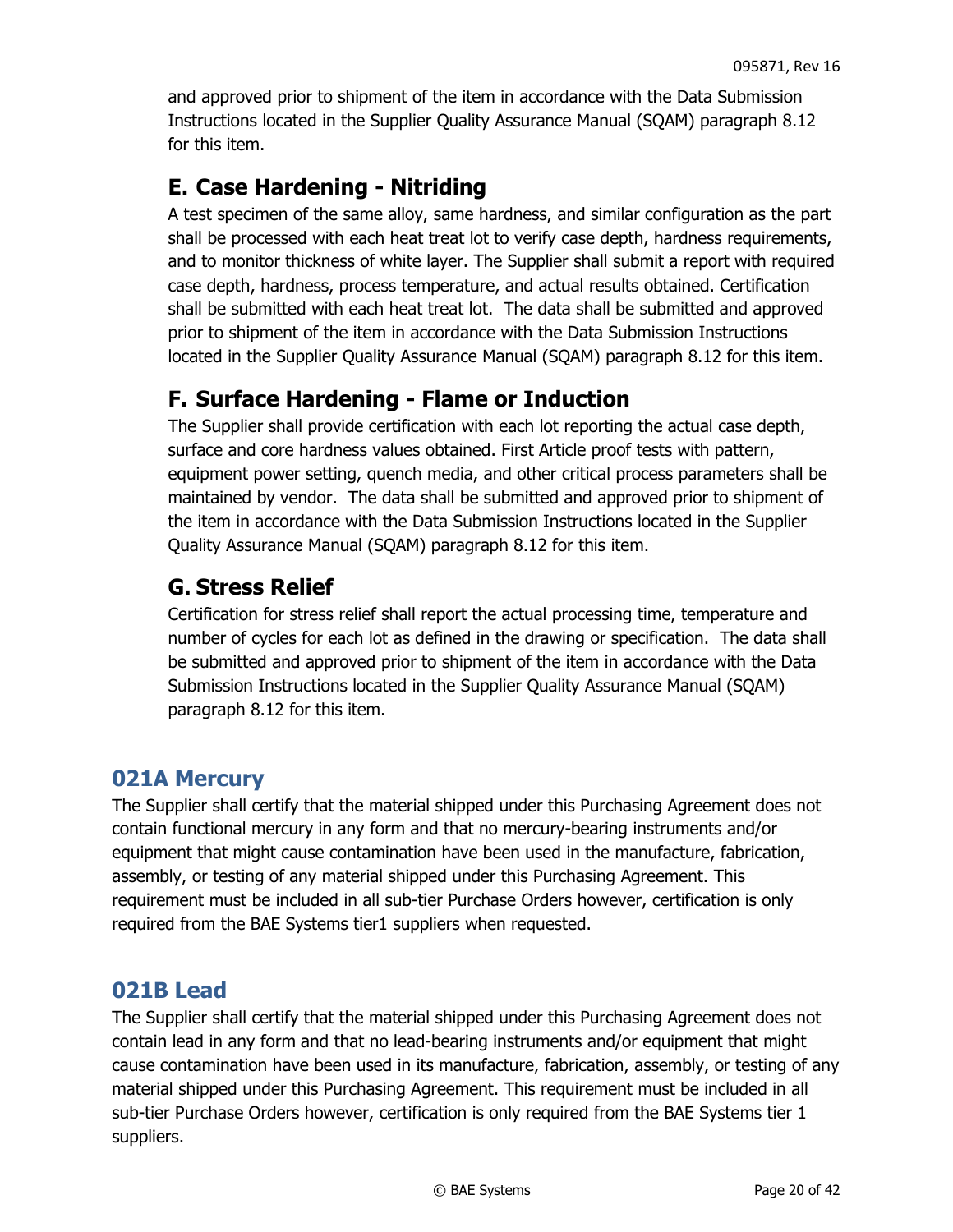# <span id="page-20-0"></span>**022 Material Traceability**

All finished product lots must be traceable to raw material heat/lots, and the Supplier must maintain material traceability throughout all steps of the manufacturing process including any outside processing.

# <span id="page-20-1"></span>**023 Age Control**

Age-sensitive items include, but are not limited to, paint, adhesives, and rubber products. The following requirements apply to all items with this requirement:

- Age-sensitive items shall be delivered as directed by the requirement assigned below.
	- a) With a minimum of 50% of the shelf life remaining
	- b) With a minimum of 75% of the shelf life remaining.
	- c) With a minimum of 85% of the shelf life remaining.
	- d) Other as directed by contract.
- All age-sensitive items and their respective shipping containers shall be permanently marked with the cure/manufacture and expiration dates in addition to any other required markings
- For parts delivered on a spool or reel, the marking must be applied to a visible location on the outside of the spool or reel
- The cure/manufacture and expiration dates shall be in either Quarter/Year format (for product with a shelf life in excess of three (3) years) or Month/Year format (for product with a shelf life of three (3) years or less). The method of marking and the marking height shall be in the manufacturer's format, however the marking shall not affect the part's form, fit, or function

Example: CURE 4Q/2010 EXP 4Q/2016

- In addition to the requirements of SQAM paragraph 8.5, When a Certificate of Conformance for age sensitive items is required it shall include:
	- a) Lot traceability by run, batch, lot, or date of manufacture
	- b) Shelf life expiration date (as required by specification)
	- c) Storage conditions to achieve shelf life, if not stated on the material package

# <span id="page-20-2"></span>**024 Non-manufactured Coniferous Wood Products**

All wooden pallets and wood containers produced entirely or in part of non-manufactured softwood, species shall be constructed from heat-treated coniferous material. This material must be certified accordingly by an accredited agency recognized by the American Lumber Standards Committee (ALSC) in accordance with Non-manufactured Wood Packaging Policy and Non-manufactured Wood Packaging Enforcement Regulations. The Supplier shall maintain on file at their facility, and provide upon request to BAE Systems, a certificate of conformance from the accredited heat treat facility.

# <span id="page-20-3"></span>**025 Special Packaging**

Material is to be packaged in accordance with the packaging instructions provided in the body of or attached to this Purchasing Agreement. A statement that the packaging is in accordance with the specified requirements will be included in the Certificate of Compliance (reference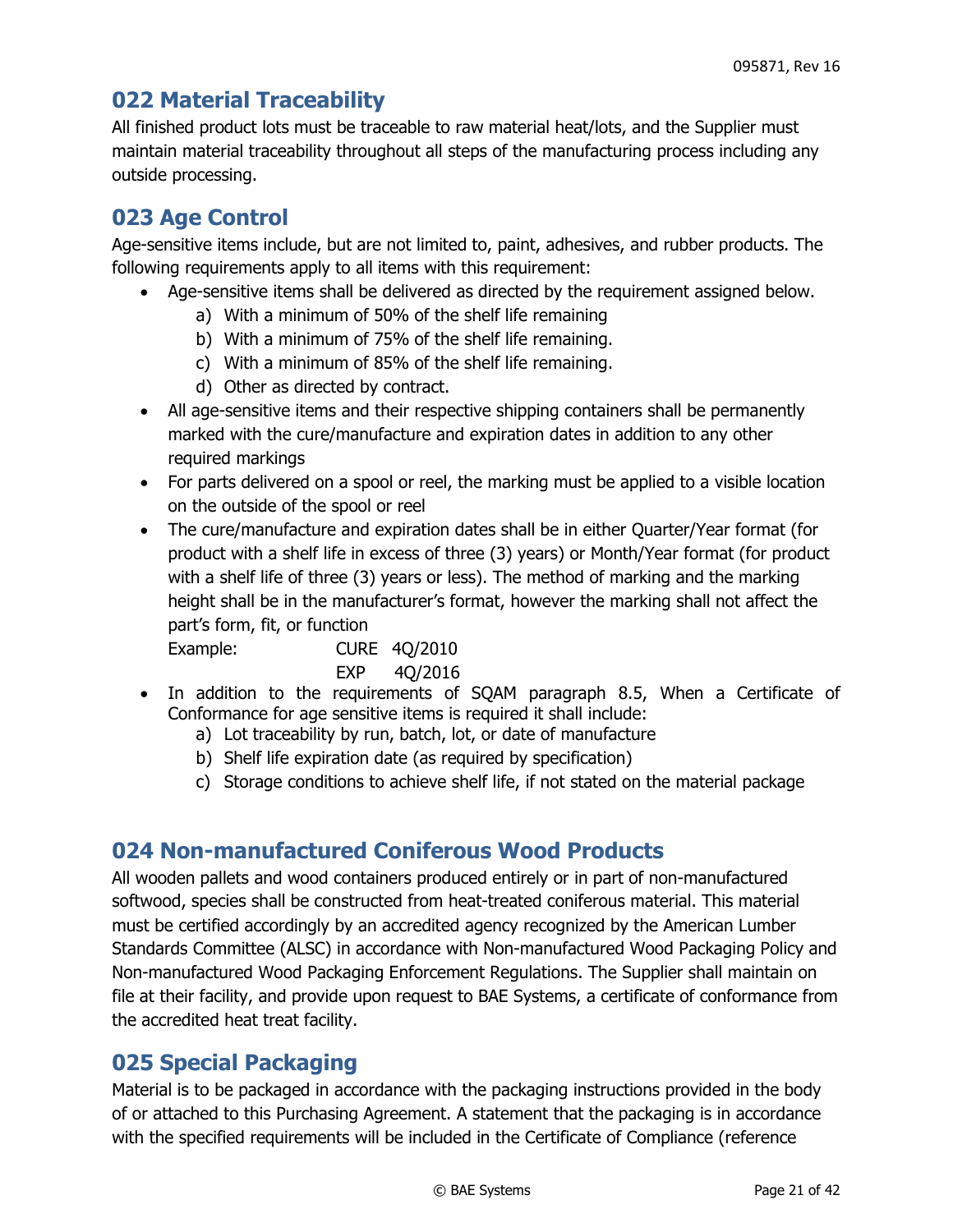SQAM paragraph 8.5). The data shall be submitted and approved prior to shipment of the item in accordance with the Data Submission Instructions located in the Supplier Quality Assurance Manual (SQAM) paragraph 8.12 for this item.

# <span id="page-21-0"></span>**026 Quality Requirements**

The Supplier shall maintain on file, and provide to BAE Systems upon request, objective quality evidence demonstrating compliance to all of the requirements of this Purchasing Agreement. When BAE Systems request documentation, the documentation shall be provided in a commonly readable electronic format and shall be provided to BAE Systems in accordance with the Data Submission Instructions (located in the SQAM, paragraph 8.12) for this part.

# <span id="page-21-1"></span>**026A Quality System Requirements**

The Supplier shall maintain on file, and provide to BAE Systems upon request, objective quality evidence demonstrating Registration/Certification by an Accredited Registrar to ISO 9001, AS 9100, TS 16949, IATF 16949, ISO/IEC 17025 or a quality system approved by an Accredited Third Party Registrar. When the Registration/Certification Certificate is requested by BAE Systems, the documentation shall be provided in a commonly readable electronic format and shall be provided to BAE Systems in accordance with the Data Submission Instructions (located in the SQAM, paragraph 8.12) or uploaded to HICX.

# <span id="page-21-2"></span>**027 Certificate of Compliance**

The Supplier shall provide an electronic copy of their Certificate of Compliance for each shipment as defined by paragraph 8.5 of the SQAM. Copies shall be delivered and approved prior to shipment as specified by the Data Submission Instructions (located in the SQAM, paragraph 8.12) for this item.

# <span id="page-21-3"></span>**028 Unique Identification (UID)**

This item requires UID marking in accordance with the Mil-Std-130/TDP requirements. If the UID marking is already present, verify that it is intact and able to be scanned. If the scan fails, replace the existing marking with new UID marking.

#### <span id="page-21-4"></span>**029 Serialization**

The supplier shall identify items using marking methods as required by drawings, specifications, and/or the PO. Serialization logs shall be maintained to prevent duplication of serial numbers. The supplier's quality system shall ensure traceability of all serialized items and materials to the original materials. When two or more serialized parts are joined in an assembly, the supplier shall include a list for each assembly serial number with the part numbers, change letters, and component serial numbers making up the assembly serial number. This information shall be supplied with each shipment.

# <span id="page-21-5"></span>**030A Approved Special Processors (BAE Systems)**

The supplier is to use BAE Systems approved sources for special processes such as thermal processing, metal finishing, metal joining, non-destructive testing, etc. A current Approved Processor Listing may be obtained from the cognizant BAE Systems Buyer. This requirement is only applicable to Phoenix parts.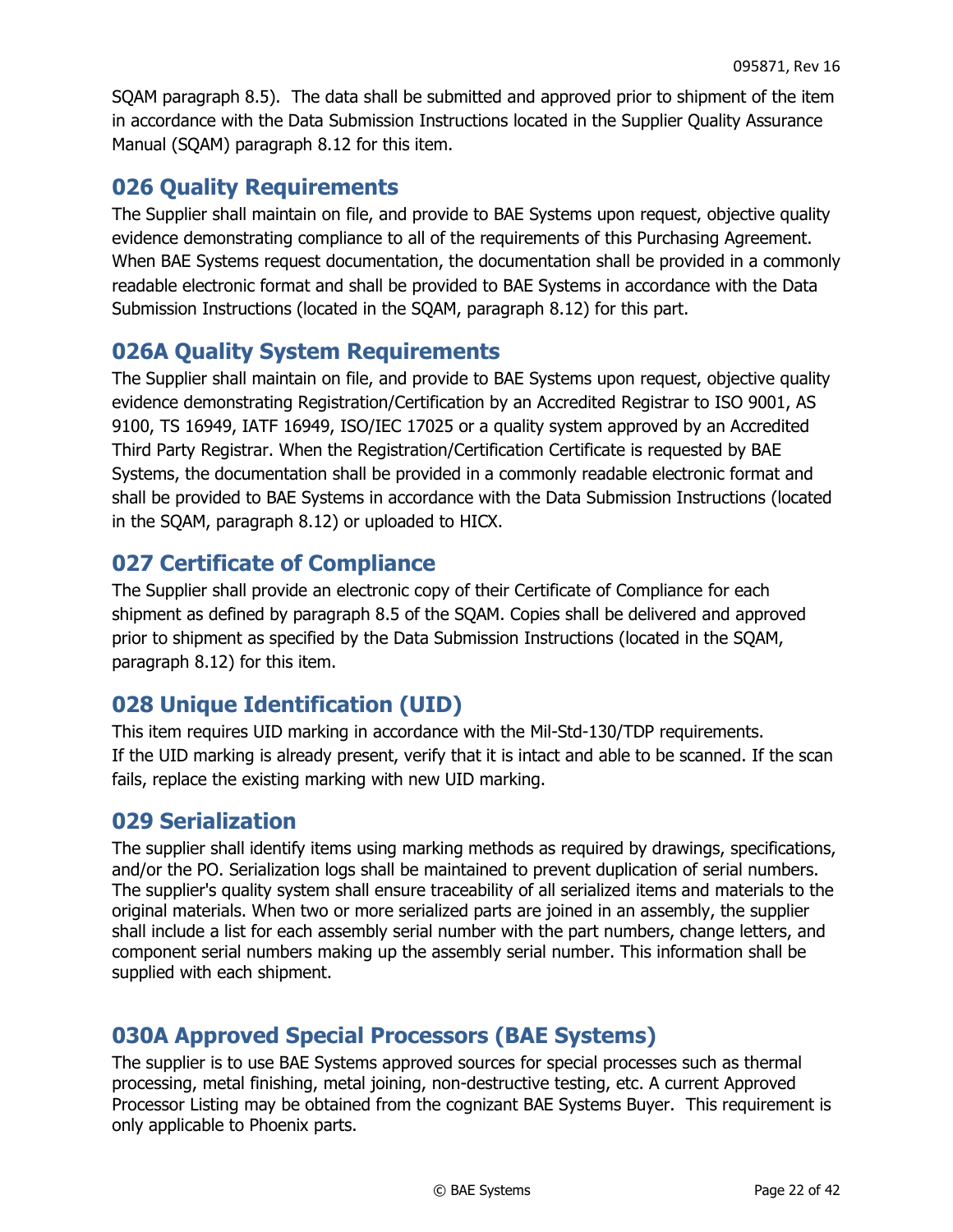### <span id="page-22-0"></span>**030B Approved Special Processors (Customer)**

The supplier is to use BAE Systems' customer approved sources for special processes such as thermal processing, metal finishing, metal joining, non-destructive testing, etc. A current approved processor listing may be obtained from the cognizant BAE Systems Buyer. This requirement is only applicable to Phoenix parts.

#### <span id="page-22-1"></span>**030C NADCAP Approved Special Processes**

All special processes identified herein and utilized on a BAE Systems purchase order/subcontract require certification by NADCAP. NADCAP Certification will be required for heat treating, painting/coating (non-CARC) and plating. These Special Process requirements identified herein shall be flowed down to all sub-tier suppliers as applicable. The supplier shall provide a current Certificate of Conformance (C of C) certifying compliance for the special process identified and performed as required by the TDP. All Special Process suppliers or their sub-tier suppliers utilized on the purchase order/subcontract shall have a current accreditation by NADCAP. The Certificate of Compliance shall define and document each process used in satisfying the TDP/Subcontract requirements and the date of the last audit. Special processes will be as defined in our SQAM, AS9100 and by NADCAP. All costs associated with NADCAP accreditation shall be borne by the Special Processor. The NADCAP Certificate shall be provided to BAE Systems in accordance with the Data Submission Instructions (located in the SQAM, paragraph 8.12) or uploaded to HICX when requested.

# <span id="page-22-2"></span>**032 Ballistic Requirements-Transparent Armor**

A ballistic first article test shall be performed and accepted prior to any production of transparent armor. All drawing and specification requirements shall be met as required for the ballistic FAT and ballistic lot testing.

#### Ballistic sample submission process for York purchased material tested at BAE Systems San Jose:

- Supplier shall request BAE Systems source inspection prior to shipping the samples for ballistic testing.
	- $\circ$  Supplier shall submit Form 092245 Source Inspection Request/Approval Form as required by CDR005 with Form 089689 Supplier CDR or Source Submission Cover Sheet Form 089689 per the Data Submission Instructions on Form 092245.
	- o Both forms are available on the Purchasing website listed in the PO text.
- During source inspection, the supplier and BAE Systems P&S source inspector shall complete Form 091889 Ballistic Test Submittal Form.
	- o Source inspector shall determine if contract requires DCMA witness of the ballistic test.
	- $\circ$  Source inspector shall enter the Project and Task numbers on the submittal form (when applicable).
- Signed copies of the Source Inspection Approval and the Ballistic Test forms shall be included with the shipping documents for the test sample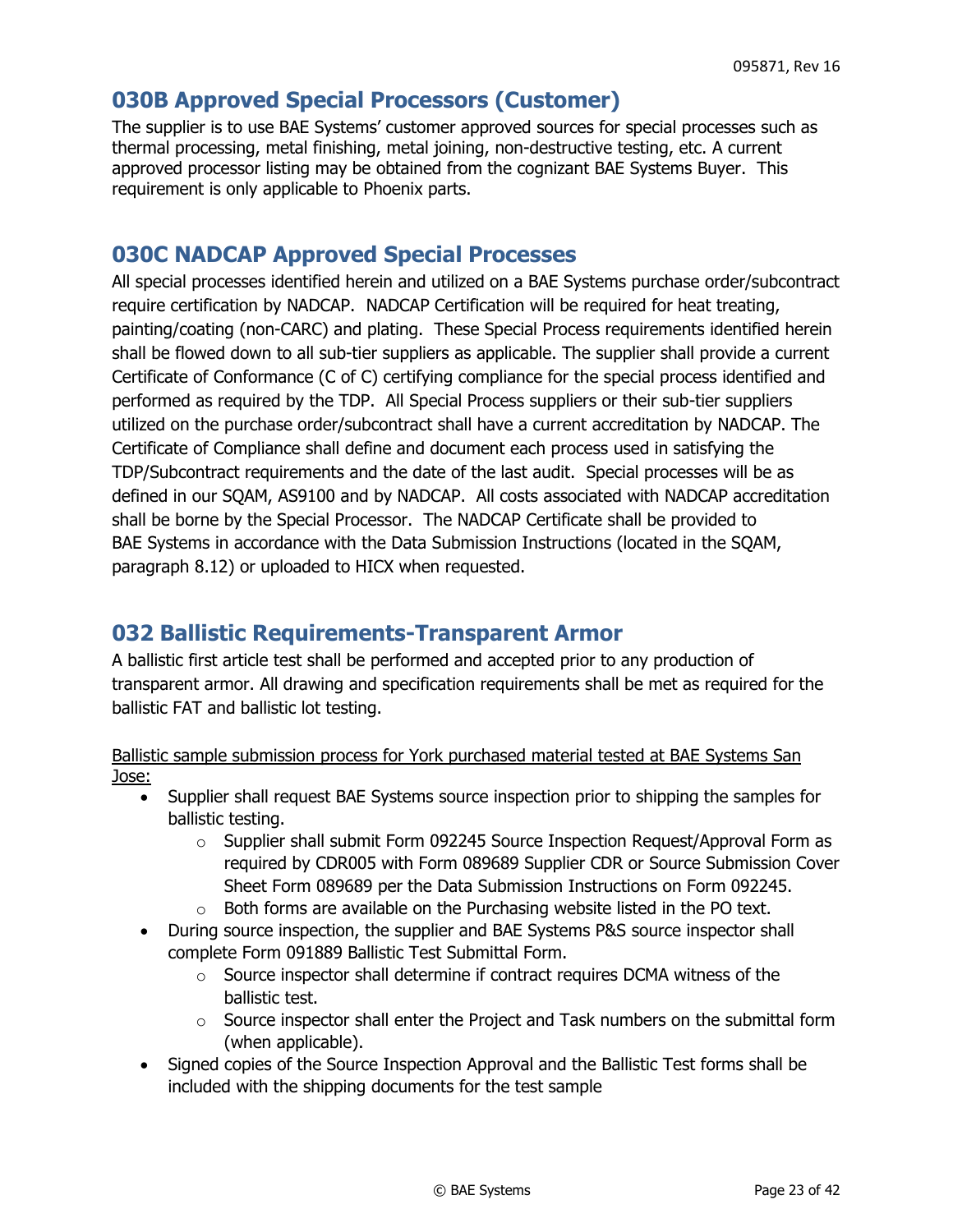- In addition to the marking requirements, specified in the PO and on the drawings, ALL test specimens, shipping containers and associated documents shall be clearly marked "First Article Sample" or "Lot Sample."
- Following Ballistic First Article approval, the supplier shall submit lot samples for testing per the schedule in the ballistic test specification.

Ballistic sample submission process for Anniston purchased material tested at BAE Systems San Jose:

- Supplier shall submit a copy of 091889 Ballistic Test Submittal Form in accordance with the Data Submission Instructions located in the SQAM paragraph 8.12 for this part.
- Signed copy of the Ballistic Test form shall be included with the shipping documents for the test sample
- In addition to the marking requirements, specified in the PO and on the drawings, ALL test specimens, shipping containers and associated documents shall be clearly marked "First Article Sample" or "Lot Sample."
- Following Ballistic First Article approval, the supplier shall submit lot samples for testing per the schedule in the ballistic test specification.

Ballistic sample submission process for Anniston purchased material tested at another testing facility other than BAE Systems San Jose:

- All ballistic test documentation shall be provided in accordance with the Data Submission Instructions (located in the SQAM, paragraph 8.12) for this item prior to or with the product shipment.
- The supplier shall submit lot samples for testing per the schedule in the ballistic test specification.
- The supplier is responsible for tracking compliance to ballistic testing for each product supplied to BAE Systems P&S.

# <span id="page-23-0"></span>**034 Ballistic Requirements- Metal and Composite Materials**

FIRING RECORDS (Plate and Composite):

The Supplier shall provide a copy of the:

- Physical and Chemical Test Reports
	- a. For non-armor options allowed per the print, the supplier shall submit the physical and chemical test reports for the optional material used. BAE Systems shall be notified of the use of the optional material during documentation submittal.

Government Ballistic Test Certification, including firing number for each heat/lot of ballistic material. Results shall submitted and approved prior to shipment of the item in accordance with the Data Submission Instructions located in the Supplier Quality Assurance Manual (SQAM) paragraph 8.12 for this item.

- FIRING RECORDS (CASTING):
	- For armor castings and extrusions, the Supplier shall maintain a listing of Government approved firing numbers for all material recipes supplied to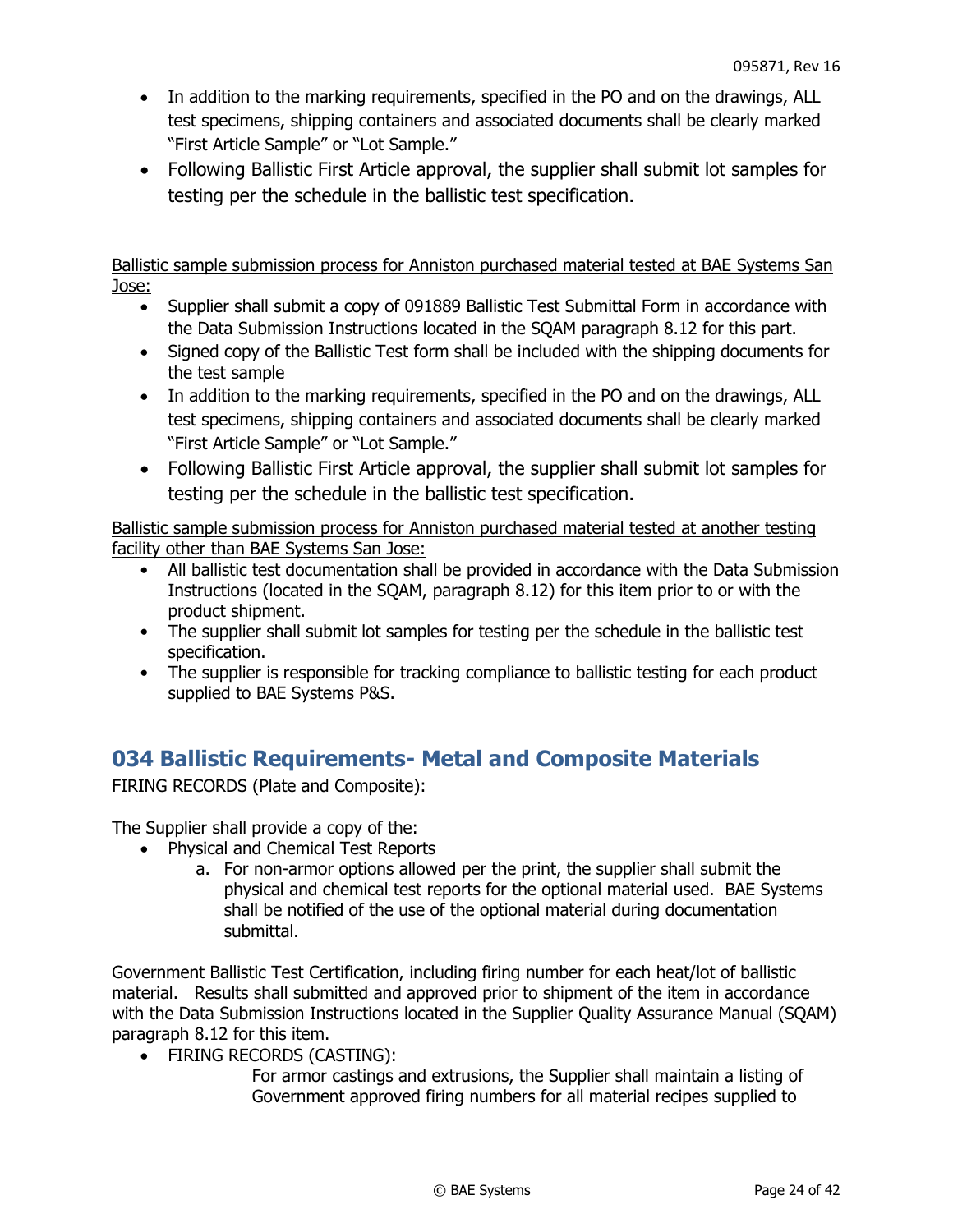BAE Systems. Results shall be submitted and approved prior to shipment of the item in accordance with the Data Submission Instructions located in the Supplier Quality Assurance Manual (SQAM) paragraph 8.12 for this item.

- FIRING RECORDS (FORGINGS):
	- a. Aluminum Armor Forgings require ballistic test for each lot, including longitudinal and transverse tensile tests per MIL-DLT-45225 and the material certificate of analysis.
	- b. Ferrous Armor Forgings require ballistic test for each lot, including results for all testing specified in the ballistic test specification and the material certificate of analysis.

Results shall be submitted and approved prior to shipment of the item in accordance with the Data Submission Instructions located in the Supplier Quality Assurance Manual (SQAM) paragraph 8.12 for this item.

MACHINING ALLOWANCES FOR ARMOR PLATE

In general, mill certifications and ballistic test certifications are required to be provided at the thickness designated on a drawing's material note. In instances where there is no requirement for the thickness of armor material designated in the material note, the following requirements shall apply  $-$ 

- If the thickness of the armor material is not specified on the material note, thicker material may be procured and machined to final size with the following limitations.
	- $\circ$  MIL-DTL-46027 allowable to machine 25% from the original thickness to meet requirement.
	- $\circ$  MIL-DTL-32375 (Class 1, All Grades) allowable to machine 10% from the original thickness to meet requirement.
	- $\circ$  MIL-DTL-12560 (Class 1) allowable to machine within the applicable hardness ranges specified in Table 1 in this section.
	- $\circ$  MIL-DTL-12560 (Class 2 & 4) allowable to machine 25% from original thickness to meet requirement.
	- $\circ$  MIL-DTL-46100 allowable to machine 25% from original thickness requirement.
- When assessing machining allowances per the above requirements, measurements shall be taken from nominal ordered thickness to the nominal measurement at the thickest section of the component as designated on the drawing.
- Exceptions outside of the allowances in this document must be reviewed and approved by BAE Systems engineering and requires the submission of a VIR.

Per previous, these allowances for machining of armor product from thicker procured plates is only applicable when a material thickness is not designated in the material note. Note that Class 3 MIL-DTL-12560 armor is not allowable for use in the fabrication of vehicle product and is typically used for other test and evaluation purposes. As a result, machining allowances for this material require submission of a VIR if procured in a thickness other than that requested in the PO.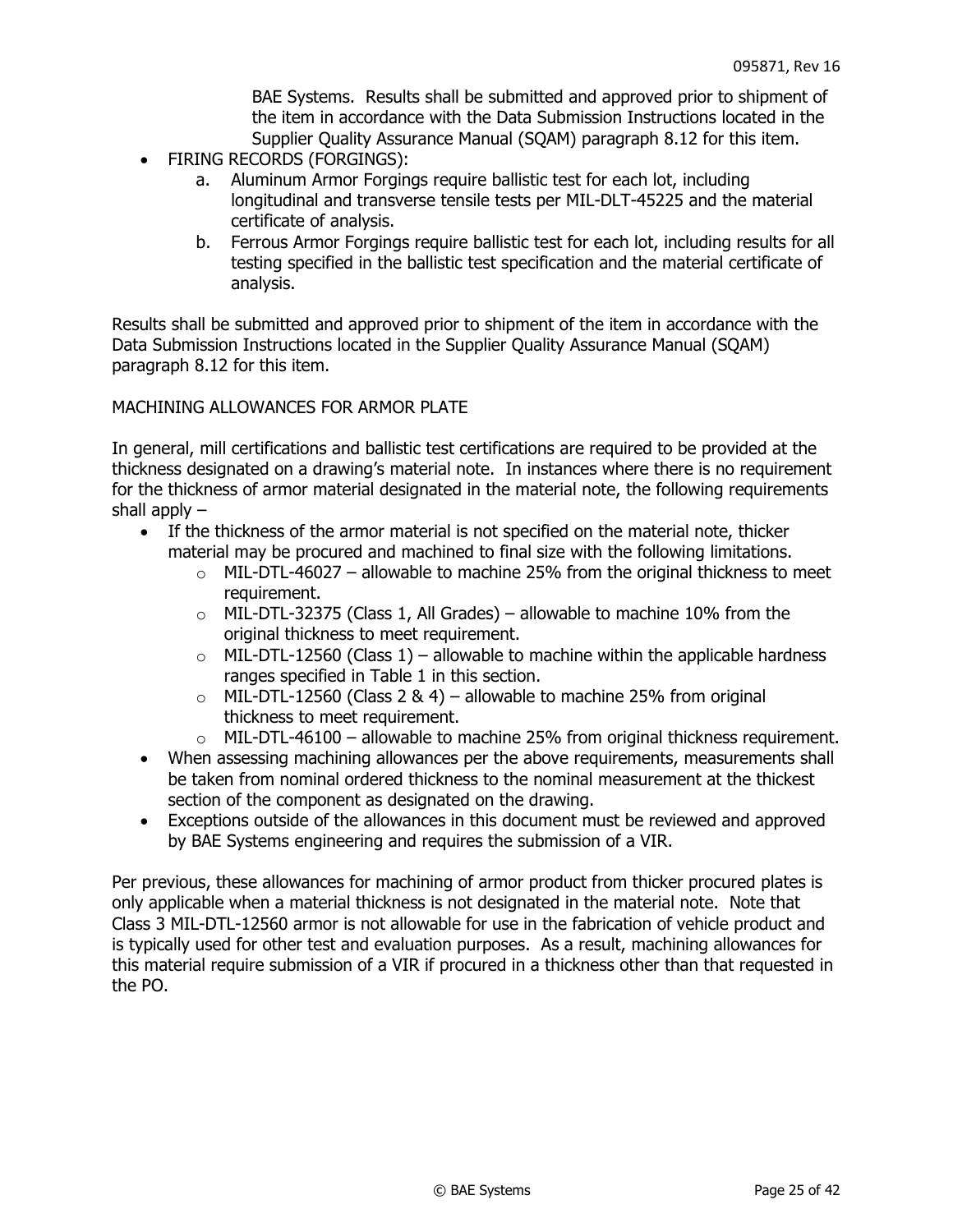| Armor Class (MIL-DTL-12560) | Allowable Machining Ranges |
|-----------------------------|----------------------------|
|                             | .098 - .249 incl.          |
|                             | .250 - .624 incl.          |
|                             | $.625 - 1.125$ incl.       |
|                             | $1.126 - 1.999$ incl.      |
|                             | $2.000 - 3.999$ incl.      |
|                             | $4.000 - 6.000$ incl.      |
|                             | 25% original thickness     |
|                             | 25% original thickness     |

| Table 1. Machining Allowances for MIL-DTL-12560 Wrought Armor Plate. |  |
|----------------------------------------------------------------------|--|
|                                                                      |  |

#### MATERIAL REDUCTION OF ARMOR PLATE (STEEL & ALUMINUM)

During the handling and fabrication of armor plates, occasionally small material defects – such as mechanical gouges and scratches – accumulate on the plate surface. In general, surface imperfections that do not affect the functionality of the material or its fitness for fabrication are acceptable and do not need to be repaired. These requirements are outlined in Paragraph 3.11 (MIL-DTL-46027), Paragraph 3.9 & 3.10 (MIL-DTL-32375), and Paragraph 3.2.11 (MIL-DTL-46100 and MIL-DTL-12560).

Given that it is difficult for vendors to assess what surface imperfections may affect the functionality or serviceability of a plate in fabrication, vendors shall assess surface imperfections based on the following criteria –

- Identify indications of surface imperfections visually and determine base material type and thickness per applicable engineering drawing.
- Measure plate thickness at the indication site via ultrasound thickness gage, caliper, or other process approved by BAE Systems SQA representative.
	- o Ultrasound thickness gage measurements shall be taken at the deepest area of the surface imperfection. In instances where an indication cannot be assessed in this manner, measurements shall be taken adjacent to the indication.
	- o Measurements by caliper or mechanical measurement shall be taken at the plate edge nearest the indication. A depth gage shall then be used to measure the depth of the imperfection at its deepest point and subtracted from the asmeasured thickness to determine final thickness in the area of the indication.
	- $\circ$  Imperfections may be deburred in order to allow effective measurement of the indication.
- Compare the measured thickness of the plate to the minimum allowable material thickness per applicable specification. In instances where the thickness at the location of the indication is defined on the drawing, refer to the applicable drawing tolerances for the minimum allowable material thickness.

If material is found to meet or exceed the minimum thickness at the deepest point of the defect, it is acceptable as-is and no repair is needed. All surface imperfections deemed acceptable by this method shall be deburred to remove sharp edges. If the material is found to be thinner than the minimum allowable thickness at the deepest point of the defect, the material is non-conforming to specification and shall be rejected. Alternatively, vendors with defective indications may submit a VIR to authorize a repair or use as-is.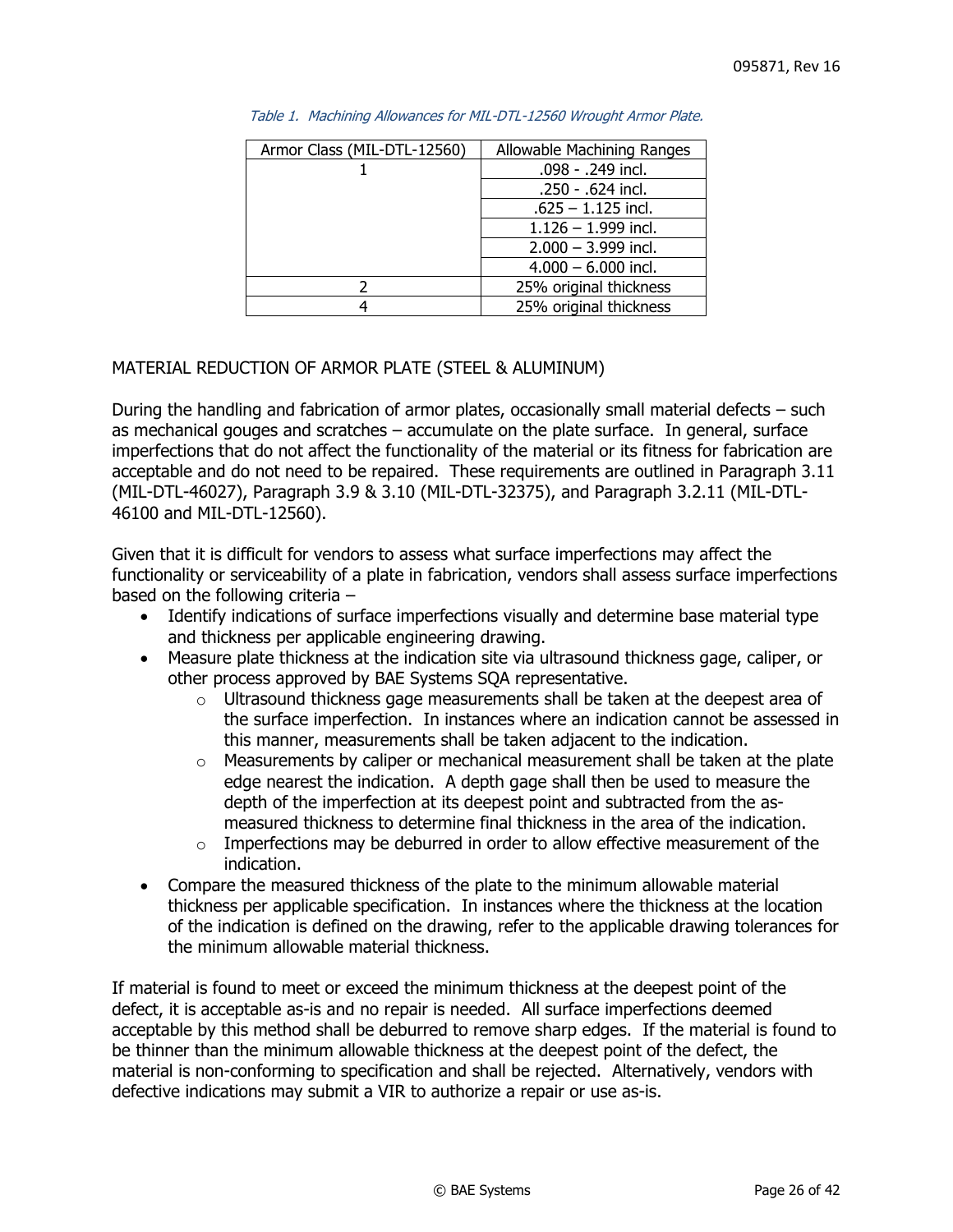#### Table 2. Thickness Tolerances for MIL-DTL-46027.

| <b>Ordered Thickness</b><br>(Inches) |       | <b>Allowable Material</b><br><b>Reduction from</b><br><b>Specified Thickness</b><br>(Inches) |
|--------------------------------------|-------|----------------------------------------------------------------------------------------------|
| Over                                 | Thru  | <b>Minus Tolerance</b>                                                                       |
| .250                                 | .315  | .018                                                                                         |
| .315                                 | .394  | .023                                                                                         |
| .394                                 | .630  | .032                                                                                         |
| .630                                 | .984  | .043                                                                                         |
| .984                                 | 1.575 | .055                                                                                         |
| 1.575                                | 2.362 | .070                                                                                         |
| 2.362                                | 3.000 | .100                                                                                         |

#### Table 3. Thickness Tolerances for MIL-DTL-32375.

| <b>Ordered Thickness</b><br>(Inches) |       | <b>Allowable Material</b><br><b>Reduction from</b><br><b>Specified Thickness</b><br>(Inches) |
|--------------------------------------|-------|----------------------------------------------------------------------------------------------|
| Over                                 | Thru  | Tolerances $(\pm)$                                                                           |
| .500                                 | 1.000 | .043                                                                                         |
| 1.001                                | 1.575 | .055                                                                                         |
| 1.576                                | 2.362 | .070                                                                                         |
| 2.363                                | 3.000 | .100                                                                                         |

#### Table 4. Thickness Tolerances for MIL-DTL-12560.

| <b>Ordered Thickness</b><br>(Inches) |        | <b>Allowable Material</b><br><b>Reduction from</b><br><b>Specified Thickness</b><br>(Inches) |
|--------------------------------------|--------|----------------------------------------------------------------------------------------------|
| Over                                 | Thru   | Tolerances $(\pm)$                                                                           |
| .2500                                | .3749  | .022                                                                                         |
| .3750                                | .6249  | .025                                                                                         |
| .6250                                | .9990  | .030                                                                                         |
| 1.0000                               | 1.4990 | .035                                                                                         |
| 1.5000                               | 1.9990 | .045                                                                                         |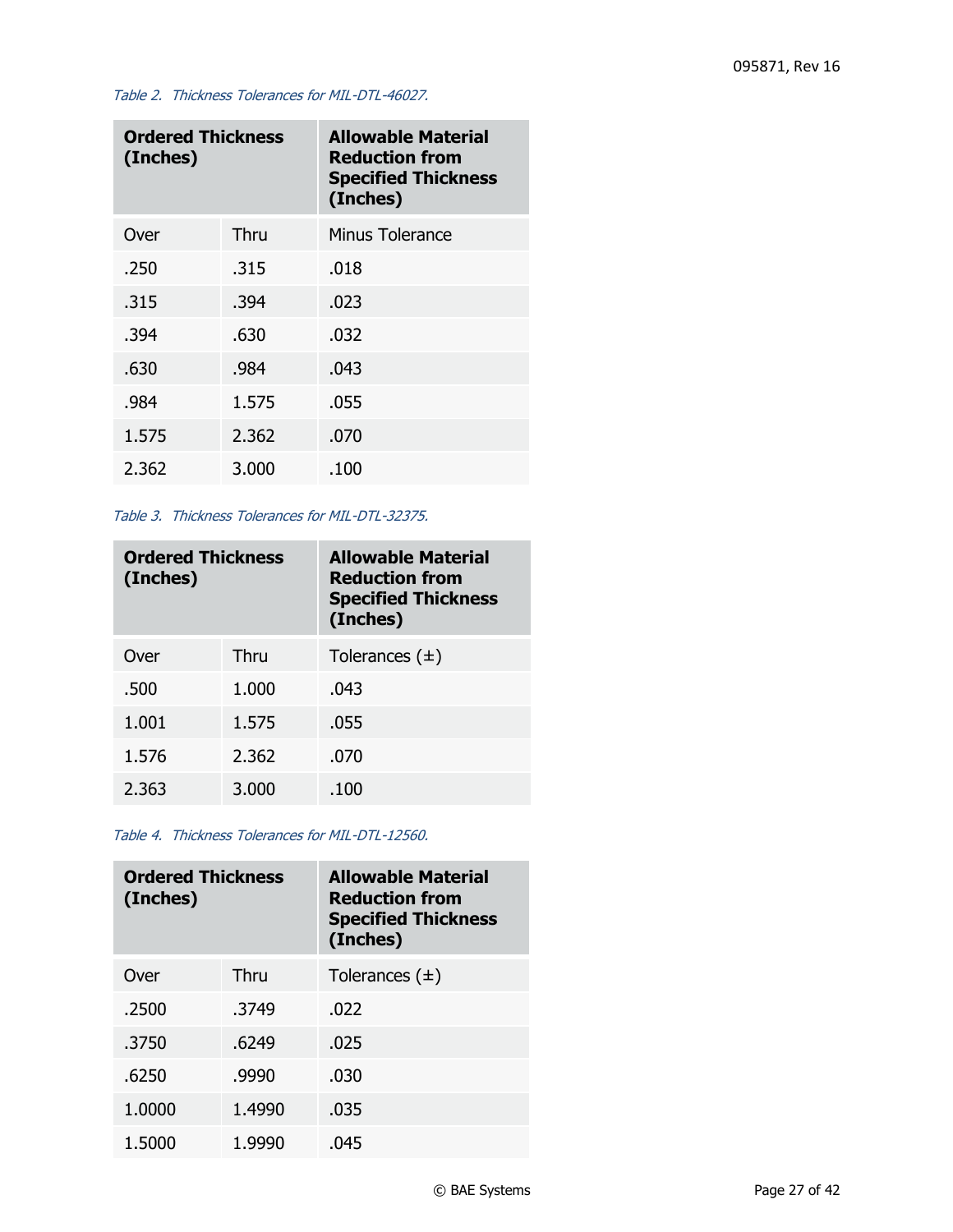| 2.000 | 2.9990 | .065 |
|-------|--------|------|
| 3.000 | 3.9990 | .070 |

#### Table 5. Thickness Tolerances for MIL-DTL-46100.

| <b>Ordered Thickness</b><br>(Inches) | <b>Allowable Material</b><br><b>Reduction from</b><br><b>Specified Thickness</b><br>(Inches) |
|--------------------------------------|----------------------------------------------------------------------------------------------|
| <b>Specified Thickness</b>           | Tolerances $(\pm)$                                                                           |
| .1250-.3125                          | .019                                                                                         |
| .313 - .750                          | .023                                                                                         |
| .751-1.000                           | .026                                                                                         |
| 1.001-1.1875                         | .031                                                                                         |
| 1.188-1.4375                         | .036                                                                                         |
| 1.438-1.5625                         | .039                                                                                         |
| 1.563-1.750                          | .043                                                                                         |
| 1.751-2.000                          | .048                                                                                         |

#### THERMAL CUTTING OF STEEL ARMOR PLATE:

Shall meet the following requirements:

• Parts produced by thermal cutting of plate material shall be subject to process qualification. Submission of parts which are thermally cut, shall meet the following requirements:

#### APPLICABILITY:

- Thermal cutting processes include any methods, which rely on, or result in, the generation of temperatures in excess of  $1,300$  °F at the point of cutting. These processes include (but are not limited to) laser, plasma, and the family of oxy-fuel cutting processes. These processes do not include abrasive cutting methods such as waterjet, abrasive disk or saw, and machining. Products that are first cut by thermal process (such as plasma) and then finished to final dimension by abrasive method (such as machining or grinding) are not subject to the qualification requirements for thermal cutting processes.
- MIL-DTL-46100 materials, all tempers.
- MIL-DTL-12560 materials, Class 1, Class 2, Class 4a, and Class 4b. Qualification for cutting of Class 1, Class 4a, or Class 4b material shall be applicable to cutting of Class 2 material. Class 3 armor is not intended for use in vehicle applications and is exempt from the requirements of this section.
- MIL-DTL-32332 materials, all tempers.
- MIL-A-11356 materials, all tempers.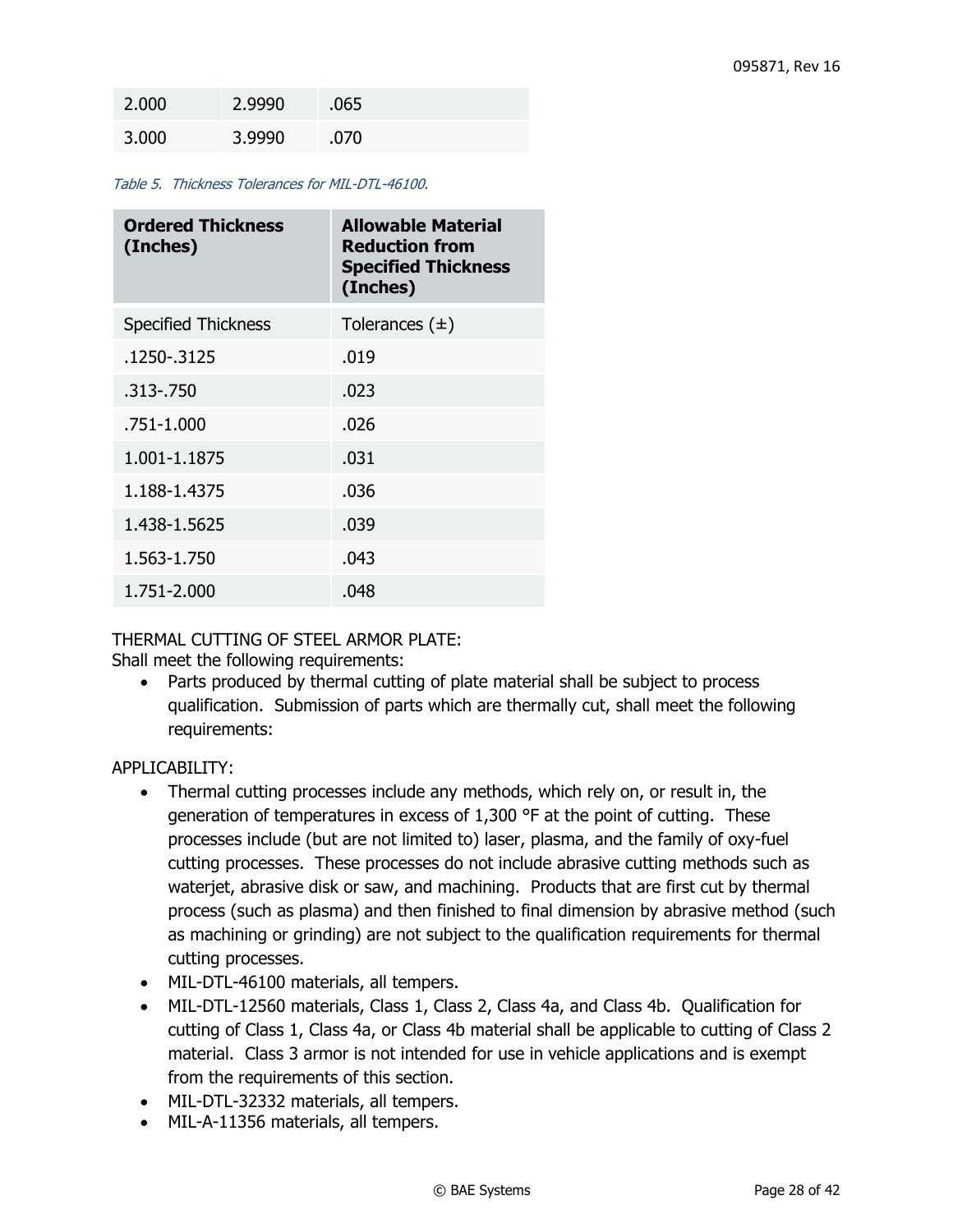PROCEDURE:

- Supplier shall have a written and controlled Procedure for cutting steel armor. Documentation of the Procedure shall be made available to BAE Systems on request.
- Initial Procedure Qualification Test: The supplier shall produce a production quality sample in order to verify that the Procedure is capable of achieving edge quality in accordance with the applicable material specification. Documentation for this test shall be submitted to BAE Systems representatives for acceptance prior to working on productions parts. The required tests for initial procedure qualification are as follows:
	- $\circ$  Sample coupons shall be cut with process to be qualified. Coupons may be on a production part, a sample attached to a production lot, or an independent sample.
	- $\circ$  Visual inspection, no indications of cracking along cut plate edges is acceptable.
	- $\circ$  Non-destructive testing (NDT) per ASTM E1417 or ASTM E1444 or equivalent. Acceptance criteria in accordance with the applicable material standard.
	- $\circ$  Heat affected zone hardness (HAZ) to be determined by hardness indentation at the mid-length of the cut edge. 5 measurements shall be taken, equally spaced, from the cut edge to a distance of 1.2T or .625 inches (whichever is less).
- Procedure Documentation: Once the Supplier has completed the evaluations outlined by the Initial Procedure Qualification Test, documentation of the test results shall be submitted to BAE Systems for final review and approval. This report shall contain form 089475 and the following information at minimum:
	- o Material documentation: Includes material standard, temper, heat or lot number, and material thickness tested.
	- o Process documentation: Includes process type (e.g. plasma, laser, oxy-fuel), method of cutting (manual or automatic), and environment (e.g. ambient condition, water immersion, controlled non-reactive environment).
	- $\circ$  Major Processing Parameters: Includes the primary processing parameters affecting the quality of the cut edge. Some examples are shown below but should not be considered an exhaustive list.
		- Laser: Beam source, cutting power, travel speed, primary shielding gas, travel speed, minimum pre-heat & post-heat (if applicable).
		- Plasma: Electrode type, voltage, primary cutting gas, travel speed, minimum pre-heat & post-heat (if applicable).
		- Oxy-Fuel: Cutting gas, gas pressure, travel speed, minimum pre-heat & post-heat (if applicable).
	- o Secondary Processing: In some cases, suppliers may elect to use secondary tempering, grinding, or machining processes to ensure the quality of the cut edge and decrease the propensity for cracking. In these cases, suppliers are not required to submit their secondary processing as part of the qualification for their thermal cutting procedure.
	- o Documentation shall be provided with the results of visual inspection and NDT in accordance with the Initial Qualification Test. Supplemental documentation may be attached to support NDT results.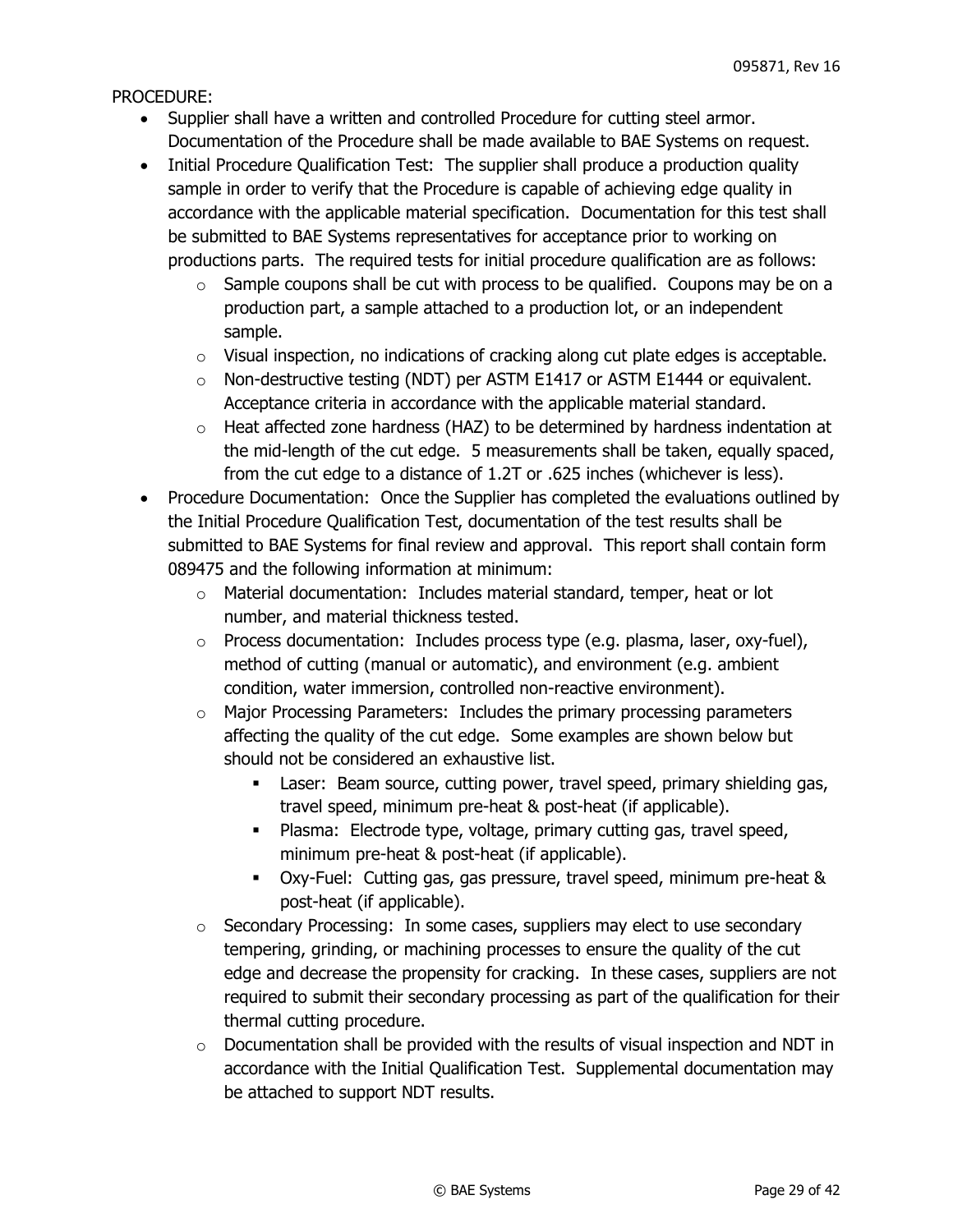- $\circ$  Documentation shall be provided with the results of the Initial Qualification Test. Supplemental documentation may be attached to support the results of NDT and hardness testing.
- $\circ$  Date, printed name and electronic or hard copy signature shall be included to confirm the validity of the test results from the contracted vendor's authorizing authority. In instances where a vendor sub-contracts work to a secondary shop, the authorizing signature shall be provided by the primary vendor. In these cases, the primary vendor will be responsible for maintaining the qualification records and is accountable for products contracted to them, but processed by that secondary shop.

PROCEDURE APPROVAL & PERIOD OF QUALIFICATION:

- Supplier shall have the Procedure Qualification for Thermal Cutting of Steel Armor Form number 089475 completed and approved by BAE Systems Materials Engineering prior to shipment of product. This should include all provisions of the Procedure Documentation listed.
- The form shall be submitted per Data Submission instructions (located in the SQAM, paragraph 8.12) for this part.
- After final approval, period of qualification shall be indefinite unless there is reason to believe that the Qualified Procedure is no longer capable of meeting the edge quality requirements of the applicable material specification.
- Rejection of a submitted Procedure Documentation for qualification, or revocation of an existing qualification, shall be followed by corrective action for requalification by BAE Systems.

EFFECTIVITY OF QUALIFICATION:

- A qualified procedure is applicable to the following ranges. For a given tested material thickness, that process qualification shall be sufficient for the same process used on materials applicable to the qualification test.
	- $\circ$  .380 < T
	- o .380 ≤ T < .625
	- o .625 ≤ T < 1.000
	- o T ≥ 1.000
	- $\circ$  Example: Vendor A qualifies a laser cutting process, using a CO<sub>2</sub> beam source at 4,500 Watts, at 100 IPM on .500 on Class 1 MIL-DTL-46100 material. That qualification is sufficient to cover MIL-DTL-46100 Class 1 materials, to a minimum thickness including .380 and a maximum thickness excluding .625.
- Procedures qualified prior to Rev 09 shall remain in effect under the provisions of this release unless there is reason to believe that the Qualified Procedure is no longer capable of meeting the edge quality requirements of the applicable material specification.

PROCESS INSPECTION:

 Only qualified inspection personnel shall conduct visual and NDT process inspections. Documentation of inspection personnel's qualification shall be kept and provided to BAE Systems on request.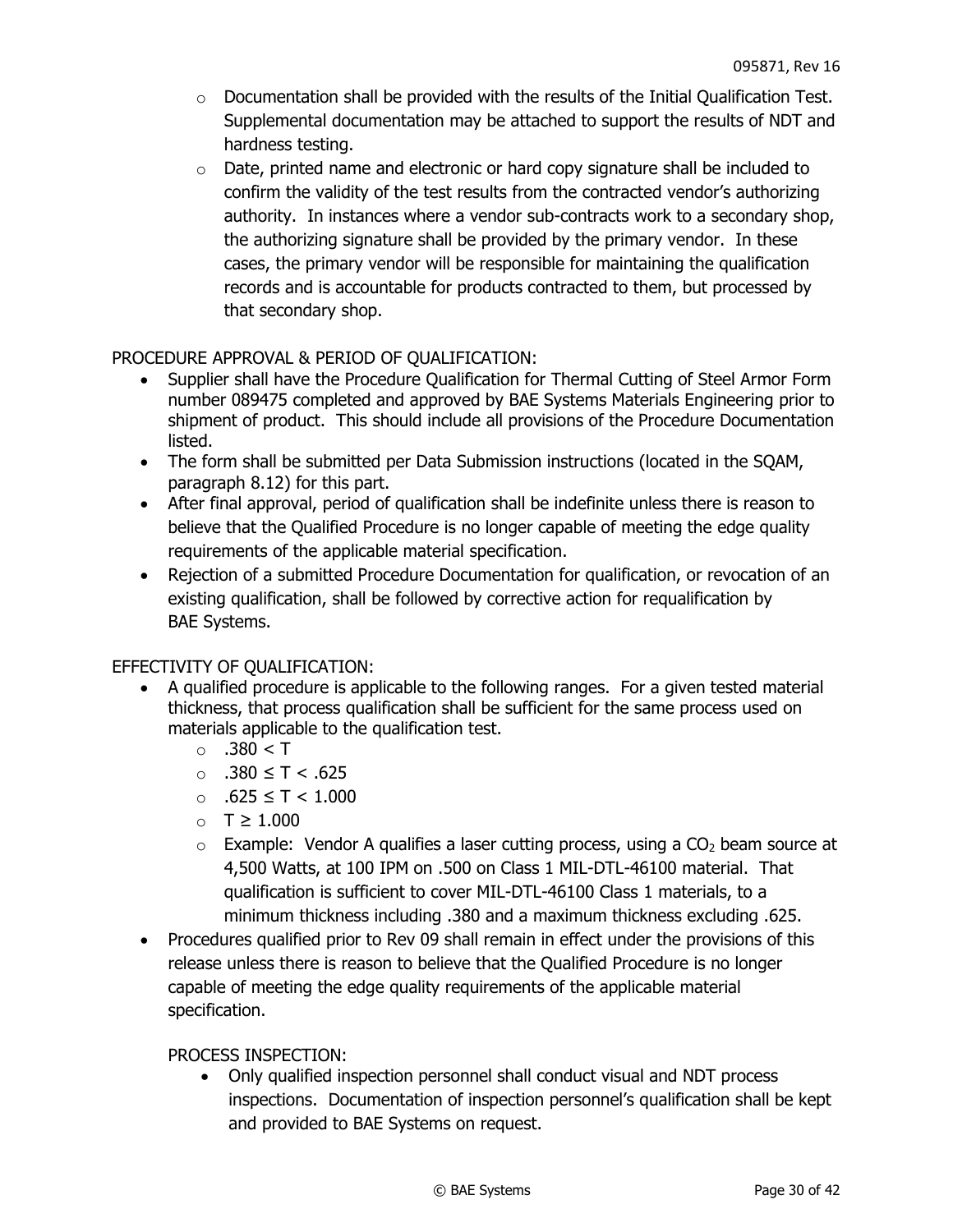- $\circ$  Inspection personnel shall be certified per a written practice in accordance with ASTN SNT-TC-1A, AWS QC1, CSA W178.2, or comparable.
- $\circ$  Alternatively, an engineer or technician who by training and experience in metals fabrication, inspection, and testing, is competent to perform the inspection of thermally processed material (welding, cutting, and/or heat treating) may be considered qualified inspection personnel for the purposes of this process inspection.
- Process inspection shall consist of the following:
	- o Visual inspection to be performed by qualified personnel, conducted in accordance with the supplier's procedure. Inspection frequency shall be 100%.
	- $\circ$  Non-destructive testing (NDT) in accordance with ASTM E1417, ASTM E1444, or equivalent. Frequency shall be General Inspection level II, AQL 2.5%, spec ANSI/ASQ Z1.4. If rejectable indication is found, institute 100% inspection of subject lot.

#### DEFINITION:

Lot – Shall mean "inspection lot" or "inspection batch" of parts of the same material, the same thickness and processed continuously under one Procedure. Example – Supplier A cuts 10 Part Numbers, with different quantities, all from the same thickness of high hardness armor. If they are processed (cut) in a constant continuous process, then the collection of parts can be inspected as one Lot.

# <span id="page-30-0"></span>**041 Critical Safety Items (CSI)**

The Supplier shall provide documentation for all Critical Safety Items (CSI), Hardness Critical Items (HCI), or Observable Critical Items (OCI) identified for this item by the TDP. **Sample size for this inspection shall be 100% for the identified characteristic (s).** Actual results, including an authorized signature and date of acceptance, traceable to a specific shipment shall be recorded, provided and approved prior to shipment. Submission of documentation shall be made in accordance with the Data Submission Instructions (located in the SQAM, paragraph 8.12) for this item.

A. The heat treat supplier shall conduct 100% testing for hardness. Hardness testing will occur at designated locations identified on the BAE Systems drawing. Hardness testing will be conducted in accordance with the method defined in the Standard Process Specification (SPS) document specified on the drawing. In the event location for hardness testing is not indicated on the BAE System's drawing, the heat treat supplier may select an appropriate location on the part for testing to be conducted. In the event the BAE Systems drawing does not specify an SPS document for hardness testing, hardness testing is to be conducted per ASTM-E18. Actual results, including an authorized signature and date of acceptance, traceable to a specific shipment shall be recorded and provided prior to shipment. Submission of documentation shall be made in accordance with the Data Submission Instructions (located in the SQAM, paragraph 8.12) for this item.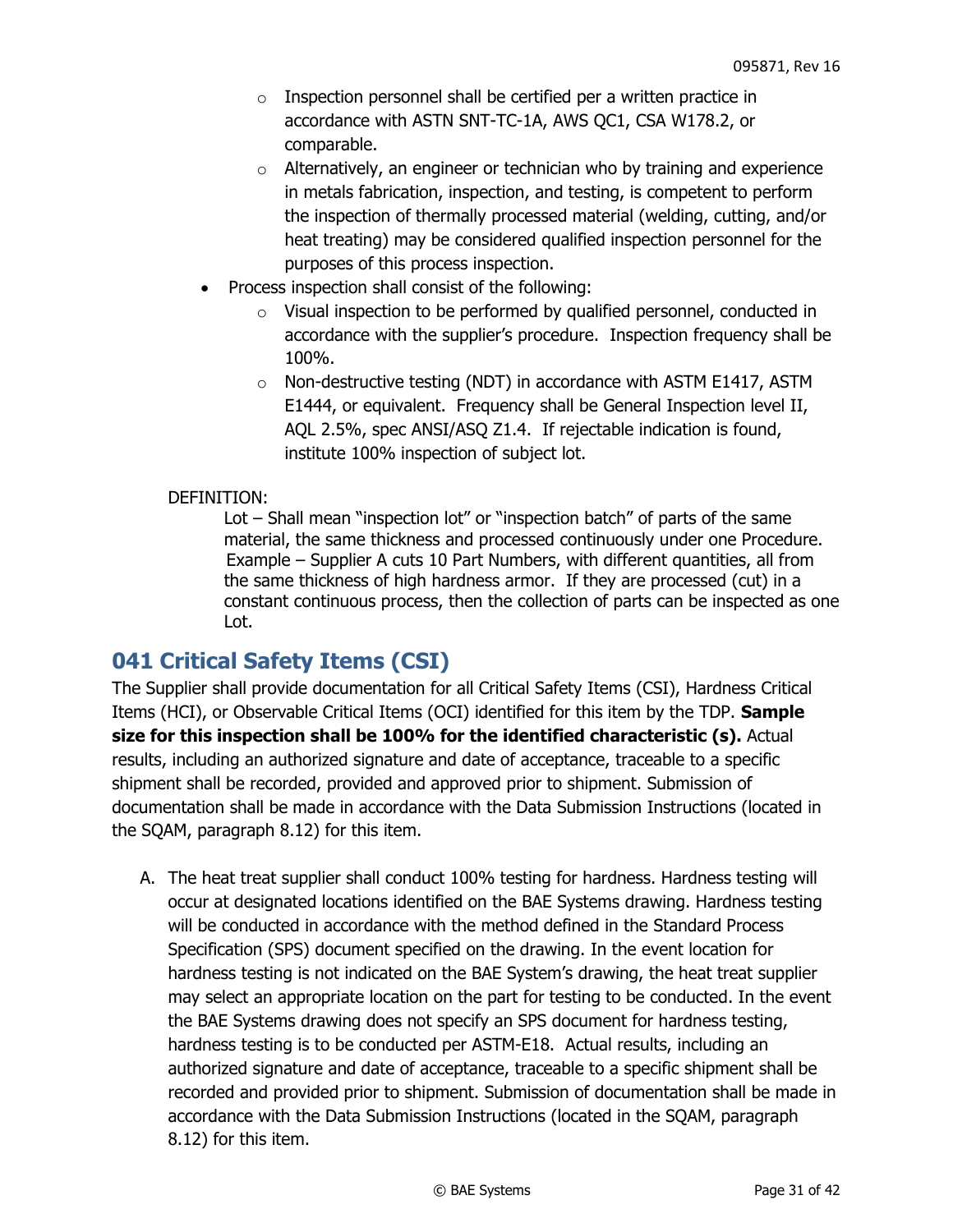### **042 SPC Program**

Statistical methods and procedures used by the supplier to implement and maintain a documented continuous improvement program may be subject to review by BAE Systems' Quality Assurance. Using Statistical Process-Control (SPC) methods, tools, and documentation, the supplier must monitor key characteristics noted directly on the PO or engineering documents. Copies of the control charts, (including notes and corrective action for assignable causes) must be delivered with each shipment. Processes yielding a Cpk of less than 1.33 require 100% inspection for key characteristics prior to certification and delivery of the production lot. Documented inspection reports shall accompany each shipment. The supplier is responsible for the flow down of this CDR to their subcontractors. Submission of documentation shall be made in accordance with the Data Submission Instructions (located in the SQAM, paragraph 8.12) for this item.

# <span id="page-31-0"></span>**044 Packaging Instructions for Hardware Kits**

All hardware and small components kits shall be packaged, marked, and packed as follows unless other requirements are provided through the Purchasing Agreement.

The contents of this kit shall be packaged, identified, consolidated and packed per the instructions below. The BAE Systems Purchasing Order and/or Engineering Drawing provide the part numbers and quantities required for each kit. Packaging of this kit is to be accomplished through good commercial practices, and is intended to provide adequate protection of the kit(s) and the kit components during transit and handling as well as for short-term storage.

# <span id="page-31-1"></span>**A. Packaging**

**Cleanliness** – Items shall be free of dirt and other contaminants that would contribute to deterioration of the item.

**Preservation** – Bare steel surfaces shall be provided protection such as preservative coatings. Zinc or cadmium plating are not considered bare and will not require preservative protection. Items made from stainless steel material do not require preservative protection. When rubber items are unit packaged in quantities of more than one, the items shall be dusted with talcum (soapstone).

**Unit Package** – The unit packaging shall consist of an item of the same part number and the specified quantity per kit. Place the required item quantity in a close fitting poly bag as to keep package cube to a minimum. Use multiple bags per part when applicable. The minimum size bag shall be  $3 \times 4$  inches; the bag shall be a minimum of  $3-MIL$  thick. The bag shall be heat-sealed in a manner to keep the items contained within the bag. The trapped air volume in the bag shall be kept to a minimum to reduce package cube.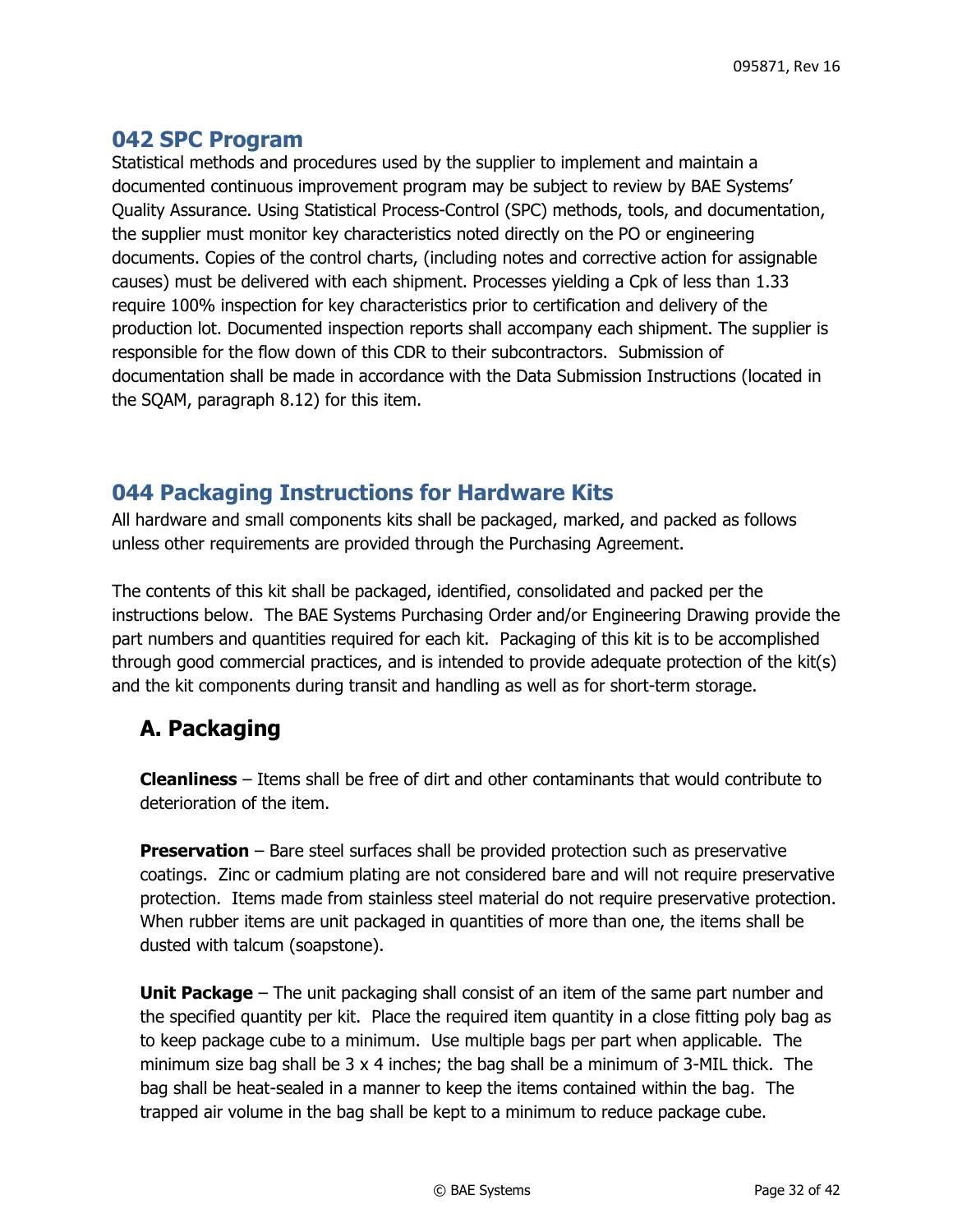**Consolidation** – Consolidate the required unit packages for each specified part number into a poly bag, 6-MIL thick, or a snug fitting fiberboard carton (a fiberboard carton is preferred method). If a poly bag is used for consolidation, the weight shall not exceed 10 lb. A Packing List will be enclosed in each consolidated package detailing the contents, to include; the kit part number, and the part number, description, and quantity for each component included. The bag and/or carton size used for the specified kit shall be identical throughout the contract.

# <span id="page-32-0"></span>**B. Marking**

Each package used in this kit, shall identify the contents with the applicable part number, nomenclature, quantity, and kit number. For unit packaging and consolidation packages, see Label Example A. The markings for each pack can be printed on a label or applied directly on to the bag or carton. If a label is used it shall meet the requirements as outlined below, and if a label is used to identify a bag, the label may be heat-sealed in the bag along with the item(s). If the label is placed in the bag, the label identification must be able to be read from the exterior of the package. If a Packing List is enclosed in the package, the package is to be marked with "Packing List Enclosed", and is to be located in the same area and adjacent to where the kit identification is applied.

**Age Control** – Shelf-life markings shall be shown as part of the item identification data on unit packs, intermediate containers, exterior containers, and unpacked items. Shelf-life markings shall include the manufactured, cured, assembled or packed date (apply one date), and the expiration or inspect/test date, as appropriate. This information must appear on the unit package unless it is visible through a clear plastic bag, and on the intermediate and exterior container (only when unit pack is exterior container). When two or more unit packs of identical items are marked with different dates, the earliest date should be shown on the intermediate container. Exterior containers and multi-packs containing age control items shall be marked "CONTAINS SHELF-LIFE ITEMS).

- a. Non-extendable shelf-life items: manufactured (MFD) date, cured date, assembled date, packed date (subsistence only) (apply one date, as appropriate), and expiration (EXP) date. For items that contain rubber or synthetic elastomers, the expiration date shall be calculated from the cured date of the rubber/elastomer.
- b. Extendable shelf-life items: manufactured date, cured date, assembled date, packed date (subsistence only) (apply one date, as appropriate), and inspect/test (INSP/TEST) date. For items that contain rubber or synthetic elastomers, the inspect/test date shall be calculated from the cured date of the rubber/elastomer.

EXAMPLE 1 EXAMPLE 2 EXAMPLE 3 (Non-extendable) (Extendable) (Extendable) MFD DATE 10/10 ASSEMBLED DATE 10/10 CURED DATE 4Q09 EXP DATE 10/13 INSP/TEST DATE 10/13 INSP/TEST DATE 4Q11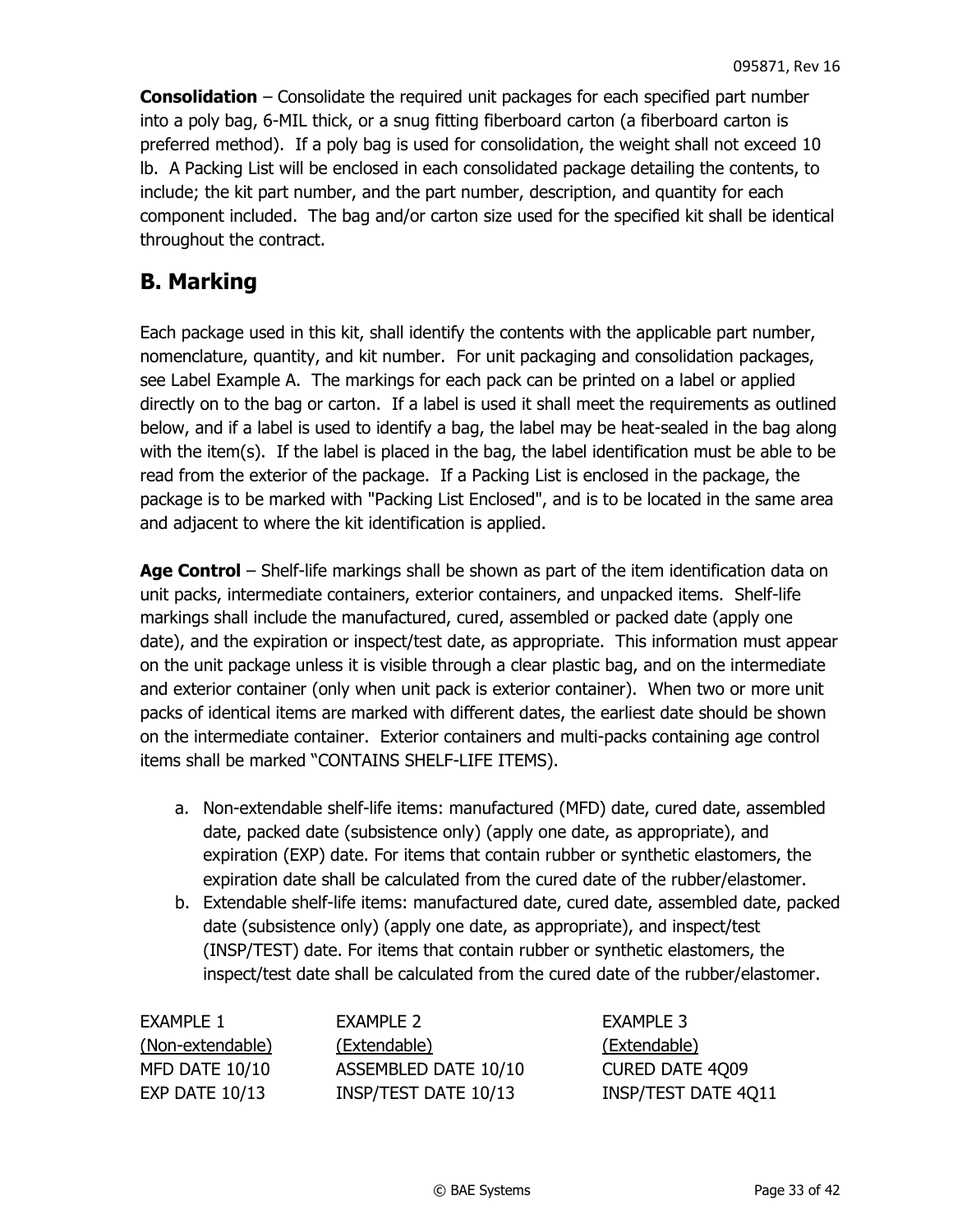**Labels** - All labels used shall meet or exceed the following requirements: pressure sensitive, water-resistant, size  $2 \times 2$ -1/2 inches (min). The part number, nomenclature, quantity, and kit number shall be in a stacked configuration, font size 12 to 14, black ink on white label, and upper case letters. Direct printing on the bag is also acceptable.

# <span id="page-33-0"></span>**C. Packing**

Palletize and/or consolidate required kit quantities per contract schedule. Before stretch wrapping or banding, place fiberboard on four sides and top to further protect cartons from damage. The palletized load(s) shall be marked with the appropriate shipping address as specified in the Purchasing Agreement. Apply special handling marking "Do Not Stack".



# <span id="page-33-1"></span>**045 MRB Authority**

MRB Authority is granted for the associated item number and the Supplier is authorized to perform repairs or disposition parts use-as-is so long as the disposition does not affect the form, fit, function, performance, or reliability of the part. The Supplier is required to keep records of all MRB activity related to this part for this Purchasing Agreement and shall make those records available to BAE Systems personnel upon request.

The Supplier is **not** authorized to flow this authority to their sub-tier suppliers.

# <span id="page-33-2"></span>**053 Dock-To-Stock Eligibility**

This part number is not eligible for the dock-to-stock program. All CDRs specified apply including the requirement to provide associated certifications, inspection and test reports.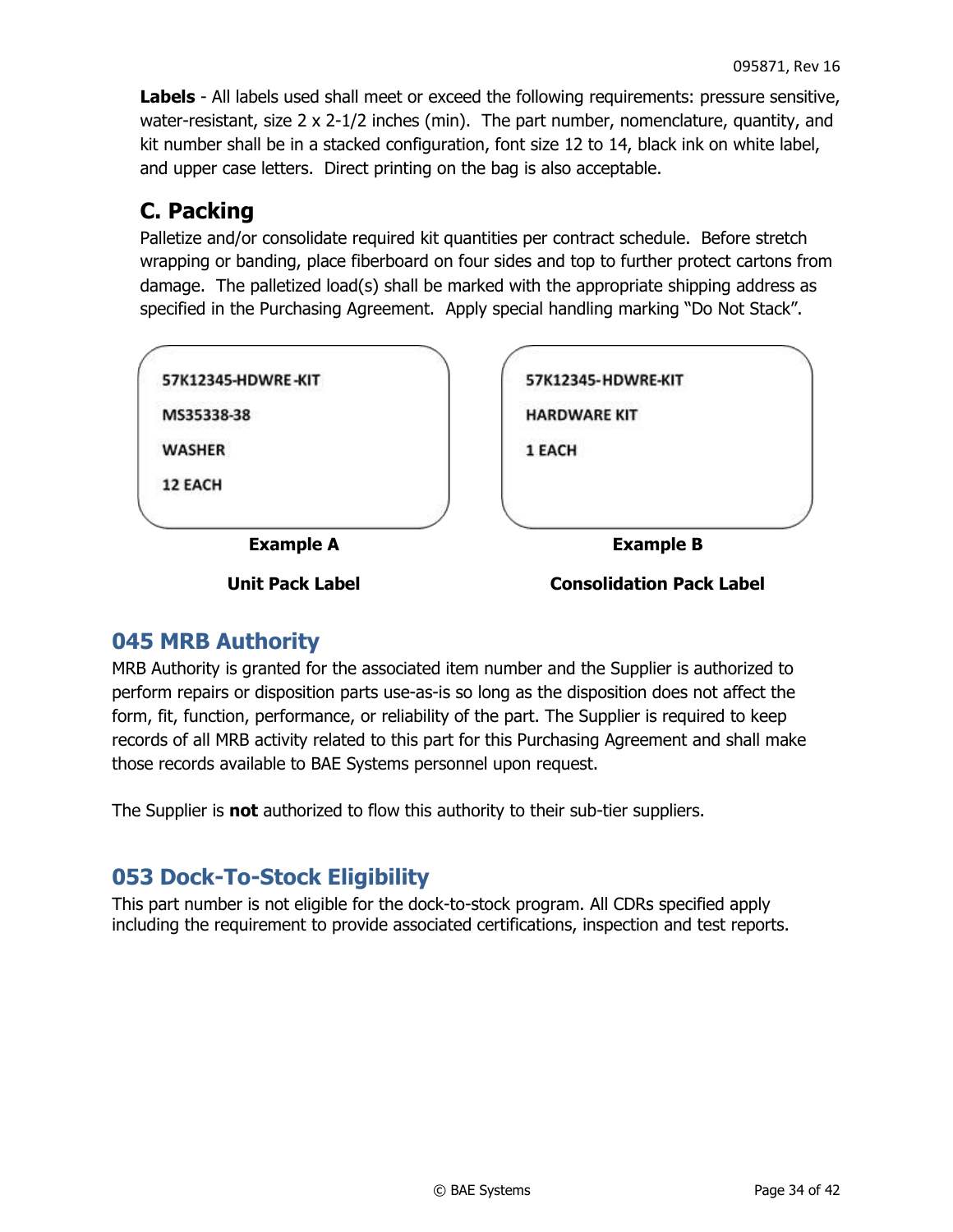#### <span id="page-34-0"></span>**054 AQL 1.0**

This item requires inspection at AQL 1.0 to the C=0 Sampling Plan for all major drawing characteristics. Major drawing characteristics are dimensions with a total tolerance of ≤.010 or where the characteristic is identified as a "major" by a drawing note or SQAP/QAP/QAR

### <span id="page-34-1"></span>**055 100% Inspection**

This item requires 100% inspection of all critical drawing characteristics. Critical characteristics are any dimensions with a total tolerance of  $\leq$ .001 or where the characteristic is identified as a "critical" by a drawing note or SQAP/QAP/QAR.

### <span id="page-34-2"></span>**056 PPAP-Level 1**

The Supplier shall complete a PPAP in accordance with Level 1 of the Production Part Approval Process manual and shall submit a Warrant and an Appearance Approval Report as required to BAE Systems for approval. The data shall be submitted and approved prior to shipment of the item in accordance with the Data Submission Instructions located in the Supplier Quality Assurance Manual (SQAM) paragraph 8.12 for this item.

### <span id="page-34-3"></span>**057 PPAP-Level 2**

The Supplier shall complete a PPAP in accordance with Level 2 of the Production Part Approval Process (PPAP) manual and shall submit the following to BAE Systems for approval:

Design Record Engineering Change Documents (if applicable) Dimensional Results with ballooned drawing (all characteristics, including drawing notes, numbered) Photograph of the part marking Material, Performance Test Results Qualified Laboratory Documentation Appearance Approval Report (if applicable) Sample Product Part Submission Warrant (PSW)

All other requirements of the PPAP shall be completed, retained on file, and made available to BAE Systems upon request.

The Supplier shall not ship product to BAE Systems prior to receipt of a signed/approved PSW. Product shipped in advance of PPAP approval shall be subject to rejection and may be returned at the supplier's expense.

Process or product changes require PPAP resubmission. Notification to BAE Systems prior to changes is essential, as additional audits/reviews may be required prior to resubmission; such changes are to be communicated to your BAE Systems Procurement Representative via the Vendor Information Request Form (Form 089725). Process or product changes are defined as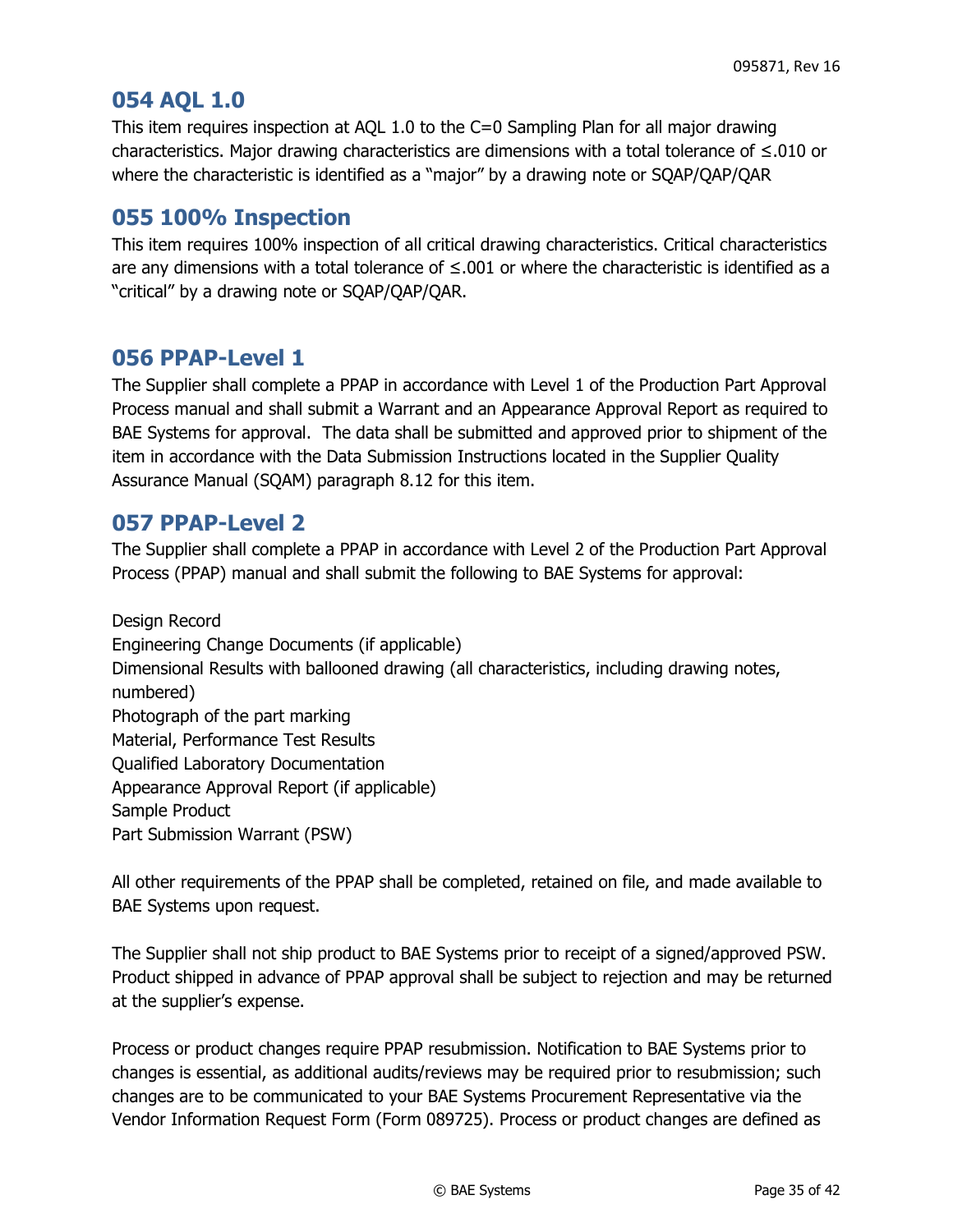changes in the processing of the product that could affect its ability to meet design, durability, and reliability requirements, including:

- Use of a process or material other than those which were previously approved,
- Production from new or modified tools (except perishable tools), dies, molds, patterns, etc., including additional or replacement tooling,
- Production following any refurbishment or rearrangement of existing tooling or equipment,
- Production from tooling and equipment transferred from another manufacturing site,
- Change of a supplier for parts or services (e.g. heat treating, plating, welding),
- Break in production or product produced after tooling has been inactive for 24 months or more,
- Any change in material, including not only raw material but also chemical compounds or processes (i.e. paints, adhesives, sealers, lubricants, plating, heat treat processes, etc.) which become part of the finished product; this includes changing to an engineering approved alternative material or any change in the sequence of operations,
- Upon request of BAE Systems' Purchasing Representative.

The data shall be submitted and approved prior to shipment of the item in accordance with the Data Submission Instructions located in the Supplier Quality Assurance Manual (SQAM) paragraph 8.12 for this item.

# <span id="page-35-0"></span>**058 PPAP-Level 3**

The Supplier shall complete a PPAP in accordance with Level 3 of the Production Part Approval Process (PPAP) manual and shall submit the following to BAE Systems for approval:

Design Record Authorized Engineering Change Documents (if applicable) Customer Engineering Approval (if required) Design Failure Modes and Effects Analysis (DFMEA) Process Flow Diagrams Process Failure Modes and Effects Analysis (PFMEA) Control Plan Measurement System Analysis Studies Dimensional Results with ballooned drawing (all characteristics, including drawing notes, numbered) Photograph of the part marking Records of Material / Performance Test Results Initial Process Studies Qualified Laboratory Documentation Appearance Approval Report (AAR) if applicable Sample Production Parts Master Sample Checking Aids Customer Specific Requirements Part Submission Warrant (PSW)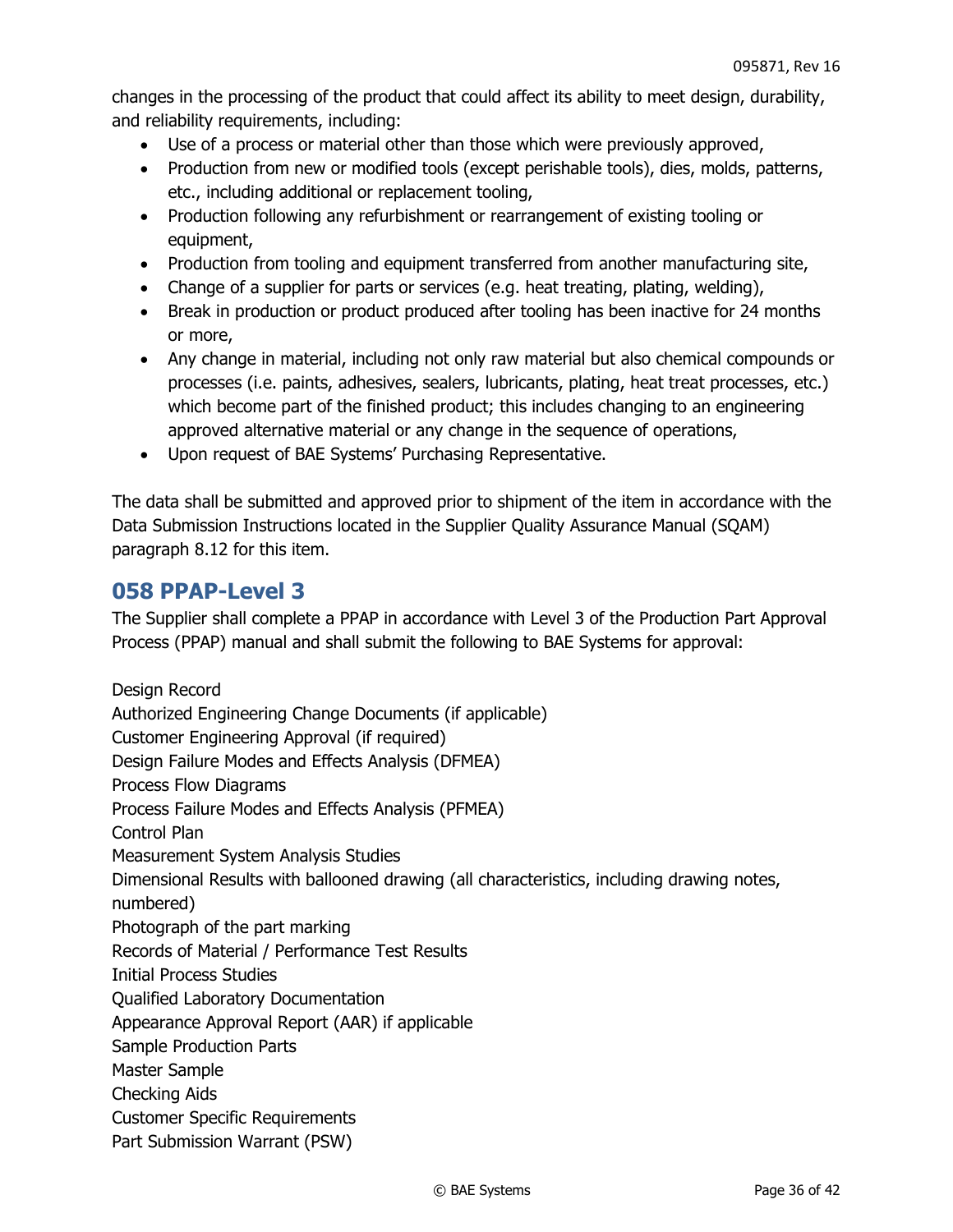All other requirements of the PPAP shall be completed, retained on file, and made available to BAE Systems upon request.

The Supplier shall not ship product to BAE Systems prior to receipt of a signed/approved PSW. Product shipped in advance of PPAP approval shall be subject to rejection and may be returned at the supplier's expense.

Process or product changes require PPAP resubmission. Notification to BAE Systems prior to changes is essential, as additional audits/reviews may be required prior to resubmission; such changes are to be communicated to your BAE Systems Procurement Representative via the Vendor Information Request Form (Form 089725). Process or product changes are defined as changes in the processing of the product that could affect its ability to meet design, durability, and reliability requirements, including:

- Use of a process or material other than those which were previously approved,
- Production from new or modified tools (except perishable tools), dies, molds, patterns, etc., including additional or replacement tooling,
- Production following any refurbishment or rearrangement of existing tooling or equipment,
- Production from tooling and equipment transferred from another manufacturing site,
- Change of a supplier for parts or services (e.g. heat treating, plating, welding),
- Break in production or product produced after tooling has been inactive for 24 months or more,
- Any change in material, including not only raw material but also chemical compounds or processes (i.e. paints, adhesives, sealers, lubricants, plating, heat treat processes, etc.) which become part of the finished product; this includes changing to an engineering approved alternative material or any change in the sequence of operations,
- Upon request of BAE Systems' Purchasing Representative.

The data shall be submitted and approved prior to shipment of the item in accordance with the Data Submission Instructions located in the Supplier Quality Assurance Manual (SQAM) paragraph 8.12 for this item.

# <span id="page-36-0"></span>**059 PPAP-Level 4-Predefined Requirements**

The Supplier shall complete a PPAP in accordance with Level 4 of the Production Part Approval Process (PPAP) manual and shall submit the following to BAE Systems for approval:

- Design Record
- Authorized Engineering Change Documents (as applicable for Supplier Designed Product)
- Customer Engineering Approval (if required)
- Process Flow Diagrams
- Process Failure Modes and Effects Analysis (PFMEA)
- Control Plan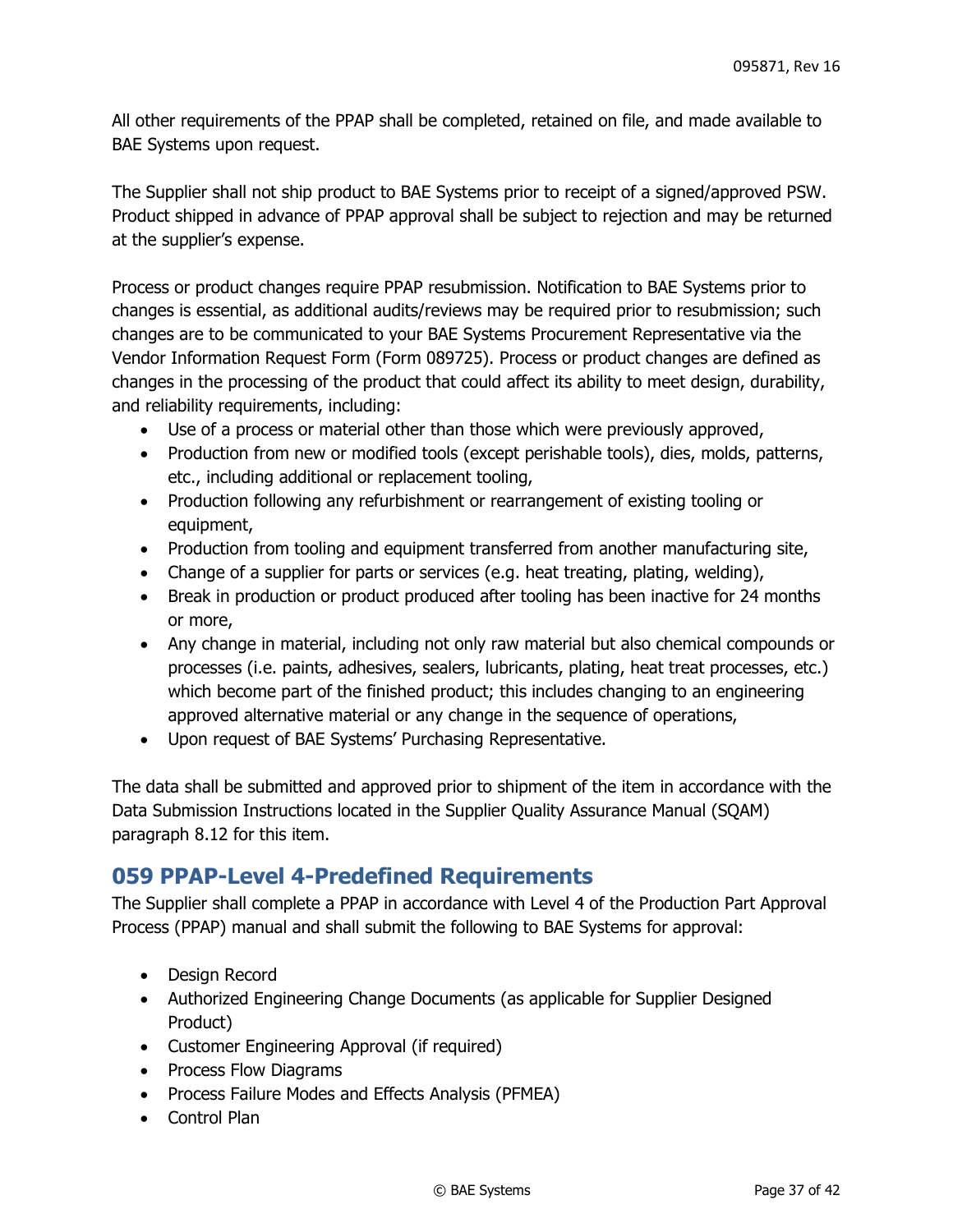- Dimensional Results with ballooned drawing (all characteristics, including drawing notes, numbered)
- Photograph of the part marking
- Records of Material / Performance Test Results
- Initial Process Studies (for Critical/Safety/Significant Characteristics identified on the drawing)
- Qualified Laboratory Documentation
- Checking Aids (Picture of non-standard/special acceptance fixtures, e.g. holding fixture, not applicable to standard inspection equipment, i.e. calipers)
- Customer Specific Requirements
- Part Submission Warrant (PSW)

All other requirements of the PPAP are waived for this order and do not need to be completed.

The Supplier shall not ship product to BAE Systems prior to receipt of a signed/approved PSW. Product shipped in advance of PPAP approval shall be subject to rejection and may be returned at the supplier's expense.

Process or product changes require PPAP resubmission. Notification to BAE Systems prior to changes is essential, as additional audits/reviews may be required prior to resubmission; such changes are to be communicated to your BAE Systems Procurement Representative via the Vendor Information Request Form (Form 089725). Process or product changes are defined as changes in the processing of the product that could affect its ability to meet design, durability, and reliability requirements, including:

- Use of a process or material other than those which were previously approved,
- Production from new or modified tools (except perishable tools), dies, molds, patterns, etc., including additional or replacement tooling,
- Production following any refurbishment or rearrangement of existing tooling or equipment,
- Production from tooling and equipment transferred from another manufacturing site,
- Change of a supplier for parts or services (e.g. heat treating, plating, welding),
- Break in production or product produced after tooling has been inactive for 24 months or more,
- Any change in material, including not only raw material but also chemical compounds or processes (i.e. paints, adhesives, sealers, lubricants, plating, heat treat processes, etc.) which become part of the finished product; this includes changing to an engineering approved alternative material or any change in the sequence of operations,
- Upon request of BAE Systems' Purchasing Representative.

The data shall be submitted and approved prior to shipment of the item in accordance with the Data Submission Instructions located in the Supplier Quality Assurance Manual (SQAM) paragraph 8.12 for this item.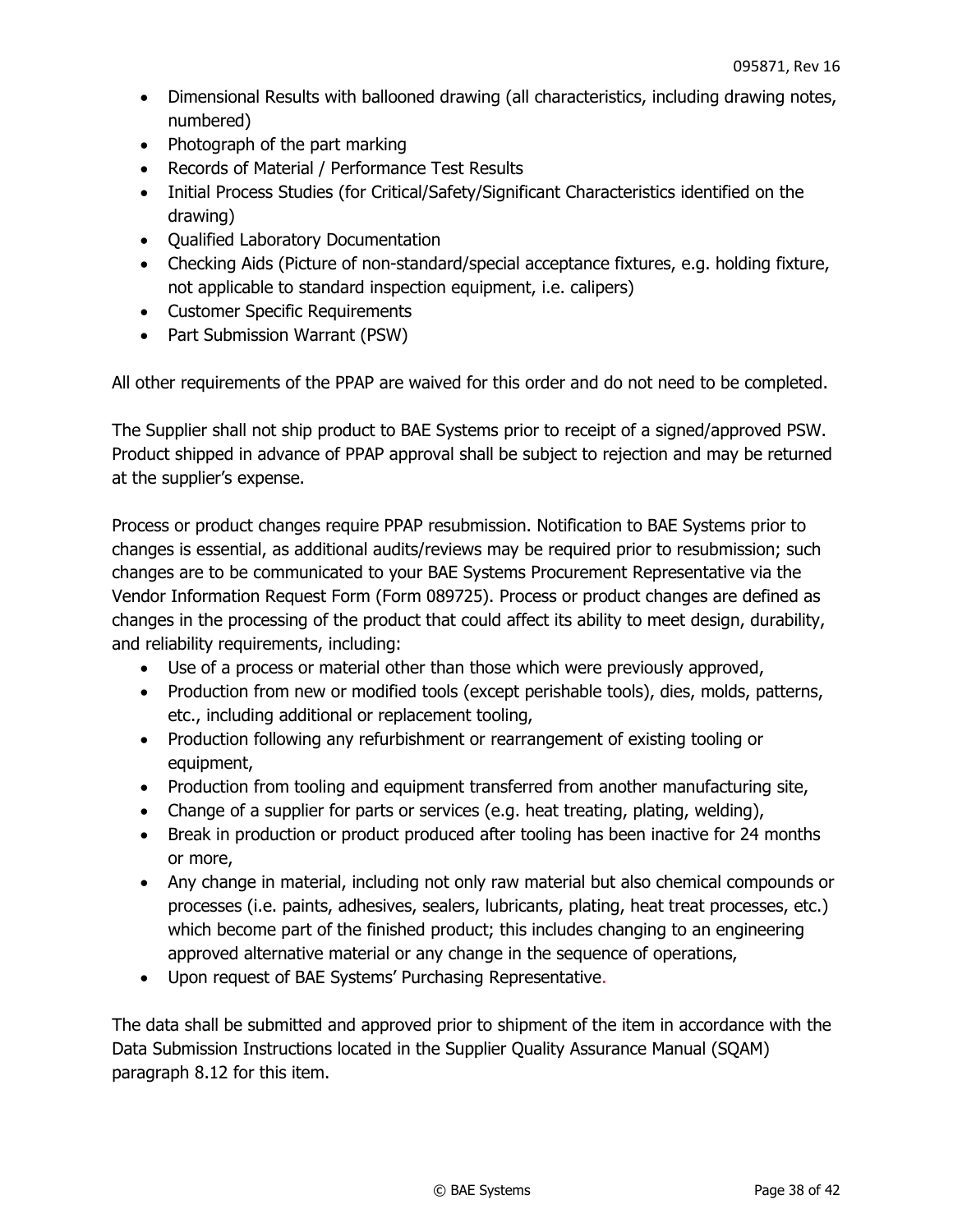### <span id="page-38-0"></span>**060 PPAP-Level 4-Unique Requirements**

The Supplier shall complete a PPAP in accordance with Level 4 of the Production Part Approval Process (PPAP) manual and shall submit requirements as specified in the PPAP Requirements Checklist included as part of the Purchasing Agreement. All other requirements of the PPAP shall be completed, retained on file, and made available to BAE Systems upon request. Inspection data shall be accompanied by a ballooned drawing (all characteristics, including drawing notes, numbered) and a photograph of the part marking.

The Supplier shall not ship product to BAE Systems prior to receipt of a signed/approved PSW. Product shipped in advance of PPAP approval shall be subject to rejection and may be returned at the supplier's expense.

Process or product changes require PPAP resubmission. Notification to BAE Systems prior to changes is essential, as additional audits/reviews may be required prior to resubmission. Such changes are to be communicated to your BAE Systems Procurement Representative via the VIR Form 089725. Process or product changes are defined as changes in the processing of the product that could affect its ability to meet design, durability, and reliability requirements, including:

- Use of a process or material other than those which were previously approved;
- Production from new or modified tools (except perishable tools), dies, molds, patterns, etc., including additional or replacement tooling;
- Production following any refurbishment or rearrangement of existing tooling or equipment;
- Production from tooling and equipment transferred from another manufacturing site;
- Change of a supplier for parts or services (e.g. heat treating, plating, welding);
- Break in production or product produced after tooling has been inactive for 24 months or more; or
- Changes in material, including raw material, chemical compounds or processes (i.e. paints, adhesives, sealers, lubricants, plating, heat treat processes, etc.), which become part of the finished product, including changing to an engineering approved alternative material or any change in the sequence of operations, upon request of BAE Systems' Purchasing Representative.

The data shall be submitted and approved prior to shipment of the item in accordance with the Data Submission Instructions located in the Supplier Quality Assurance Manual (SQAM) paragraph 8.12 for this item.

#### <span id="page-38-1"></span>**061 PPAP-Level 5**

The Supplier shall complete a PPAP in accordance with Level 5 of the Production Part Approval Process (PPAP) manual and shall retain all documentation at their facility. Inspection data shall be accompanied by a ballooned drawing (all characteristics, including drawing notes, numbered) and a photograph of the part marking. The documentation shall be made available to BAE Systems upon request.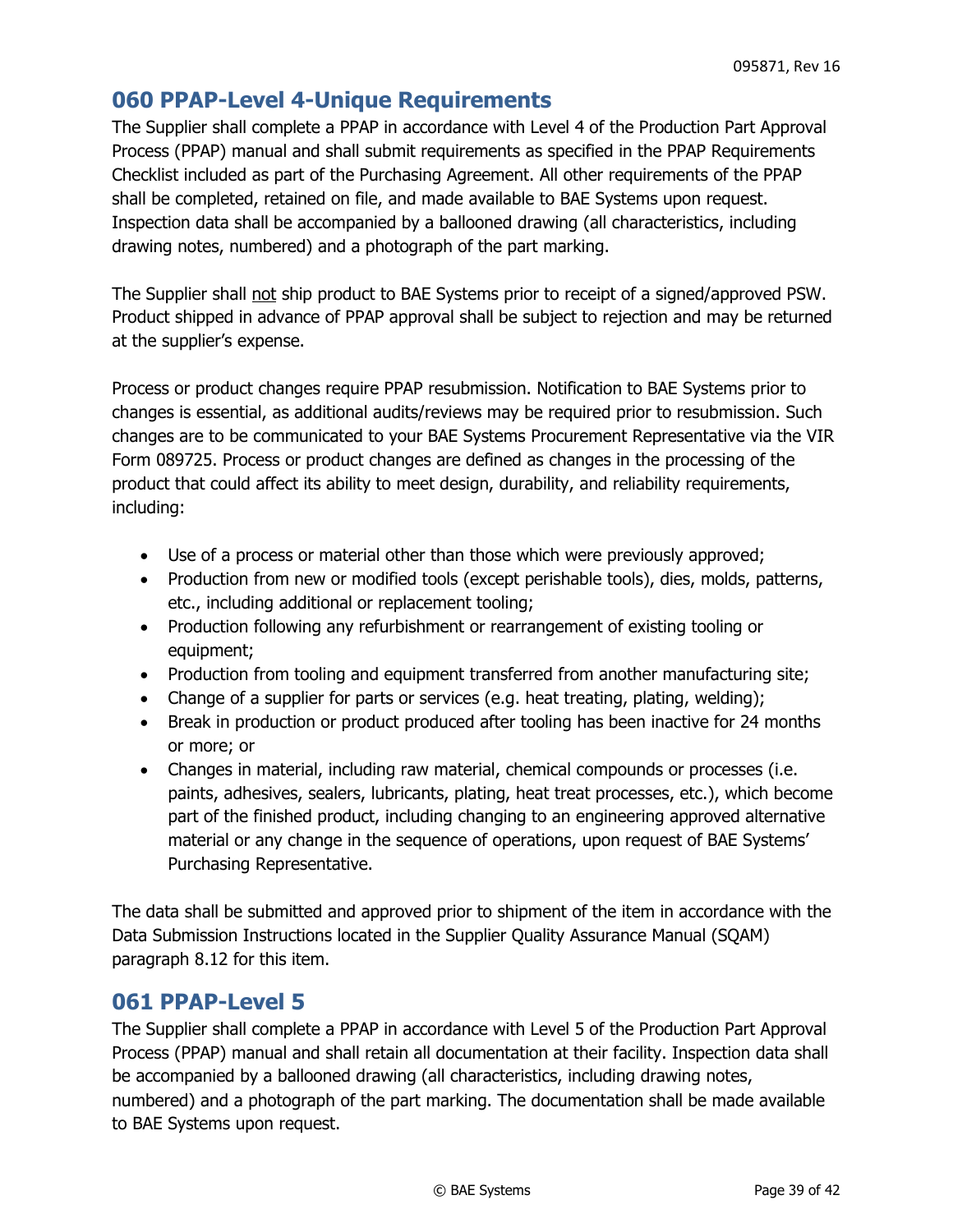#### <span id="page-39-0"></span>**064 York CAGE Code**

The CAGE code to be marked on this part is 06085.

### <span id="page-39-1"></span>**065 San Jose CAGE Code**

The CAGE code to be marked on this part is 80212.

#### <span id="page-39-2"></span>**066 Anniston CAGE Code-Aftermarket Spares**

The CAGE code to be marked on this part is 076M6.

#### <span id="page-39-3"></span>**067 Anniston CAGE Code-Forge Facility**

The CAGE code to be marked on this part is 05386.

# <span id="page-39-4"></span>**068 Sterling Heights CAGE Code**

The CAGE code to be marked on this part is 6BTJ2

#### <span id="page-39-5"></span>**083 Electrostatic Discharge (ESD)**

- A. Supplier **shall** have an ESD program in place per ANSI/ESD S20.20.
- B. Supplier **shall** protect the parts using approved ESD protective packaging per MIL-STD-2073 preservation code GX.
- C. Labeling **shall** be per MIL-STD-130 and MIL-STD-129.

# <span id="page-39-6"></span>**084 Process Failure Mode and Effects Analysis (PFMEA) and Control Plans (CP)**

A. PFMEA AND CONTROL PLANS PER THE TOP LEVEL DRAWING, AND FLOW DOWN TO ALL SUPPLIERS

The contractor shall develop and implement the use of PFMEA and CPs that ensure compliance with the requirements of this contract. The PFMEA and CP must involve the entire production system and flow down of these requirements to its suppliers.

The contractor shall submit, for BAE Systems approval, an implementation plan, which describes in detail: schedule, milestones, exception criteria, submission methodology and Supplier flow down requirements. Specific processes in the manufacturing of the components must be identified that are used to ensure conformance to the requirements. The Implementation plan is to be completed and submitted 30 days following receipt of the contract in accordance with the data submission instructions located in the SQAM paragraph 8.12 for this part.

Control plans shall include outputs from the PFMEA's. Special or key characteristics, whether identified by the Customer or the Supplier, must be used in the development of the control methods. The control methods must also include specific reaction plans when any undesirable measurement results are obtained. The reaction plans, in conjunction with the inspection/test frequency shall effectively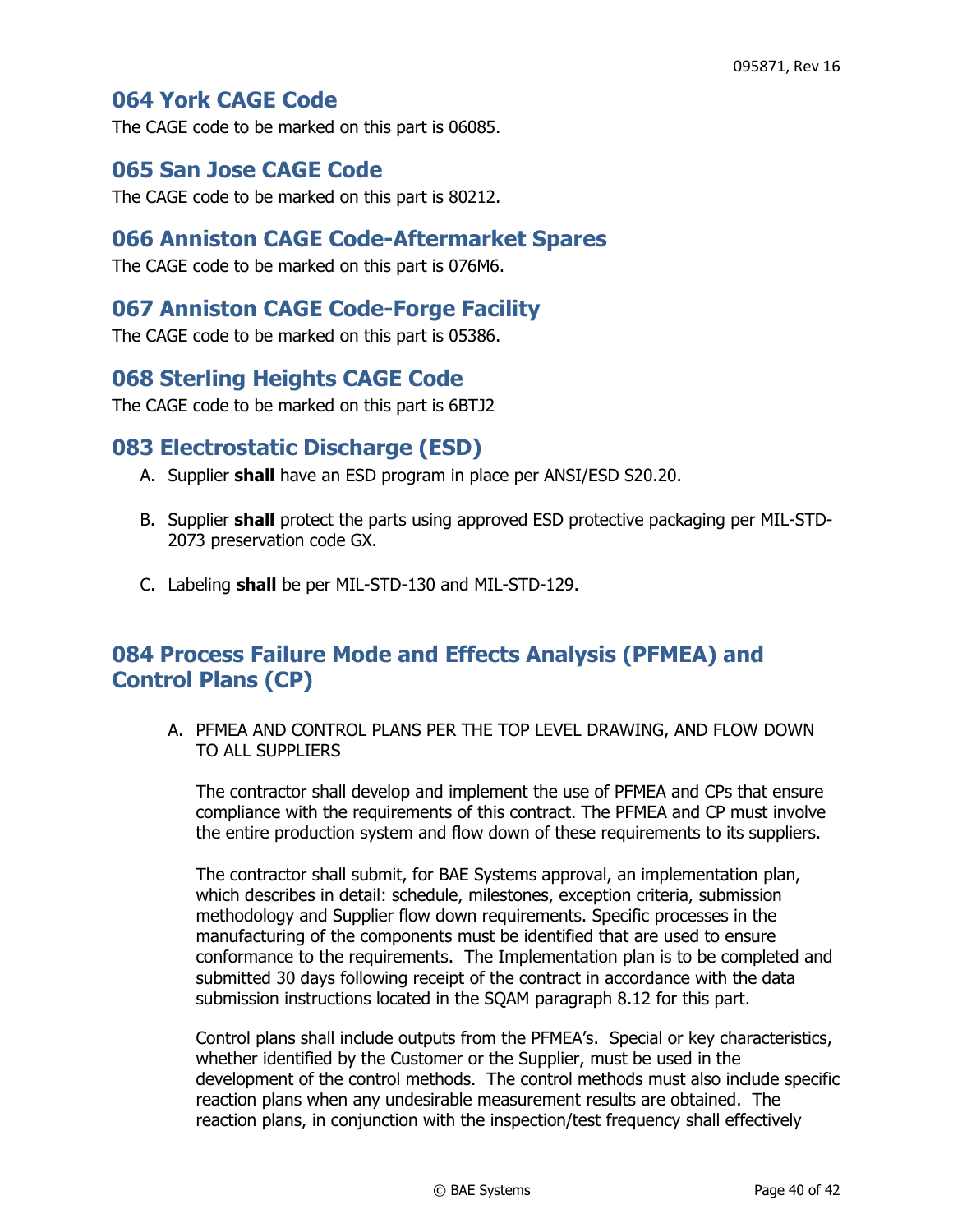mitigate the risk of suspect material being released for shipment from the contractor's/suppliers facility.

The CP and PFMEA documents are to be completed, submitted and approved in accordance with the data submission instructions located in the SQAM paragraph 8.12 for this part prior to shipment of any product. CPs shall be treated as a living document and shall always reflect the current process. CPs shall be controlled documents and retained for the life of the contract.

The contractor shall use Automotive Industry Action Group 9AIAG) publications "Potential Failure Mode and Effects Analysis" version 4, 2008, and "Advanced Product Quality Planning and Control Plan" version 2, 2008 for development and use of PFMEAs and CPs.

#### B. PFMEA AND CONTROL PLANS PER THE TOP LEVEL DRAWING, TIER I & II **SUPPLIERS**

The Contractor shall develop and implement the use of PFMEA and CPs that ensure compliance with the requirements of this contract. The PFMEA and CP must involve the entire production system as defined on the top level drawing.

The Contractor shall submit, for BAE Systems approval, an implementation plan, which describes in detail: schedule, milestones, exception criteria, and submission methodology. Specific processes in the manufacture of the components must be identified that are used to ensure conformance to the requirements. The Implementation plan is to be completed and submitted 30 days following receipt of the contract in accordance with the data submission instructions located in the SQAM paragraph 8.12.for this part

Control plans shall include outputs from the PFMEA's. Special or key characteristics, whether identified by the Customer or the Supplier, must be used in the development of the control methods. The control methods must also include specific reaction plans when any undesirable measurement results are obtained. The reaction plans, in conjunction with the inspection/test frequency shall effectively mitigate the risk of suspect material being released for shipment from the supplier's facility.

The CP and PFMEA documents are to be completed, submitted and approved, in accordance with the data submission instructions located in the SQAM paragraph 8.12 for this part prior to shipment of any product. CPs shall be treated as a living document and shall always reflect the current process. CPs shall be controlled documents and retained for the life of the contract.

The Contractor shall use Automotive Industry Action Group 9AIAG) publications "Potential Failure Mode and Effects Analysis" version 4, 2008, and "Advanced product Quality Planning and Control Plan" version 2, 2008 for development and use of PFMEAs and CPs.

#### <span id="page-40-0"></span>**085 First Article Inspection**

The Contractor shall conduct First Article Inspection (FAI) in accordance with AS9102B for all provided parts and those not previously subjected to First Article Inspection requirements in